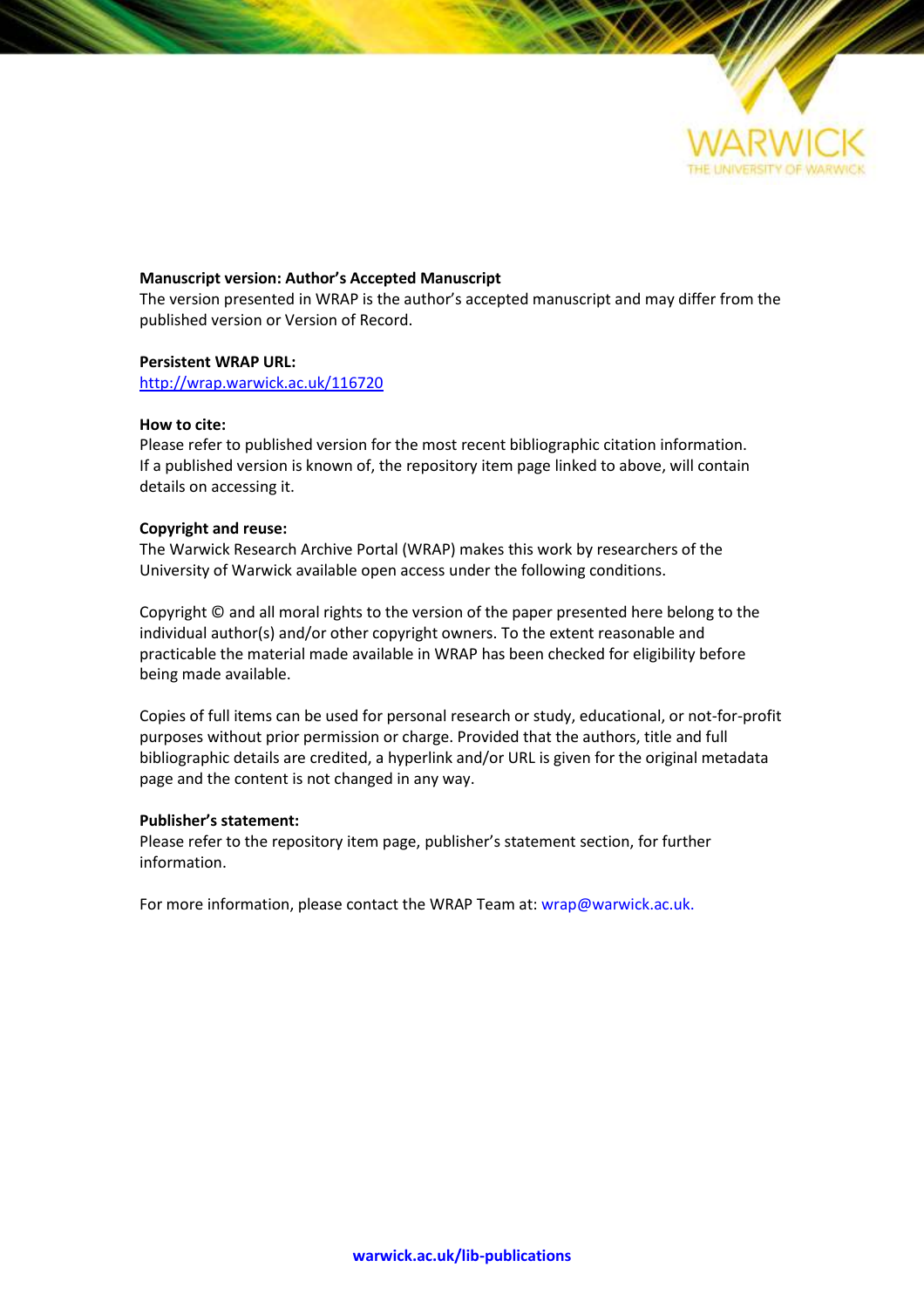# BENJAMIN T. SMITH

# **The Paradoxes of the Public Sphere: Journalism, Gender, and Corruption in Mexico, 1940-1970**

<Author info>I would like to thank the two reviewers, Pablo Piccato, Laura Schwartz, and Rebecca Earle for their extremely thoughtful comments about this piece. It would not have been possible to complete without their help. I would also like to thank the British Academy Small Grant for providing funding for this work. Address correspondence to Benjamin T. Smith, Department of History, University of Warwick, Coventry, UK. Email: [b.smith.1@warwick.ac.uk.](mailto:b.smith.1@warwick.ac.uk)

## <Abstract>Abstract

l

This article examines the way in which conceptions of gender and the public sphere affected Mexican print journalism in the period 1940 to 1970. Though the Mexican Revolution (1910- 1920) opened up some spaces for female journalists to write about politics, the expansion of industrial press operations in the immediate post-revolutionary period once again cut back opportunities. After 1940, women were generally relegated to writing about household affairs and society news. But, gendered ideas of what could and could not be written also had profound effects on the nature of mid-century journalism. On the one hand, the perceived link between femininity and the discussion of private spaces vaccinated against the exploration of corruption in the public sphere. On the other hand, in order to breach these regulations both male and female journalists often adopted and subverted women's voices or their traditional discursive spaces.

For two years, the print shop owner, Aristarco Montiel, ran the small town of Apizaco's combative weekly, *Don Roque*. Over the period, the newspaper shifted from a chronicle of local events to a critical space for public complaints over political corruption, commercial exploitation, and even state-backed murder. Many of *Don Roque's* readers were women; they filled the letters pages with their complaints; and they drove Montiel's exposés of price manipulations, taxi drivers' catcalls, and the trafficking of young women. In August 1946, Montiel claimed his paper was the "forum of the people… the clamor of a people in need of maize and food with a thirst for justice and teaching."<sup>1</sup> Such popular critical reporting eventually brought reprisals. On February 5, 1947 eight thugs bundled Montiel into the back of a waiting truck. They held a gun to his head and forced him to down a bottle of cheap liquor. They then

<sup>1</sup> *Don Roque*, Aug. 25 1946; *Don Roque*, Aug. 4 1946; *Don Roque*, May 12, 1946.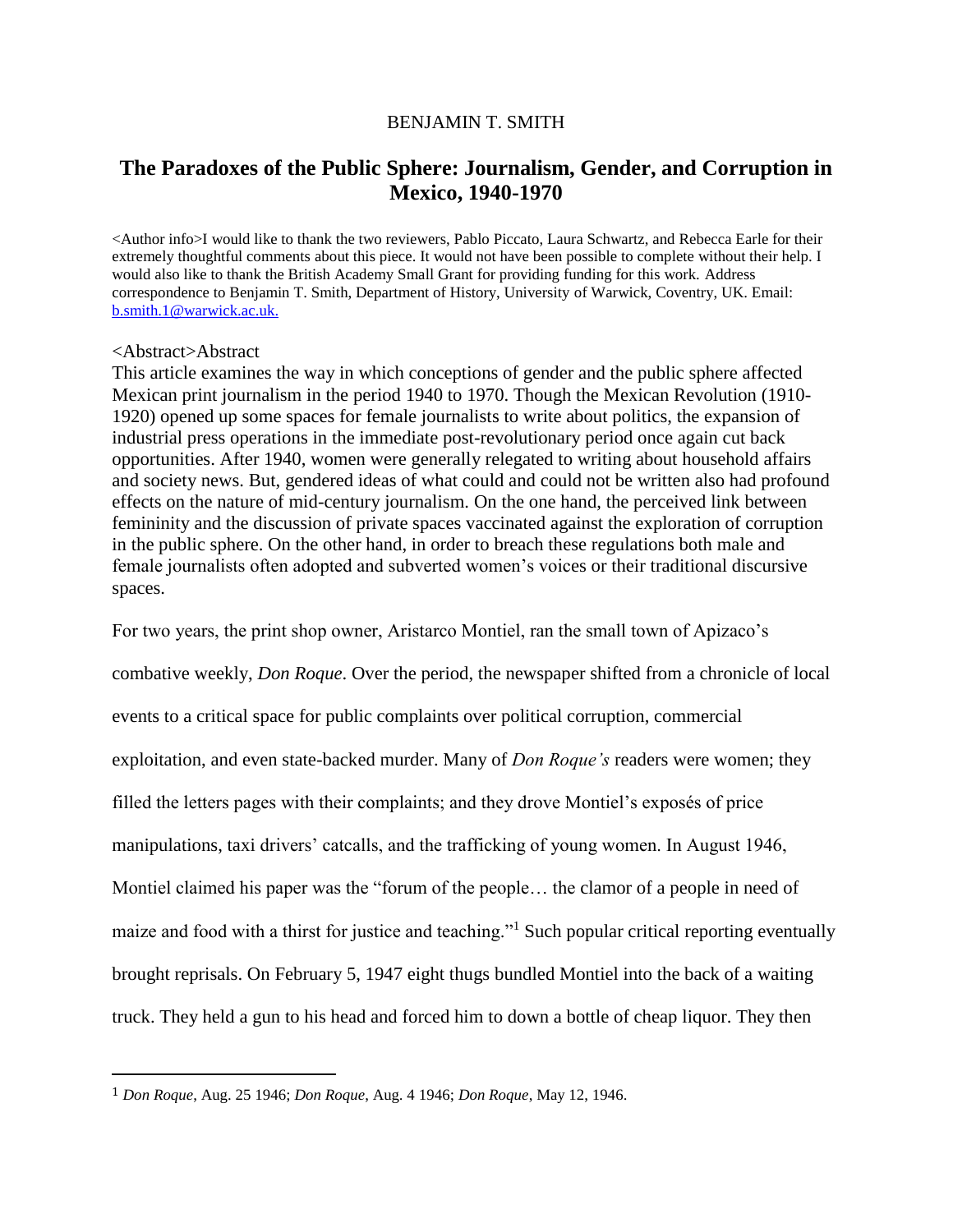dressed him in women's clothes, shoved him out of the van, and abandoned him on the edge of Apizaco's main square. Here, he was immediately arrested by the local chief of police. The following morning, the local authorities assembled a large crowd outside the police station and let Montiel go. As he staggered out, terrified, bleary eyed and still robed in a woman's dress, the people of Apizaco shouted a "torrent of insults."<sup>2</sup>

From the 1940s onwards, the readership of newspapers and magazines in Mexico rose rapidly. Print publications became the key mediators between the state and society. Newly literate women as well as men now read the press. Yet, as the example above suggests, print journalism was still understood to be a distinctly male space, with its own set of guidelines. Montiel's brand of muckraking—which named names, exposed the links between officials and illegal industries, and engaged women in political revelations—overstepped the bounds of accepted practice. The local governor, who wrote to the president to deny involvement in the scandal, argued that Montiel was not a journalist, but a gossip whose acts were more befitting of a woman than a man. Montiel's cross-dressing (which the governor claimed was voluntary) simply made such tendencies explicit.<sup>3</sup> Few acts of censorship revealed the connection between gender and print culture as openly as Montiel's forced humiliation. As this article makes clear, expectations over gender roles shaped Mexico's public sphere throughout the post-war period. They structured the division of labor in the newsroom, shaped the culture of mid-century journalists, and stunted the writing of political journalism. But, these rules were there to be

<sup>2</sup> Archivo General de la Nación (AGN), Presidentes Miguel Alemán Valdés (MAV), 542.1/112, Aurelio G. Hernández to President Alemán, Feb. 7 1947; Rafael Silva to Rogelio de la Selva, Feb. 10, 1947; *La Prensa*, Feb. 7 1947.

<sup>3</sup> AGN, MAV, 542.1/112, Rafael Silva to Rogelio de la Selva, Feb. 10, 1947.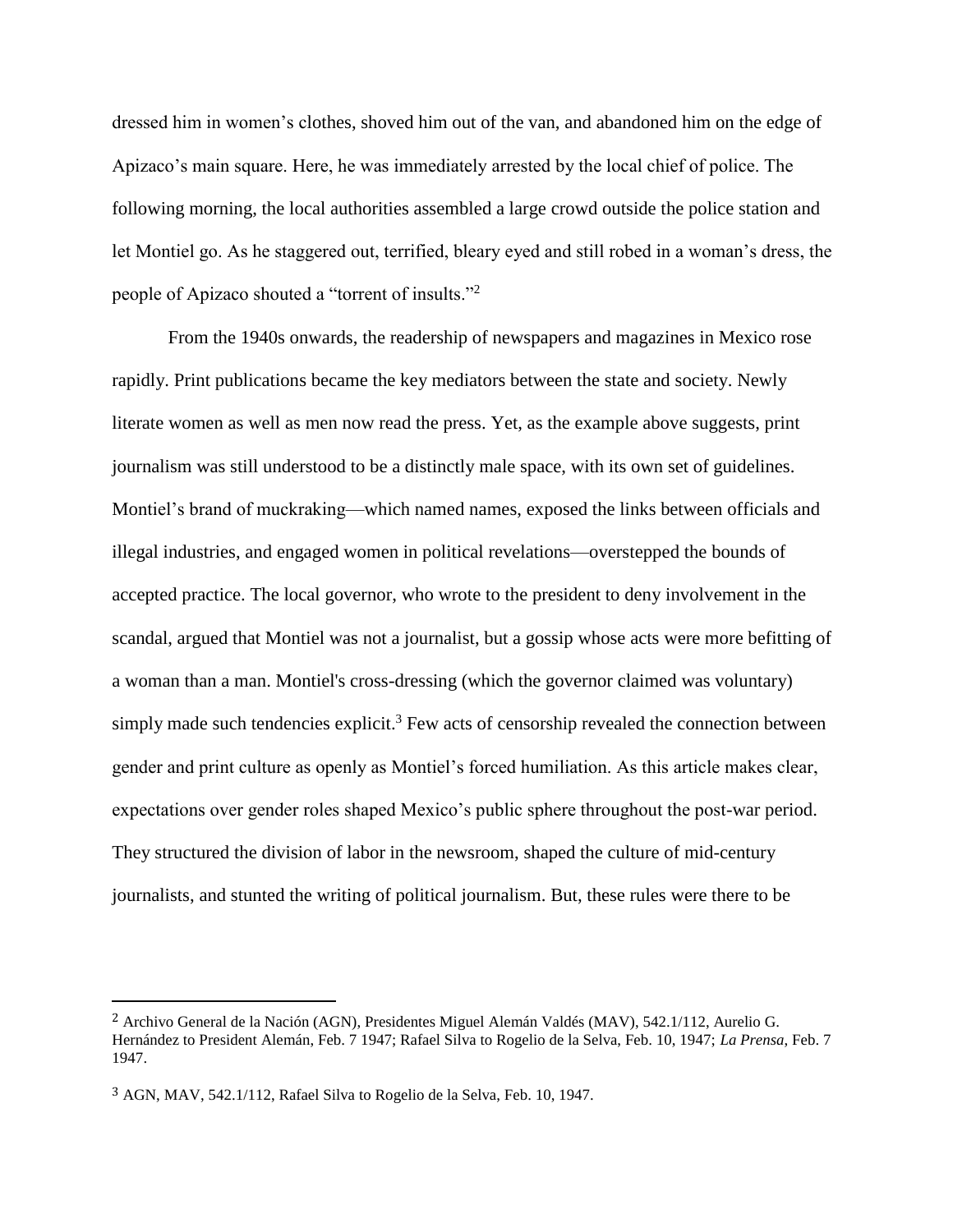subverted and both men and women manipulated and disrupted these expectations in order to challenge officials and the state.

Since the 1980s, European and U.S. social theorists, media specialists, and historians have adopted and adapted Jürgen Habermas' ideas on the public sphere to describe the links between journalism and politics.<sup>4</sup> Feminist historians and theorists have made one of the most fruitful critiques of the theory. They have claimed that the Enlightenment's public sphere did not simply leave out women (as Habermas acknowledged), but was explicitly constructed upon the exclusion of women.<sup>5</sup> As Jane Landes argued, for example, by valorizing an austere style of public discourse, the bourgeois public sphere of post-revolutionary France was established in deliberate opposition to the more female friendly tradition of the intellectual salon, which was now deemed frivolous, effeminate and aristocratic.<sup>6</sup> Recently, the linguistic anthropologist, Susan Gal has gone even further, arguing that the gendered construction of both the public and private spheres do not simply denote "places, domains, spheres of activity… types of interaction" or "descriptions of the social world." The "semiotics of the public/private distinction" also acted as "tools for arguments about and in that world."<sup>7</sup> Or in simple terms, conceptions of what was private and what was public were not only built upon gendered

<sup>4</sup> Jürgen Habermas, *The Structural Transformation of the Public Sphere, An Inquiry into a Category of Bourgeois Society*, (Cambridge, 1991).

<sup>5</sup> Jürgen Habermas, "Further Reflections on the Public Sphere," in Craig Calhoun, (ed.), *Habermas and the Public Sphere* (Cambridge, 1999), 421-62.

<sup>6</sup> Joan Landes, *Women and the Public Sphere in the Age of the French Revolution* (Ithaca, 1988); Mary Ryan, *Women in Public: Between Banners and Ballots, 1825-1880* (Baltimore, 1990); Dena Goodman, "Public Sphere and Private Life: Toward a Synthesis of Current Historiographical Approaches to the Old Regime," *History and Theory* 31.1 (1992): 1-20; Nancy Fraser, "Rethinking the Public Sphere: A Contribution to the Critique of Actually Existing Democracy," *Social Text*, 25/26 (1990): 56-80.

<sup>7</sup> Susan Gal "A Semiotics of the Public/Private Distinction." *Differences: A Journal of Feminist Cultural Studies* 13.1 (2002): 77–95, 79, 80. I would like to thank Paul Eiss for introducing me to this excellent work.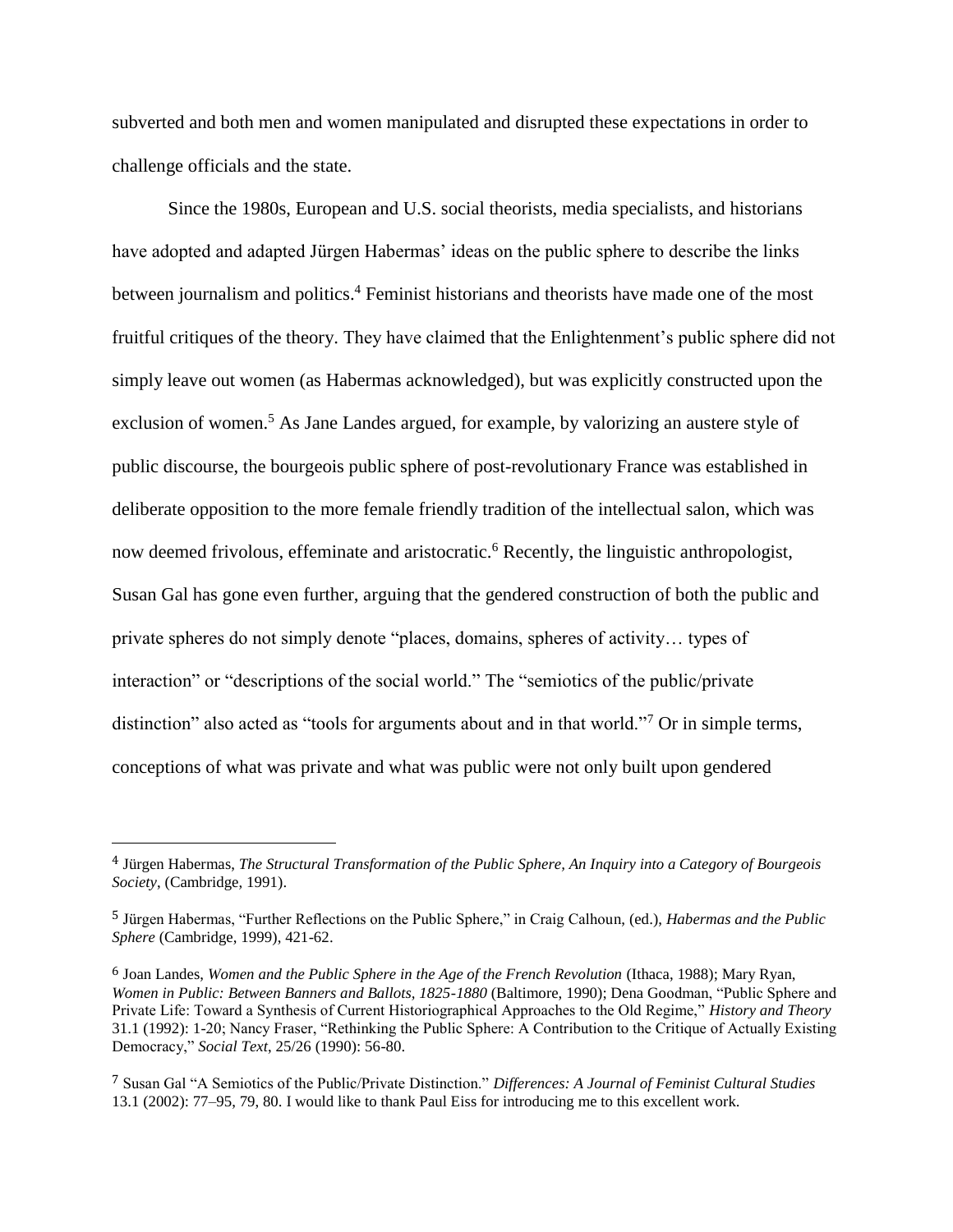understandings of the world, but also provided a dynamic language with which people discussed the boundaries of what was deemed politics.

Building upon such insights, this article argues the following. During the nineteenth century, Mexican elites established the margins between acceptable and unacceptable public speech. The former was linked to masculine honor and to be done in the public sphere; the latter was termed gossip, was connected to female shame, and to be exercised in private. During the early twentieth century, some writers challenged these norms. But, they did not go away. In fact, during the 1940s they returned with greater force. The reasons were twofold. First, the market for newspapers rose dramatically. By the following decade, most Mexicans, including women, read the press. Second, Mexican newspaper production went through a process of industrialization. This not only involved the mass production of the printed word but also a more inflexible division of labor. Traditional prejudices, new markets, and novel organizational structures combined to engrave existing gender divisions with greater force. The most obvious effect was in the workplace. In Mexican newsrooms of the mid-century, men produced the serious political and crime news—the elements of the public sphere. Women were relegated to writing about the private realm in the society and domestic pages.

Yet the effects of such a division also went further, shaping the boundaries of news and politics. On one level, by denigrating the private sphere as female and non-political, such ideas militated against the revelation of corruption. At another level, the subversion of these same ideas could also lead to exposure and revelation. Sometimes, male journalists co-opted female pseudonyms or spaces to critique official graft. At other times women used acceptable spaces for female writing to write about politics. In both cases, state authorities suppressed such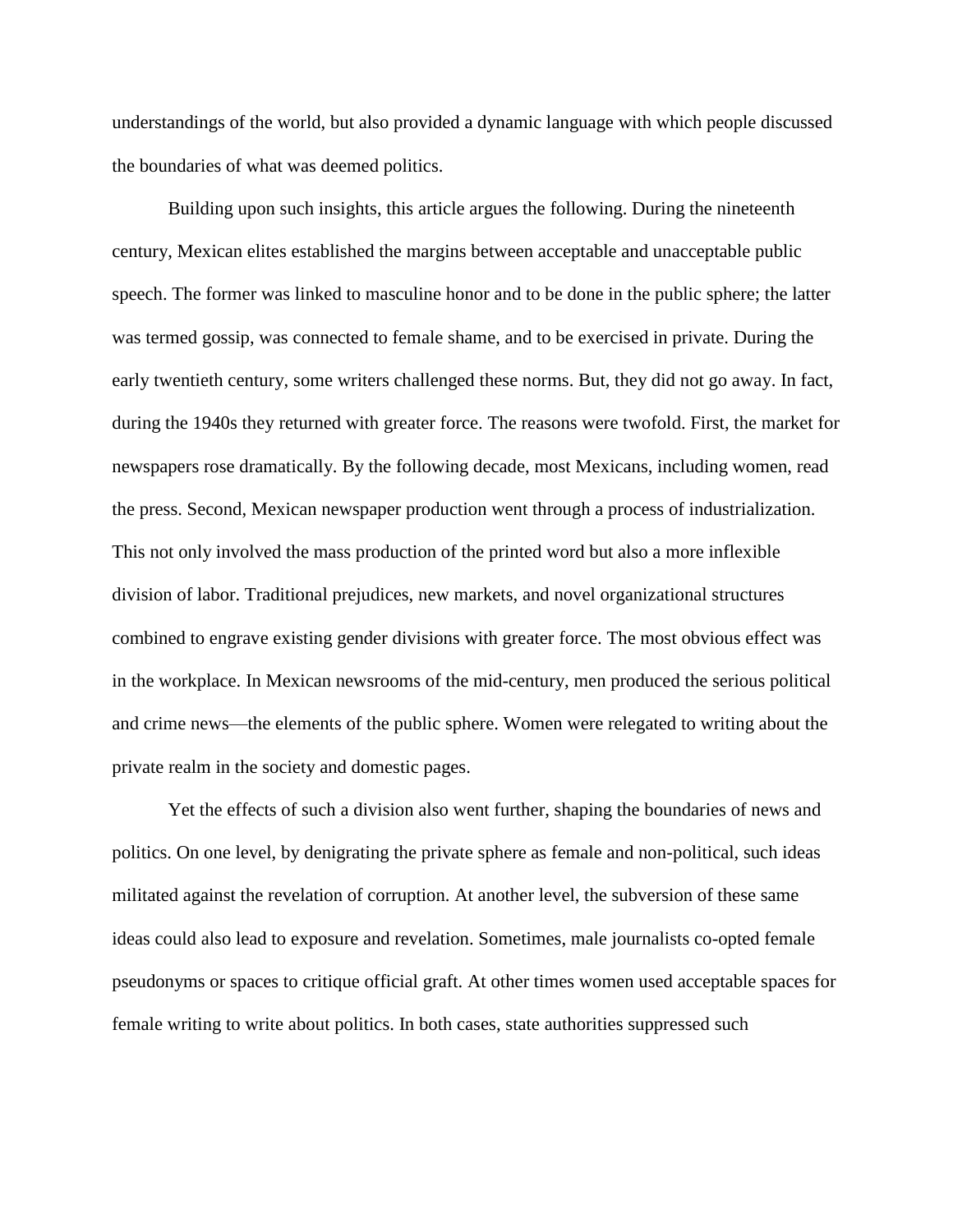infringements, often publicly using these crackdowns in order to restate the rules of the public sphere.

By examining the gendered construction of the public sphere, this article intersects with, brings together, and critiques three distinct historiographies. The first is the growing amount of work on journalism and censorship in post-revolutionary Mexico. As scholars have demonstrated, shared ideologies, an increasingly muscular official publicity machine, and a variety of financial incentives curtailed free expression in mid-twentieth century Mexico.<sup>8</sup> Yet so did gendered conceptions of the division between public and private spheres. For many Mexican journalists, writing about political corruption was not only commercially dangerous; it was also unmanly. The second is the literature on patriarchy and the domestic realm. As many historians have argued, post-revolutionary elites embraced what Mary Kay Vaughan has termed "the modernization of patriarchy" that encouraged women to be the educators and caretakers of a new generation of disciplined, healthy, and productive workers.<sup>9</sup> Yet, particularly from the 1940s onwards, ideas about gender also had other coterminous effects, shaping the public sphere and

<sup>8</sup> Paul Gillingham, Michael Lettieri, Benjamin T. Smith, (eds.), *Journalism, Satire and Censorship in Modern Mexico* (Albuquerque, forthcoming 2018); Arno Vicente Burkholder de la Rosa, "La Red de los Espejos. Una Historia del Diario *Excélsior* (1916-1976)" Unpubl. Ph.D diss., Instituto Mora, 2007; Rafael Rodríguez Castañeda, *Prensa Vendida: Los Periodistas y los Presidentes, 40 Años de Relaciones.* (Mexico City, 1993); Carlos Moncada, *Del México Violento, Periodistas Asasinados*. (Mexico City, 1991); Carlos Monsivaís, *A Ustedes les Consta: Antologia de la Crónica en México* (Mexico City, 1980); John Mraz, *Looking for Mexico: Modern Visual Culture and National Identity* (Durham, 2009); Stephen R. Niblo, *Mexico in the 1940s, Modernity, Politics and Corruption* (Wilmington, 1999), 311-61; José Luis Ortiz Garza, *México en Guerra, La Historia Secreta de los Negocios entre Empresarios Mexicanos de la Comunicación, los Nazis, y EUA* (Mexico City, 1989); Jacinto Rodríguez Munguia, *La Otra Guerra Secreta: Los Archivos Prohibidos de la Prensa y el Poder* (Mexico City, 2007); Julio Scherer García, *La Terca Memoria* (Mexico City, 2007); Julio Scherer Garcia and Carlos Monsiváis, *Tiempo de Saber, Prensa y Poder en México* (Mexico City, 2003).

<sup>&</sup>lt;sup>9</sup> Mary Kay Vaughan, "Modernising Patriarchy: State Policies, Rural Households, and Women in Mexico" in Elizabeth Dore and Maxine Molyneux, *Hidden Histories of Gender and State in Latin America* (Durham, 2000); Stephanie Smith, *Gender and the Mexican Revolution: Yucatán Women and the Realities of Patriarchy* (Chapel Hill: 2009); Susan Gauss, "Masculine Bonds and Modern Mothers: The Rationalization of Gender in the Textile Industry in Puebla, 1940-1952," *International Labor and Working-Class History* 63 (October 2002): 63-80; C.M. Jiménez, "Popular Organizing for Public Services: Residents Modernize Morelia, Mexico, 1880-1920," *Journal of Urban History*, 30.4. (2004): 495-518.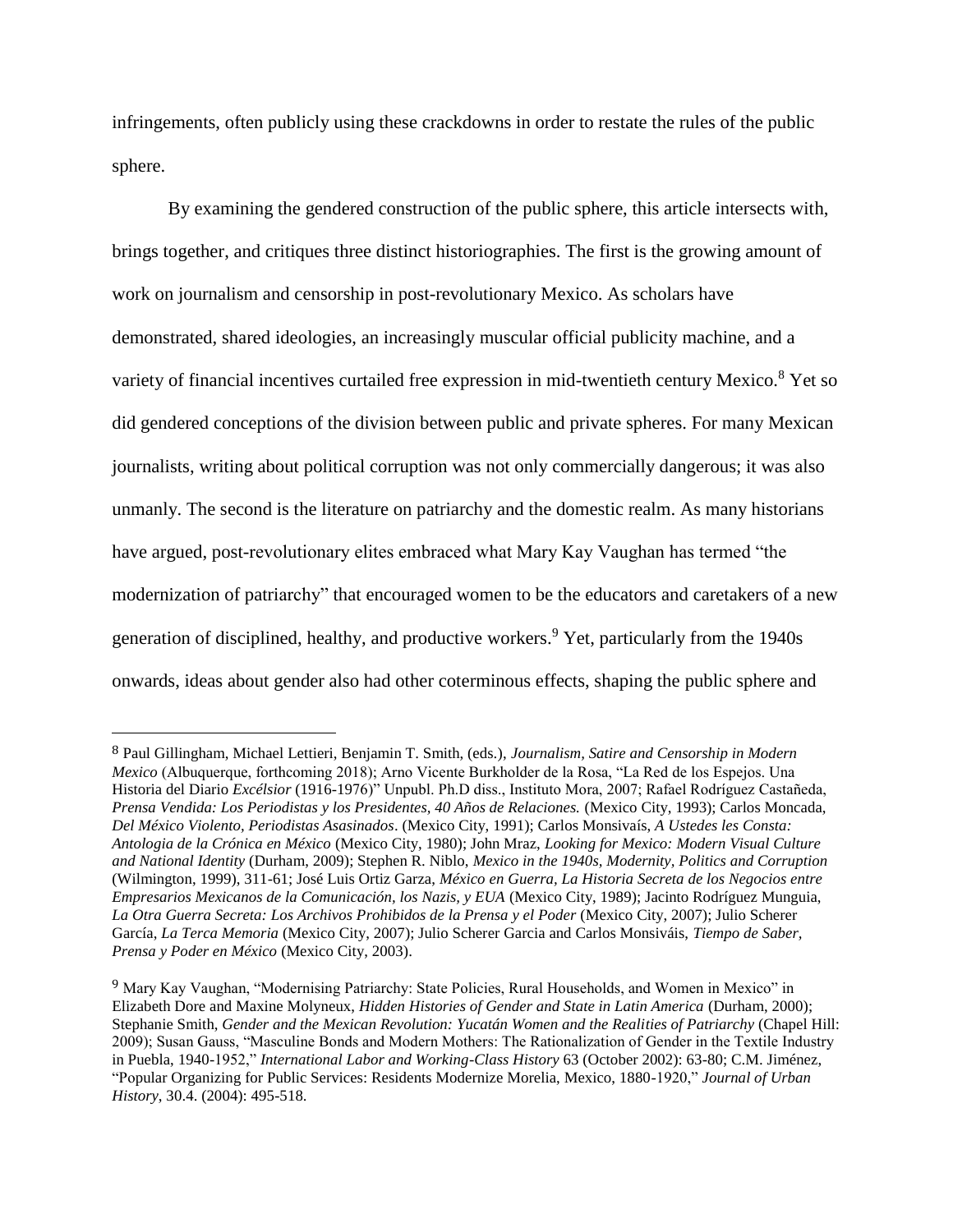the practice of politics. The third is the growing historiography of Mexico under the Partido Revolucinario Institutiocional (PRI). For decades, historians and political scientists have debated the shifting balance of co-option, coercion, and corruption that sustained the one-party dominant state.<sup>10</sup> No doubt, large, demonstrable projections of power played a crucial role in cementing the regime's control. But, so were subtler, diffuse, everyday understandings of power, which divided the public and private spheres between the genders. It was these that imbricated and distorted the rules of the political game.

## **Gender, the Newsroom, and Journalist Culture in Mid-Century Mexico**

Gender structured the division of labor and shaped the culture of mid-century Mexico's newspapers. Such differences had their roots in the nineteenth century, when acceptable public speech was intimately connected to masculine ideas of honor. During the late nineteenth and early twentieth centuries, women writers challenged these norms. But, two changes dampened and eventually suppressed such shifts. First, the Mexican newspaper industry grew exponentially. Increasing readership affected both sexes; by the middle of the twentieth century, women as well as men were keen readers of national and provincial dailies. Second, newspaper production became increasingly industrialized. This introduced and embedded a division of labor into the newsrooms based on these traditional gender norms. As a result, by the 1940s, gender roles still structured the profession of Mexican journalism. Men still dominated the "serious" sections of the broadsheets and tabloids, monopolizing news reporting, political columns, editorials, and the crime pages. Women were relegated to running the society pages. Crossing over from one to the other was a tough proposition and rarely achieved. Here, gender differences

<sup>10</sup> For an introduction to these debates Benjamin T. Smith and Paul Gillingham, "Introduction: The Paradoxes of Revolution" in Benjamin T. Smith and Paul Gillingham (eds.), *Dictalanda: Politics, Work, and Culture in Mexico, 1938-1968* (Durham, 2014), 1-44.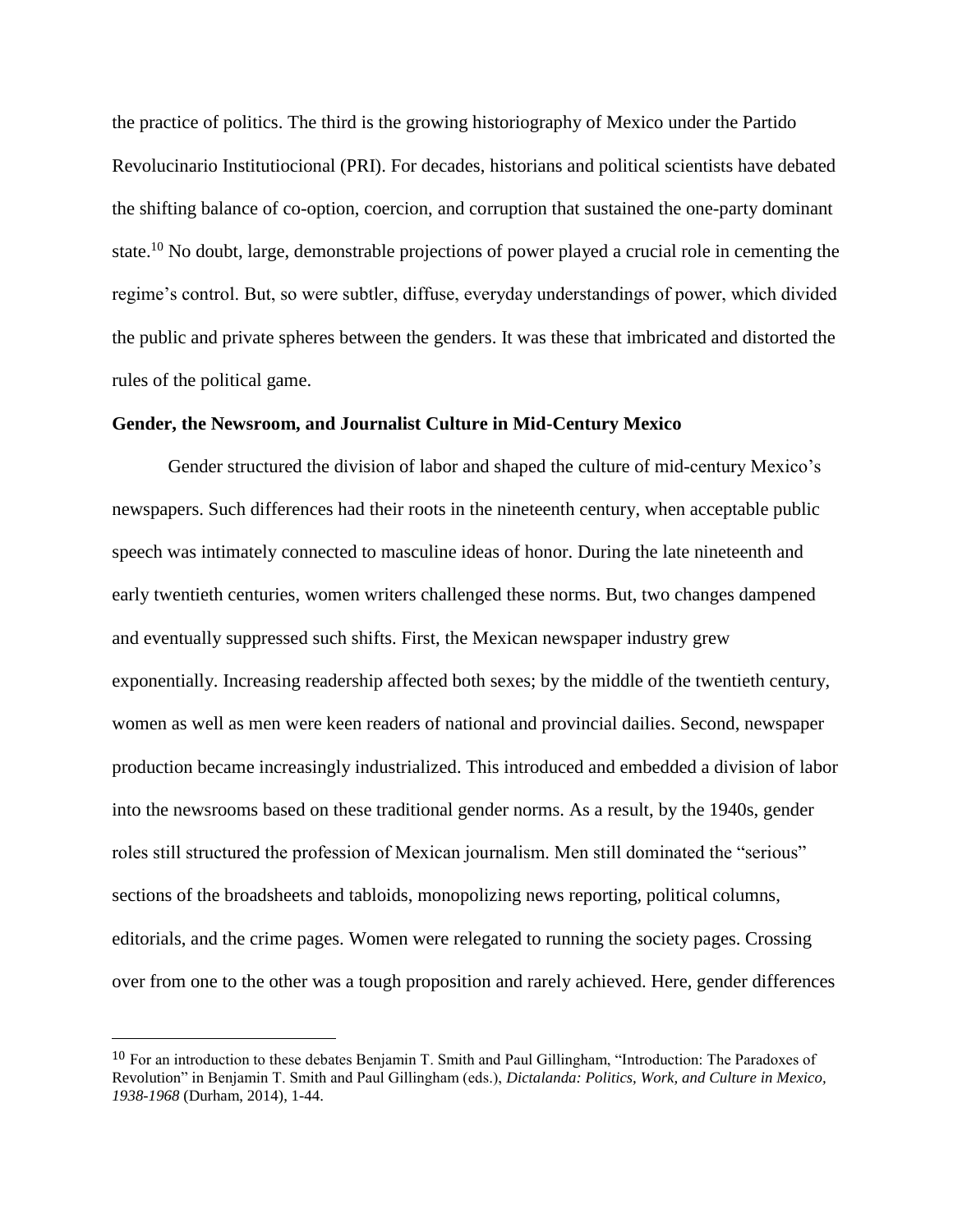were still reflected in the everyday language of Mexico's reporters. Furthermore, they were also cemented in the out-of-work culture of Mexican journalists, which took place in defiantly male spaces like the bar, the cantina, and the brothel and normally revolved around the male practice of heavy drinking.

The gendered division of labor in Mexico's newsrooms went back to the nineteenth century. During the 1860s and 1870s, intellectuals increasingly linked public speech and particularly newspaper journalism to masculine idea of honor. Honor gave the man of letters the right to speak in public on behalf of the public good; honor implicitly undergirded and gave weight to his words; and honor excluded the vast mass of the population from entering into such public debate.<sup>11</sup> As late as 1909, the Mexican positivist Horacio Barreda published a series of articles in which he argued that women could not have the same rights as men because any participation in the public sphere destroyed their femininity.<sup>12</sup> Women and political journalism simply did not mix.

During the same period, intellectuals not only established the boundaries of acceptable public discourse, but also set out the rules of its antithesis—gossip.<sup>13</sup> Gossip directly inverted the processes of the public sphere. Whereas acceptable public discourse made private honor public, gossip publicized its inverse—private shame. Whereas acceptable public discourse demonstrated *libertad* (or freedom), gossip overstepped this freedom and drifted into *libertinaje* (or

<sup>11</sup> Pablo Piccato, *The Tyranny of Opinion, Honor in the Construction of the Mexican Public Sphere* (Durham, 2010).

<sup>12</sup> Nancy LaGreca, *Rewriting Womanhood, Feminism, Subjectivity, and the Angel of the House in the Latin American Novel, 1887-1903* (University Park, 2009), 45-9; Cristina Devereaux Ramírez, *Occupying our space: the mestiza rhetorics of Mexican women journalists and activists, 1875-1942* (Tucson, 2015), 3-32; For similar opinions expressed by the father of positivism, Auguste Comte, see Landes, *Women*, 170-89.

<sup>13</sup> For a similar process see Sarah C. Chambers, *From Subjects to Citizens: Honor, Gender and Politics in Arequipa, Peru, 1780-1854*, (University Park, 1999) 92.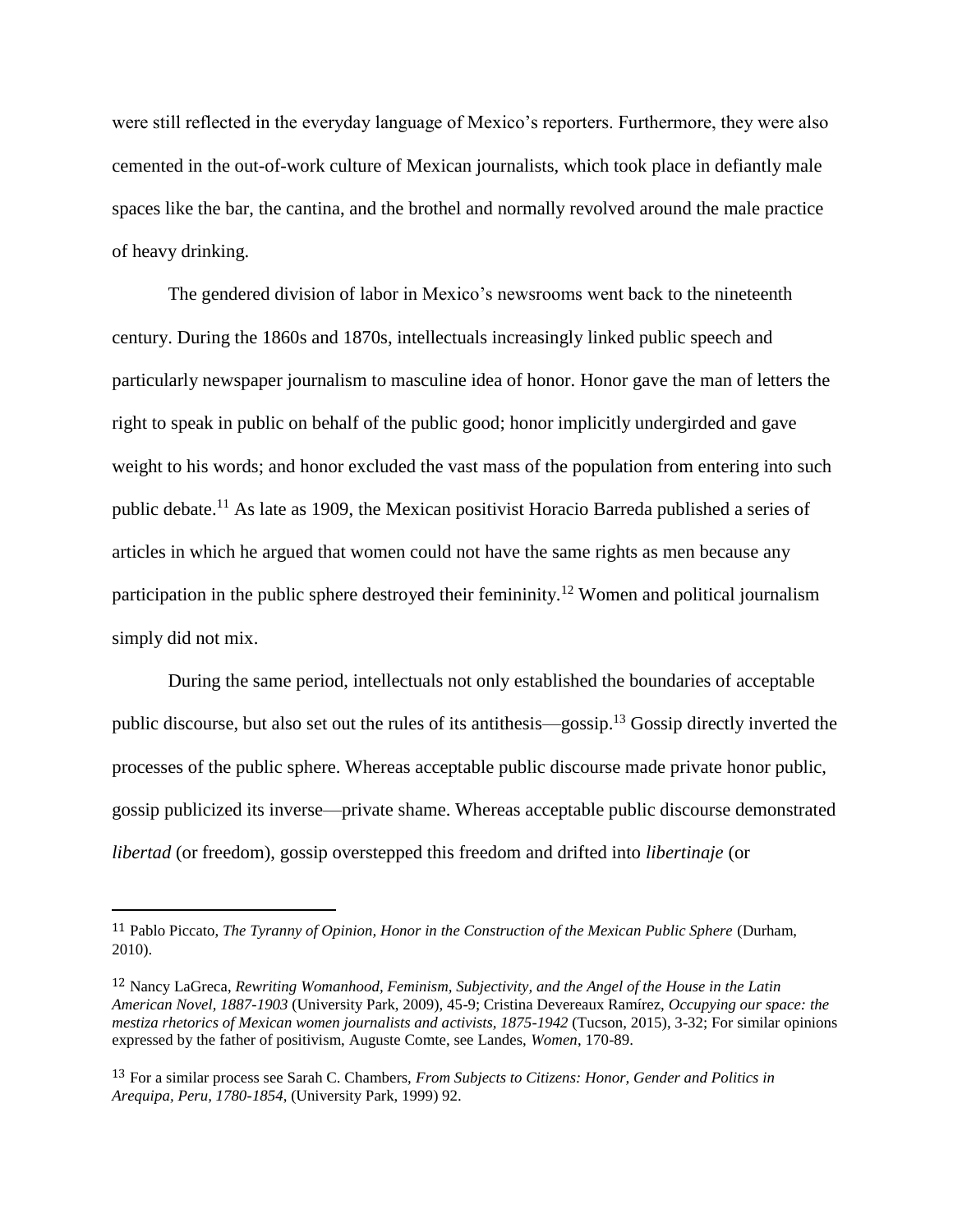licentiousness) by delving into the private sphere.<sup>14</sup> And while acceptable public discourse was deemed uniquely masculine, gossip was held to be an intrinsically female trait.<sup>15</sup> Such a conception had long roots and was embedded in one of the Spanish words for gossip *comadreo*—which came from the term *comadre* or godmother. By the end of the nineteenth century, gossip and femininity were so closely linked that writers started to employ pseudoscientific explanations for the phenomenon—a sure sign of positivist opprobrium. One author declared that women were particularly susceptible to gossip because it "excite[d] neurosis and exercise<sup>[d]</sup> a seductive influence over the weak mind."<sup>16</sup>

During the late nineteenth and early twentieth centuries, gender norms shifted.<sup>17</sup> These changes, in turn, affected women's relationship to the public sphere. Some female journalists challenged the traditional boundaries of female journalism, starting their own newspapers, writing overtly about politics, and asserting their presence outside what Christina Devereaux terms the traditional female *puesto* (place or sphere) of the home.<sup>18</sup> Between 1910 and 1920, they formed "the other *soldaderas*," writing in support of the Mexican revolutionary armies and, in so

 $\overline{\phantom{a}}$ 

16 *Periódico Oficial del Estado de Campeche,* Oct. 11, 1895.

17 For a good overview see Mary Kay Vaughan, Gabriela Cano, Jocelyn Olcott (eds.), *Sex in Revolution: Gender, Politics, and Power in Modern Mexico* (Durham, 2006); Stephanie Mitchell and Patience Schell (eds.), *The Women's Revolution in Mexico, 1910-1953* (Lanham, 2007).

<sup>14</sup> *El Contemporaneo*, Feb. 3, 1908.

<sup>15</sup> For examples of the assertion see *El Tiempo*, Feb. 26, 1888; *La Familia,* 1 Jan. 1885; *El Despertador,* Feb. 19, 1896.

<sup>18</sup> Devereaux Ramírez, *Occupying our space;* Lucretia Infante Vargas, "De Espíritus, mujeres e igualdad: Laureana Wright y el espiritismo Kardeciano en el México finisecular," in Marcela Terrazas y Felipe Castro (eds.),*Disidencia y disidentes en la Historia de México*, (Mexico City, 2004); Lucretia Infante Vargas, "De lectoras y redactoras. Las publicaciones femeninas en México durante el siglo XIX" in Belem Clark de Lara y Elisa Speckman Guerra (eds.),*La República de las letras. Asomos a la Cultura Escrita del México decimonónico*, vol. II, (Mexico City 2005); Miriam López Hernández, *Letras Femininas en el Periodismo Mexicano* (Mexico City, 2010), 58-61; Elvira Hernández Carballido, "Periódicos Pioneros Fundados por Mujeres: Las Hijas de Anahuac, el Album de la Mujer, El Correo de las Señoras y Violetas del Anahuac (1873-1889)," *Derecho a Comunicar* 6*,* (Sept.-Dec. 2012), 1-20. For the first work on female journalists in the era see Fortino Ibarra de Anda, *Las mexicanas en el periodismo* (Mexico City, 1934).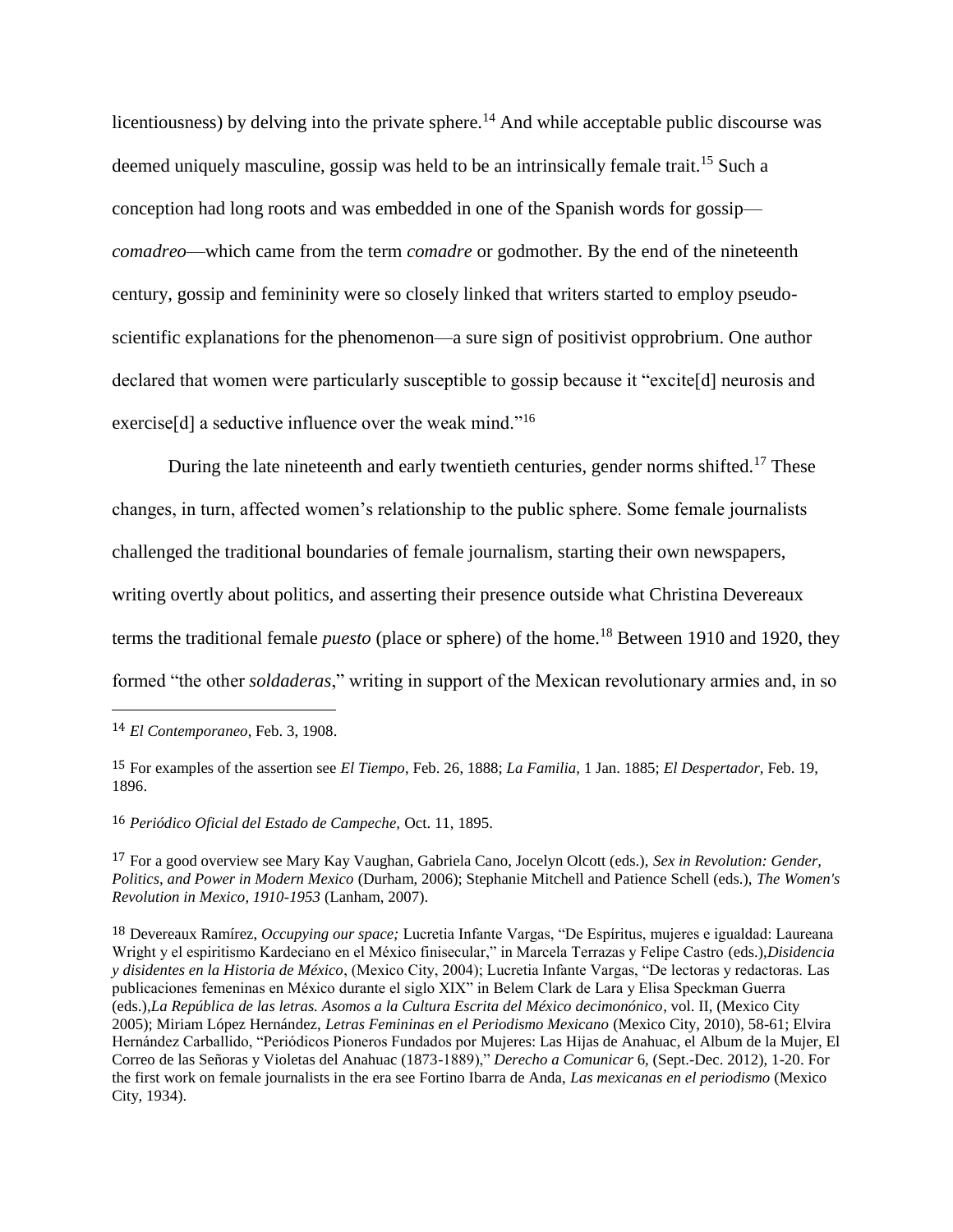doing, both bolstering and undermining patriarchal expectations.<sup>19</sup> Others embraced the revolutionary state's cultural programs and took part in producing a slew of non-written cultural forms, including public celebrations, hero cults, theatre performances, murals, dance, music, comic books, radio, and film.<sup>20</sup> Finally, others started to produce written texts on certain acceptable subjects including motherhood, the home, and domesticity. They wrote in a new brand of female-focused magazines *like El Hogar, Revista Mensual de la Mujer, Femenil, Orquidea, Paquita, Hortensia, Decoración*, and *Claudia de Mexico*. 21

Yet these shifts failed to alter radically the shape of Mexican journalism. Instead, by the 1940s two other changes, which started gradually but soon accelerated, served to engrave old gender norms with even greater force. The first was the rapid expansion of the market for the country's broadsheets and tabloids. This had multiple causes including increased education and prosperity, better communication, and comparatively low competition from other media. These factors encouraged a dramatic rise in newspaper readerships, especially of crime-heavy tabloids and provincial dailies.<sup>22</sup> In Mexico City, daily sales of newspapers like *La Prensa, Ultimas* 

<sup>19</sup> Elvira Hernández Carballido, *Las otras soldaderas: Mujeres periodistas de la Revolución Mexicana, 1910-1917* (Mexico City, 2011).

<sup>20</sup> Some of the most important works include Gilbert Joseph and David Nugent, (eds.), *Everyday Forms of State Formation: revolution and the negotiation of rule in modern Mexico* (Durham, 1994); Mary Kay Vaughan, *Cultural Politics in Revolution: Teachers, Peasants, and Schools in Mexico, 1930-1940* (Tucson, 1997); Mary Kay Vaughan and Stephen Lewis (eds), *The Eagle and the Virgin: Nation and Cultural Revolution in Mexico, 1920-1940*  (Durham, 2006).

<sup>21</sup> Cecilia Alfaro Gómez, "Puericultura, hygiene y control natal. La Visión de Esperanza Velázquez Bringas sobre el cuidado materno-infantil en México" *Revista Historia Autónoma*, 1 (2012): 107-121; Joel Bollinger Pouwells, *Political Journalism by Mexican Women During the Age of Revolution, 1876-1940* (E. Mellon Press, 2006), 123-6, 214-228; Anahí Ballent, "La publicidad de los ámbitos de la vida privada. Representaciones de la modernización del hogar en la prensa de los años cuarenta y cincuenta en México," *Alteridades,* 6:11 (1998): 53-74; Ann Blum, *Domestic Economies: Family, Work, and Welfare in Mexico City, 1884-1943* (Lincoln, 2009), 142-48; López Hernández, *Letras Femininas,* 52-53.

<sup>22</sup> This rise had started in the late nineteenth century, but really gathered pace in the 1940s. Robert Buffington, *A Sentimental Education for the Working Man* (Durham, 2015), 9-14.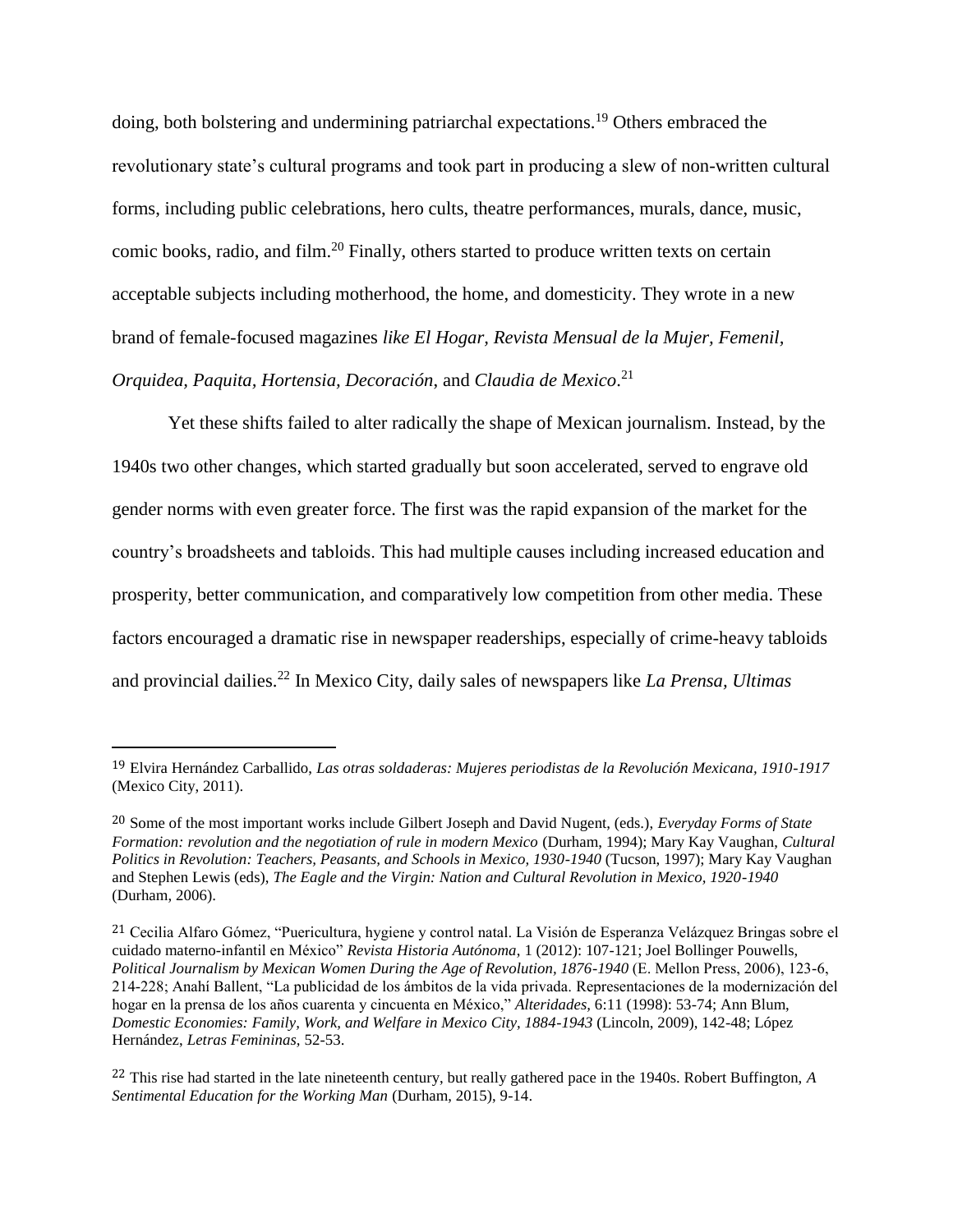*Noticias* and *Ovacione*s increased from under 50,000 copies during the early 1940s to nearly 200,000 by the end of the 1960s. Sales of provincial newspapers witnessed similar rises, and by the late 1960s, the vast majority of urban Mexicans read the press.<sup>23</sup> Large-scale U.S. surveys backed up such findings. In 1958, the U.S. government estimated that that 77% of Aguascalientes citizens read newspapers regularly; nine years later, they found that 79% of urban Mexicans from 30 different cities did the same. As readerships of newspapers increased, it crossed gender divides. Though the same two U.S. surveys discovered that both class and education levels shaped reading conventions, sex did not. In Aguascalientes, 76% per cent of women read the press as opposed to 77% of men. In the 30 cities examined in 1967, an equal proportion of men and women read daily newspapers. <sup>24</sup>

The second was the industrialization of newspaper production. Like the rise in readership, this had roots in the late nineteenth century. In 1896 the Mexican editor, Rafael Reyes Spíndola, released the first industrially-produced newspaper, *El Imparcial*. The paper cost just a centavo, appealed to a cross-class audience of Mexico City workers, and reached a readership of around 100,000.<sup>25</sup> Over the next forty years, the number of industrially-produced newspapers in Mexico increased gradually. Mexico City broadsheets, like *Excélsior* (1917) and *El Universal* (1916) were joined by Mexico City tabloids, like *La Prensa* (1928), *Novedades* (1935) and *Ultimas Noticias* (1936), and then by large provincial papers, like *El Siglo de Torreón* (1922)*, El Norte*

<sup>23</sup> The total number of current affairs and news publications increased from 244 in 1940 to 1249 in 1970. *Anuario Estadistico Compendiado* (Mexico City, 1942-1974). For assertions about the high readerships of provincial newspapers see *Directorio de Medios* (Aug. 1967).

<sup>24</sup> National Archives and Records Administration (NARA) Record Group (RG) 306, IRI-Mex-17, IRA, A Study of Newspaper Readership in Aguascalientes, 1958; NARA, RG306 MX-6702, Effectiveness of Newspaper Supplement, 1967, Vols I-VI.

<sup>25</sup> Claudia Guadalupe García, *El Imparcial: Primer periódico moderno de México* (Mexico City, 2003).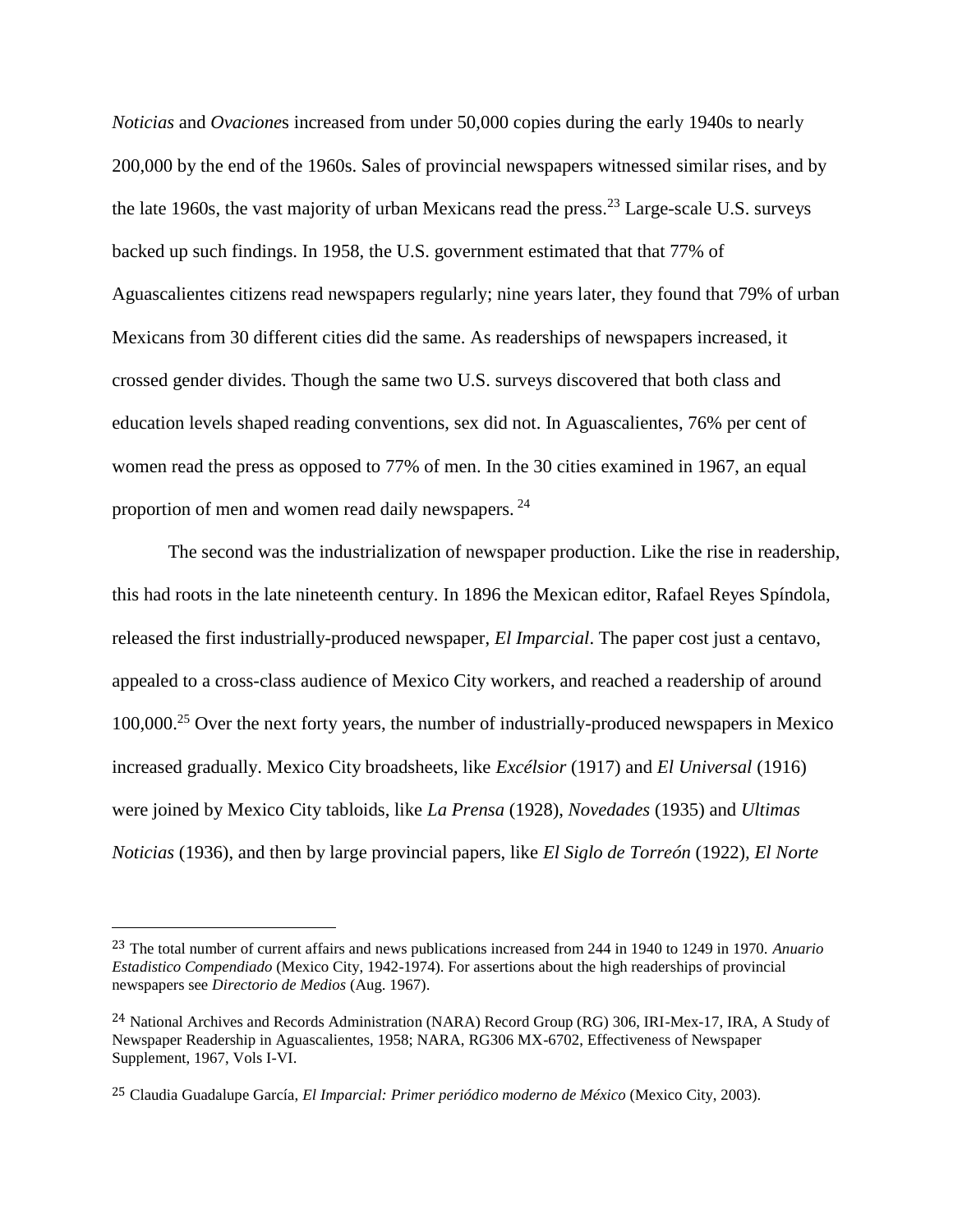(1938) and the *Sol* chain (1943 onwards).<sup>26</sup> These increasingly cut into the readerships of more artisanal newspapers, either forcing them to industrialize or sell up. These new industrial newspapers also relied on a complex division of labor.<sup>27</sup> Papers now not only employed journalists but also administrators, salesmen, lawyers, and print workers.<sup>28</sup> By the mid-century, big papers like *Excélsior* and *El Universal* retained nearly a thousand workers of which well over a hundred were journalists. As a result, newsrooms themselves were divided up into diverse different *fuentes* or beats.<sup>29</sup> These included editorials, politics, crime, sport, culture, economy, and society. As many journalists noted, industrialization changed the game. Speaking at the Mexican Association of Journalists (Asociación Mexicana de Periodistas, AMP) in 1954, the author Rubén Salazar Mallén lamented that days of the "old, bohemian, romantic period of making newspapers" were over. Now newspapers were "large organizations, with extensive capital and an administrative staff that outnumbers the newsroom."<sup>30</sup>

The combination of rising readerships and new forms of internal organization inscribed traditional gender divisions with greater force. Women writers were needed; nearly half the

<sup>26</sup> Burkholder de la Rosa, "La Red de los Espejos'; Michael Leslie, Mass Media in Revolutionary Societies: A Case Study of El Universal of Mexico during the Oil Expropriation Crisis of 1938, Unpubl. Ph.D, University of Washington, 1983; Pablo Piccato, *A History of Infamy: Crime, Truth and Justice in Mexico* (Oakland, CA, 2017), 63-107; Robert Thomas Armistrad, The History of Novedades Unpubl. Phd,, University of Texas Press, 1964; José Luis Martínez S. La Vieja Guardia, *Proteganistas del periodismo mexicano* (Mexico City, 2005), 266-9; José Luis Esquivel Hernández, *El Norte, Lider Sin Competencia* (Monterrey, 2003); Enrique Cordero y Torres, "Nacimiento de la "Cadena García Valseca" (1943-1968)," in María del Carmen Ruiz Castañeda, Luis Reed Torres, Enrique Cordero y Torres, *El Periodismo en México, 450 años de historia* (Mexico City, 1974), 285-332.

<sup>&</sup>lt;sup>27</sup> For an introduction to the changes wrought by the industrialization of newspaper production see John Nerone, *The Media and Public Life, A History* (Cambridge, 2015).

<sup>&</sup>lt;sup>28</sup> For a good if skewed introduction to the workings of an industrial newspaper in Mexico see Héctor Minués Moreno, *Los cooperativistas. El Caso Excélsior* (Mexico City, 1987). For a description of an industrial paper at the provincial level, see Rodolfo Junco de la Vega, *The Problems of A Mexican Provincial Editor* (Austin, 1964).

<sup>&</sup>lt;sup>29</sup> For figures on employees see E.H. Erlandson "The Press of Mexico with Special Consideration of Economic Factors." Ph.D diss., Northwestern University, 1963; AGN, Secretaría de Comercio y Fomento Industrial, Dirección General de Fomento Cooperativo (SCFI/DGFC), Caja 4.

<sup>30</sup> AGN, Presidentes Adolfo Ruiz Cortines, (ARC), 120/2050, Conferencia de Rubén Salazar Mallén, Jan. 9, 1954,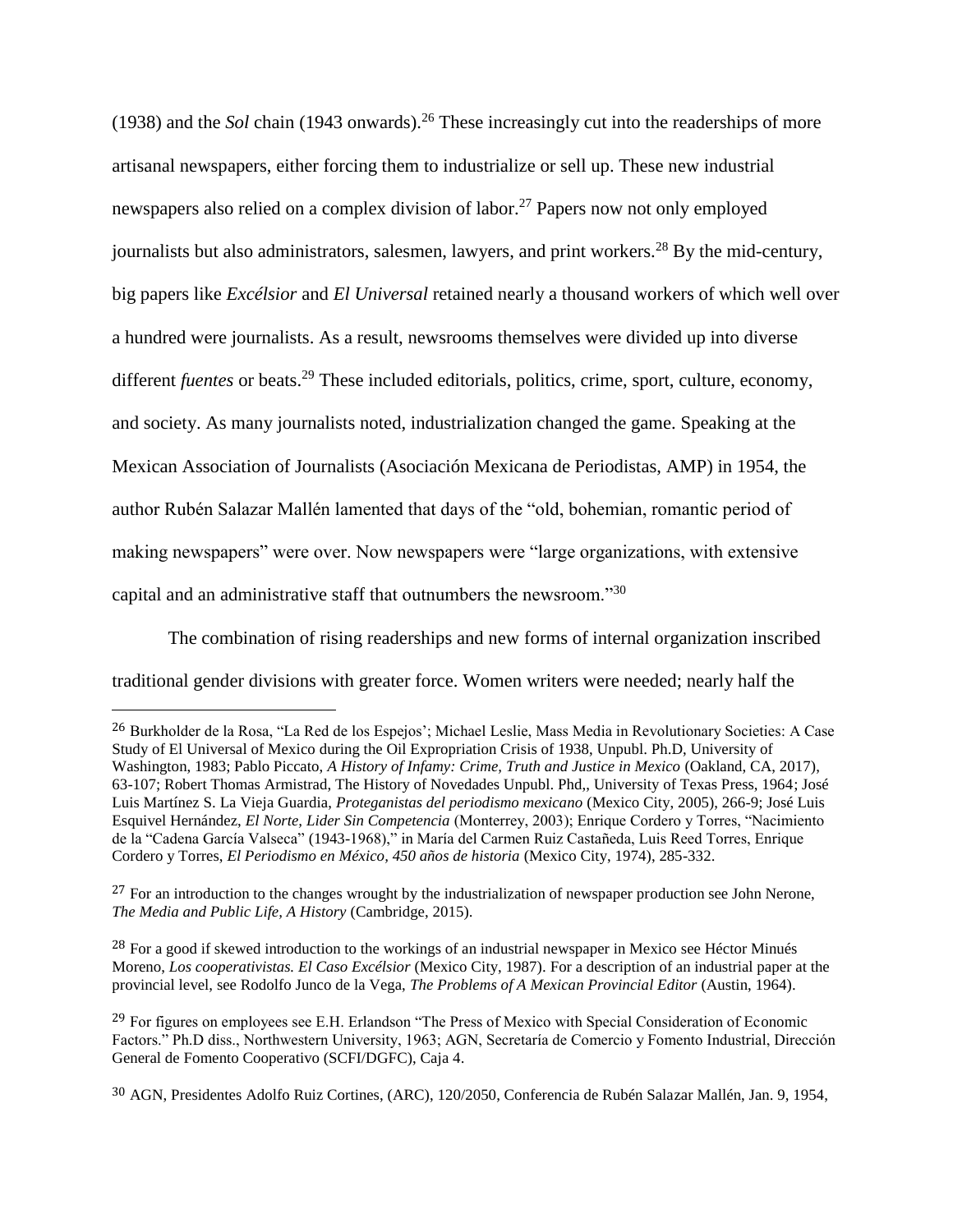readership of mid-century newspapers was female. But, the rules of writing were even harder to break. Women were no longer simply implicitly expected to keep out of political reporting; they were hived away in different sections of the offices. The days when female journalists could slip between domestic, cultural, and political writing were over; the newsrooms of the industrial newspaper of the 1940s ran along gender lines. Men dominated the "serious" sections of the newspapers and monopolized the production of news reporting, editorials, political columns and crime news in major Mexico City broadsheets and tabloids as well as smaller regional papers. The press pack was not called the "chicos de la prensa" or "boys of the press" for nothing. Somewhat unscientific surveys of newspaper by-lines bear this out. Between 1950 and 1960, only two women had registered by-lines on a surveyed selection of front pages of Mexico's four biggest papers, *La Prensa, El Universal, Excelsior,* and *Novedades*. They were Elvira Vargas, who had managed to secure a column in *Novedades*, and the extraordinary satirist and tabloid muck-raker, Magdalena Mondragón (about whom more later). In comparison, the papers employed over forty different male journalists to write front-page news.<sup>31</sup> So do newspaper employment records. In the late 1950s, *El Universal* employed over 140 journalists. Only fifteen were women; none wrote news, and none were granted access to the journalists' union.<sup>32</sup>

Outside the world of the big nationals, newsrooms were similarly divided. Men dominated the production of news dailies and political weeklies and in most states female reporters were rare or non-existent. From the 1940s until the 1970s, Arcelia Yañiz was Oaxaca City's sole female news journalist, and she admitted she was often forced to specialize on softer,

<sup>31</sup> Survey of front pages of *La Prensa, El Universal, Excélsior,* and *Novedades* for the first of every month, 1950- 1960.

<sup>32</sup> AGN, ARC, 432/220, Sindicato Nacional de Redactores de la Prensa to Ruiz Cortines, Dec. 5, 1957.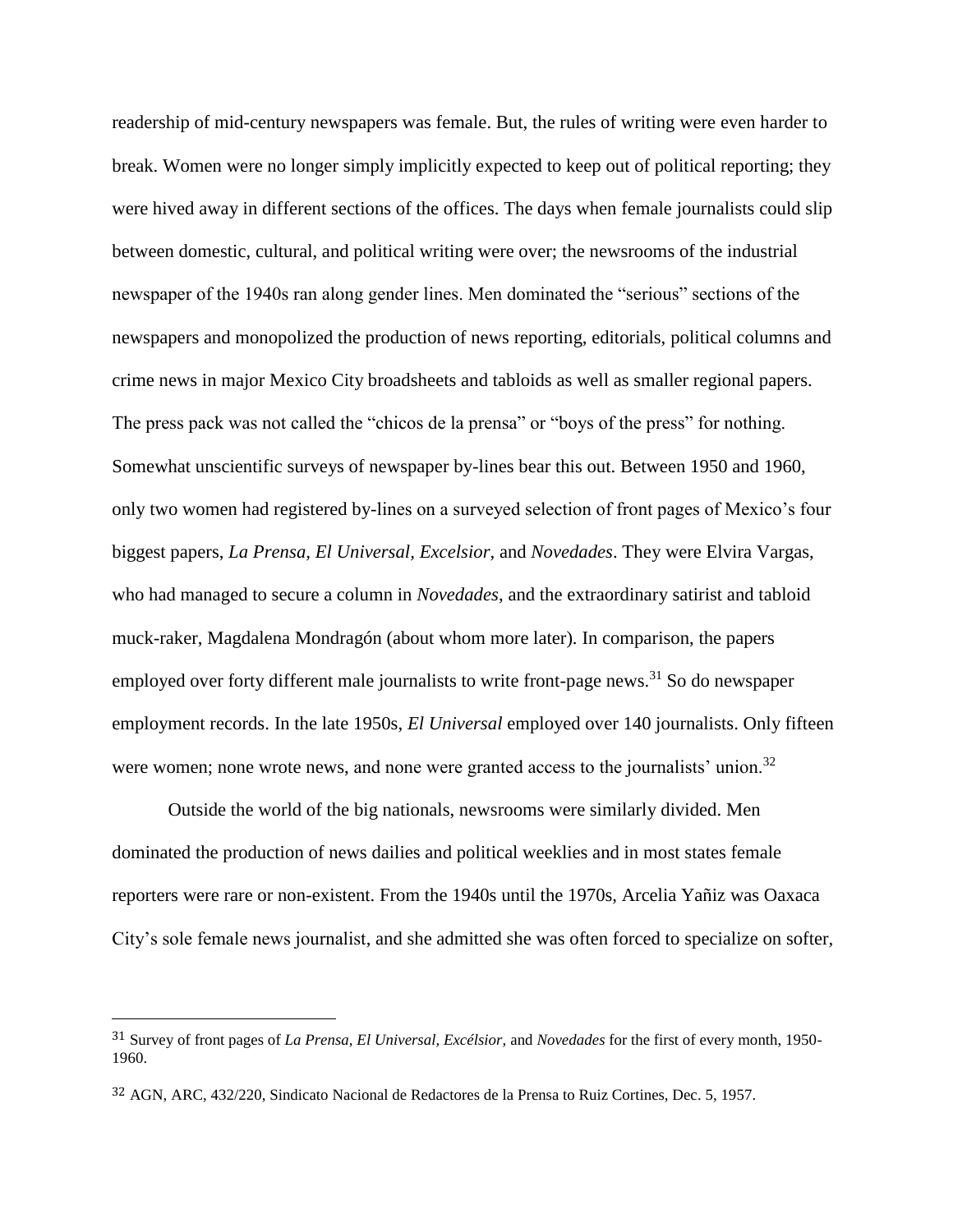non-news subjects.<sup>33</sup> In the relatively progressive and competitive newspaper hub of Ciudad Juárez, the first female news journalist only managed to secure a job in the late 1960s.<sup>34</sup> Even the left-wing magazines of the 1960s failed to overcome this binary division of labor. Manuel Marcué Pardiñas's *Política* employed one female reporter, the Argentine leftist, Raquel Tibol.<sup>35</sup> When Cristina Pacheco entered the *Siempre!* offices in the late 1970s, editor José Pagés Llergo warned her it was "a mess of men."<sup>36</sup> In fact, women were held to be so incapable of political or news journalism that Nidia Marín remembers the *Gráfica* editor removing her by-line from her stories about the 1968 Tlatelolco massacre.<sup>37</sup> Female reporters joked uncomfortably about such misogynist assumptions. The famous society journalist, Rosario Sansores used to tell her fellow female writers that after she had covered a fire by focusing on a "beautiful woman on the balcony with blonde hair and a dress of sea blue screaming 'help, help'"; she concluded ironically that "we are not, nor will we ever be good crime reporters."<sup>38</sup>

If women were excluded from the production of serious political news, they were permitted two spaces within the country's newspapers. The first were the pages devoted to the home and issues of motherhood. Here, they could use their reason to discuss domestic matters

<sup>33</sup> Arcelia Yañiz, *Oaxaca de mis amores, Cosas, Casos y Personajes* (Oaxaca, 2012).

<sup>34</sup> Emilio Gutierrez de Alba, *Tric trac, vieja guardia* (Ciudad Juarez, 2009).

<sup>35</sup> Renata Keller, "Testing the Limits of Censorship? Política Magazine and Mexico's Perfect Dictatorship" in Paul Gillingham, Michael Lettieri, Benjamin T. Smith, (eds.), *Journalism, Satire and Censorship in Modern Mexico* (Albuquerque, forthcoming 2019); Juan Carlos Sanchez Sierra, "Periodismo heróico, moral y virilidad revolucionaria: la juventud y la mujer en la revista Por Qué? 1968-1974, *Secuencia* 94 (enero-april 2016): 240-72.

<sup>36</sup> Linda Egan, "Entrevistas con periodistas mujeres sobre la prensa Mexicana," *Mexican Studies/Estudios Mexicanos,* 9.2 (1993): 275-94, 285.

<sup>37</sup> Eduardo Cruz Vázquez, *1968-2008, Los Silencios de la Democracia* (Mexico City, 2008), 120.

<sup>38</sup> Berta Hidalgo, *Entre Periodistas, Anécdotas, sucedidos notables y hechos graciosos de una profesion apasionante* (Mexico City, 1995), 62.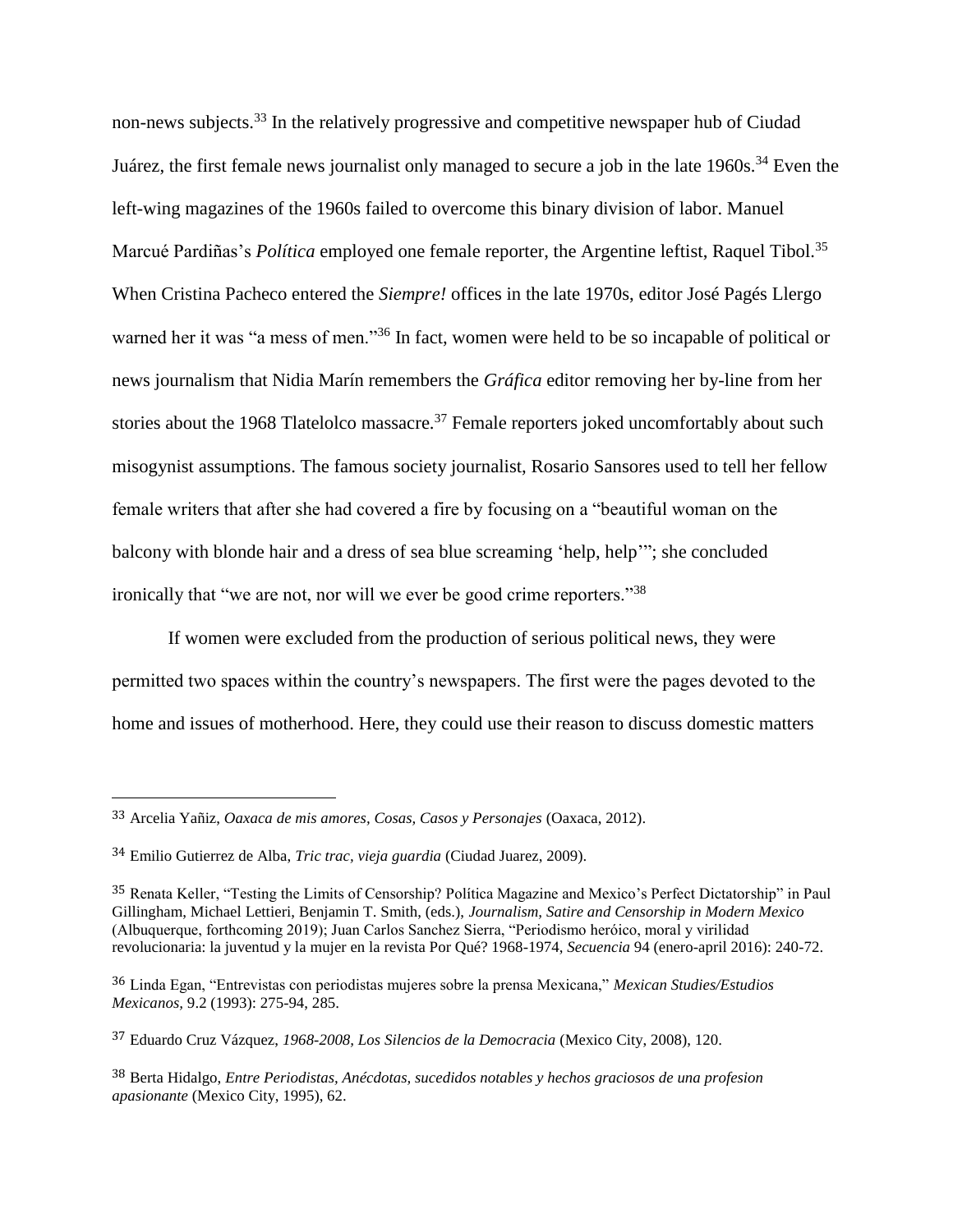and childcare.<sup>39</sup> Occasionally, this shifted to broader discussions of public education and social services policy.<sup>40</sup> The second were the society pages or *notas sociales.* To my knowledge, there are still no studies of this section of Mexico's press—perhaps evidence of the lack of seriousness with which the form is still perceived. The form emerged in the late nineteenth century with the publication of the country's first industrially produced paper, *El Imparcial*. By the 1920s, they had become a common feature of major nationals like *Excélsior* and *El Universal*; and two decades later, they took up two or three pages in most national and major regional newspapers.<sup>41</sup> During the Alemán presidency (1946-1952), they gained particular influence as they recounted the everyday pastimes and extravagant wealth of Mexico's new breed of mass media celebrities. Publishers even released stand-alone society news publications, like the magazine *Social*. 42

Though fashions changed and subject matter shifted over time and from place to place, the *notas sociales* generally comprised the social calendar of the haute bourgeoisie. In the nationals, they focused on the births, baptisms, marriages, and lavish parties of film stars, business leaders, and politicians. In the regionals, they provided more underwhelming news on the *quinceañeras* [fifteenth-birthday parties] and nuptials of local dignitaries. Most were photoheavy and displayed a fawning sympathy to their wealthy subjects. In fact, in September 1968, high-up official Mario Moya Palencia wrote to the minister of the interior that *El Sol de México* and *El Heraldo's notas sociales* were "underlining and amplifying bourgeois fiestas and celebrations" to such an extent that he suggested asking them to "lower the tone." Three months

<sup>39</sup> Ballent, "La publicidad'; López Hernández, *Letras Femininas,* 60-1.

<sup>40</sup> Gómez, "Puericultura."

<sup>41</sup> García, *El Imparcial*; María del Carmen Collado Herrera, "El espejo de la élite social (1920-1940), in Aurelio de los Reyes, (coord.), *Historia de la vida cotidiana, Siglo XX, Campo y Ciudad, Vol. V, (Mexico City, 2006), 89-126.* 

<sup>42</sup> Jose Agustin, *Tragicomedia Mexicana*, *Vol 1* (Mexico City, 1990), 40.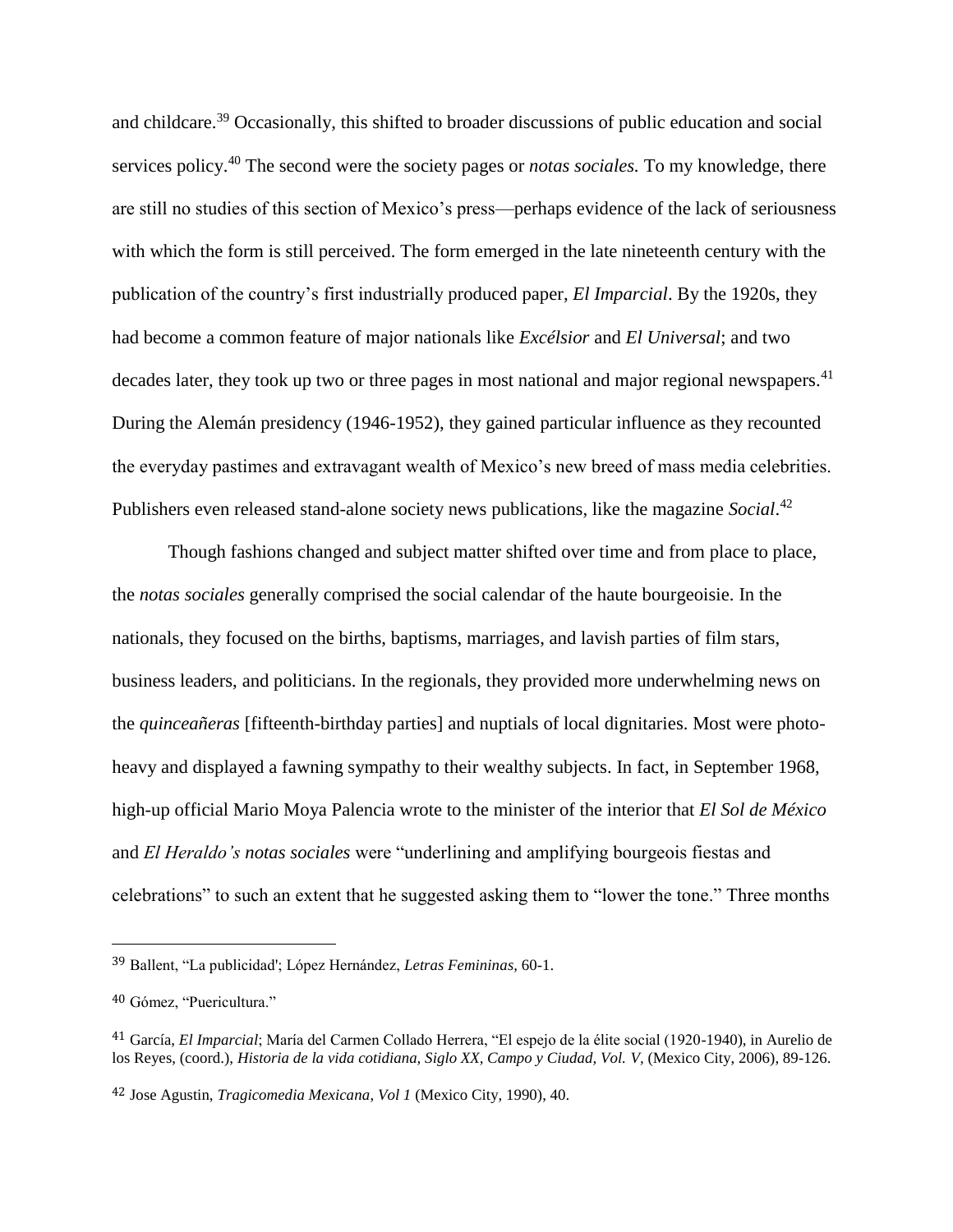later, Moya remained concerned. "Every day they acclaim exaggeratedly bourgeois attitudes and treat certain sectors of Mexican and foreign society like nobility." He worried that such sections "damaged the real image of Mexican society, magnifying the dazzling leisure activities of a minority, which thinks of itself anachronistically as a plutocracy." "If they published the communist manifesto… it would do less damage."<sup>43</sup>

*Notas sociales* were the inverse of proper news journalism. They examined the private lives and spaces of public individuals. They were, in essence, gossip. Admittedly they were sanitized, socially tolerable, industrially-produced gossip, designed to refine the customs and pique the fancy of Mexico's new middle class. But, they were gossip, nonetheless. As a result, they were considered appropriate spaces in which women could write. Women dominated the production of society pages. Almost all the graduates of the journalism course at the Universidad Feminina de México were funneled towards the society news sections of the capital's papers.<sup>44</sup> By 1957, five of *El Universal's* six *notas sociales* correspondents were women.<sup>45</sup> And three years later, five of *Novedades* seven society correspondents were women.<sup>46</sup> Most of the female writers, who eventually broke into news reporting in the 1970s, started on the society desk. They included Elena Poniatowska who began as a *notas sociales* correspondent for *Excélsior*, noted feminist, Esperanza Brito de Martí, who started as a *Novedades* society journalist, Berta Hidalgo, who tried her hand at crime journalism, hated it, and instead concentrated on the social engagements of Mexico's first ladies and Mercedes Padres, who remembered that as a society

<sup>43</sup> AGN, Dirección General de Investigaciones Políticas y Sociales (DGIPS), Caja 2944A, Mario Moya Palacia to Luis Echeverria, 10 Sept 68; Mario Moya Palencia to Luis Echeverria, Nov. 5, 1968.

<sup>44</sup> Hidalgo, *op.cit.*, 25; Teodoro Rentería Arróyave, *Mi vida son mis amigos, una historia de los noticiarios en México* (Puebla: UAP, nd), 20.

<sup>45</sup> AGN, ARC, 432/220 Sindicato Nacional de Redactores de la Prensa to Ruiz Cortines, Dec. 5, 1957.

<sup>46</sup> Mercedes Padres*, El Diario de Una Periodista: La Luz de Bengala* (Mexico City, 1998), 14.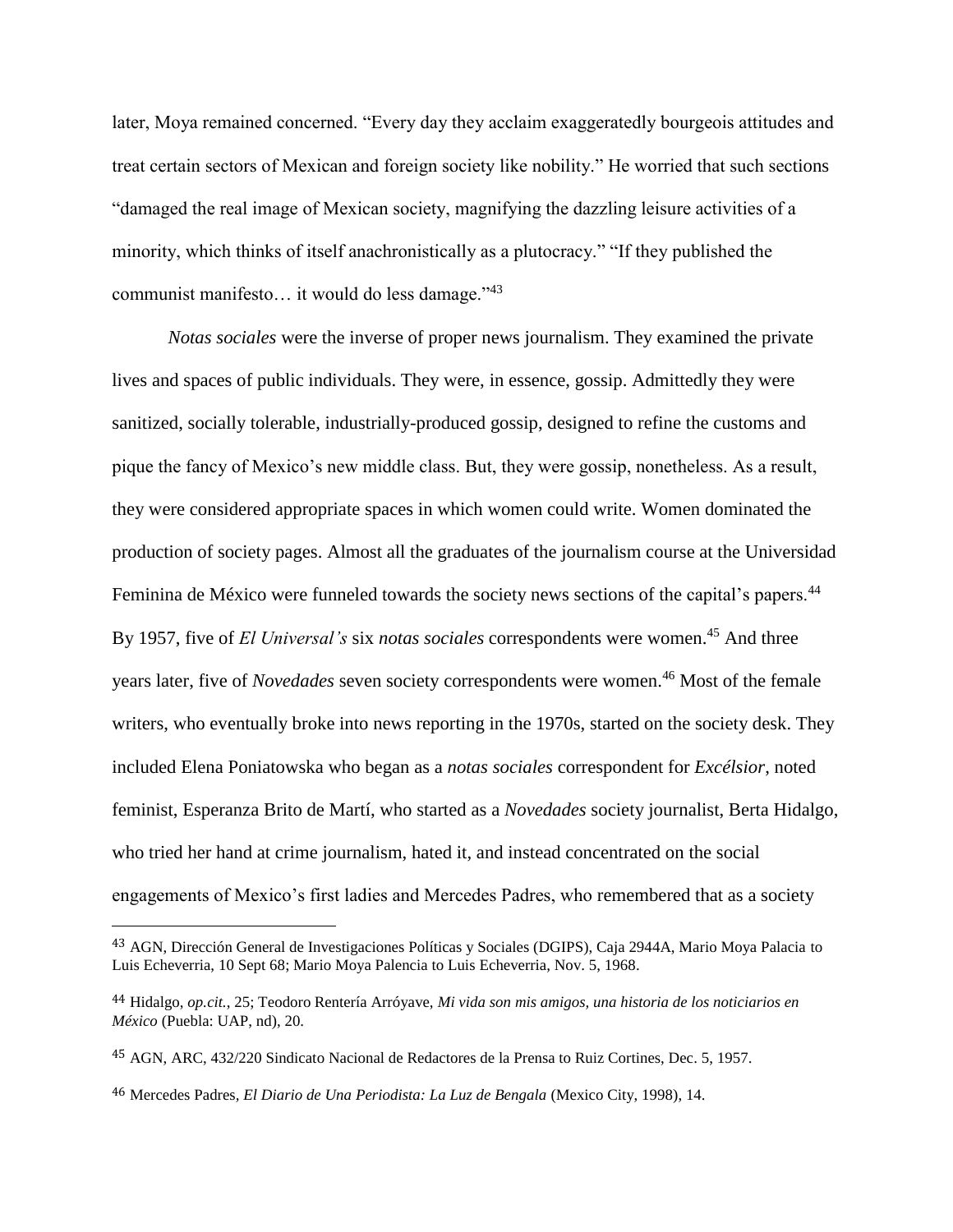journalist for *Novedades* she was "always dressed in a cocktail dress" and did the rounds of the "most relevant residencies and embassies, the picture galleries and the conference halls."<sup>47</sup>

Such binary attitudes made breaking into the world of news journalism for women extremely tough. The handful of female journalists, who did manage to insert themselves into this exclusively male space during the 1940s and 1950s, faced repeated struggles and acquired a kind of semi-mythical status. Magdalena Mondragón was a case in point. Though she came from a relatively middle-class background, she left school in Coahuila at the age of fifteen and joined Torreón's *El Siglo* before moving to Mexico City. Here, she joined courses at the UNAM and managed to gain a place as a crime correspondent at *La Prensa*. Editors, keen to sideline her, often demanded what was not asked of her male peers. In the late 1930s, José Pagés Llergo, the editor of *Hoy*, gave her three supposedly impossible tasks—to explain the underlying causes of the Cedillo rebellion, to interview Porfirio Díaz's famously close-lipped widow, and to investigate who was funding Mexicans travelling to Republican Spain.<sup>48</sup> After completing these tasks successfully, she kept her job.

Ciudad Juárez journalist, María Elena Carpio, told a similar story. She grew up in a sheltered home in the border city and was only allowed to go to secondary school after going on hunger strike. Here, she read the papers and decided to become a reporter. "I started in journalism not by chance but with a definite aim, for a desire for knowledge that had been forbidden all my life." Training opportunities were few, and all the local papers refused to take her on as an apprentice. Instead, she signed up for a correspondence course for aspiring journalists run out of Buenos Aires. After completing this, she got a job as a society journalist at

<sup>47</sup> Hidalgo, *op.cit*; Padres*, op.cit,* 5-6; Elena Poniatowska, "Adios Manuel" in *Los Dias de Manuel Buendia* (Mexico City, 1984), 120-134; López Hernández, *Letras Femininas*, 54-5.

<sup>48</sup> José Luis Martínez S. *La Vieja Guardia, Protagonistas del periodismo mexicano* (Mexico City, 2005), 213-26.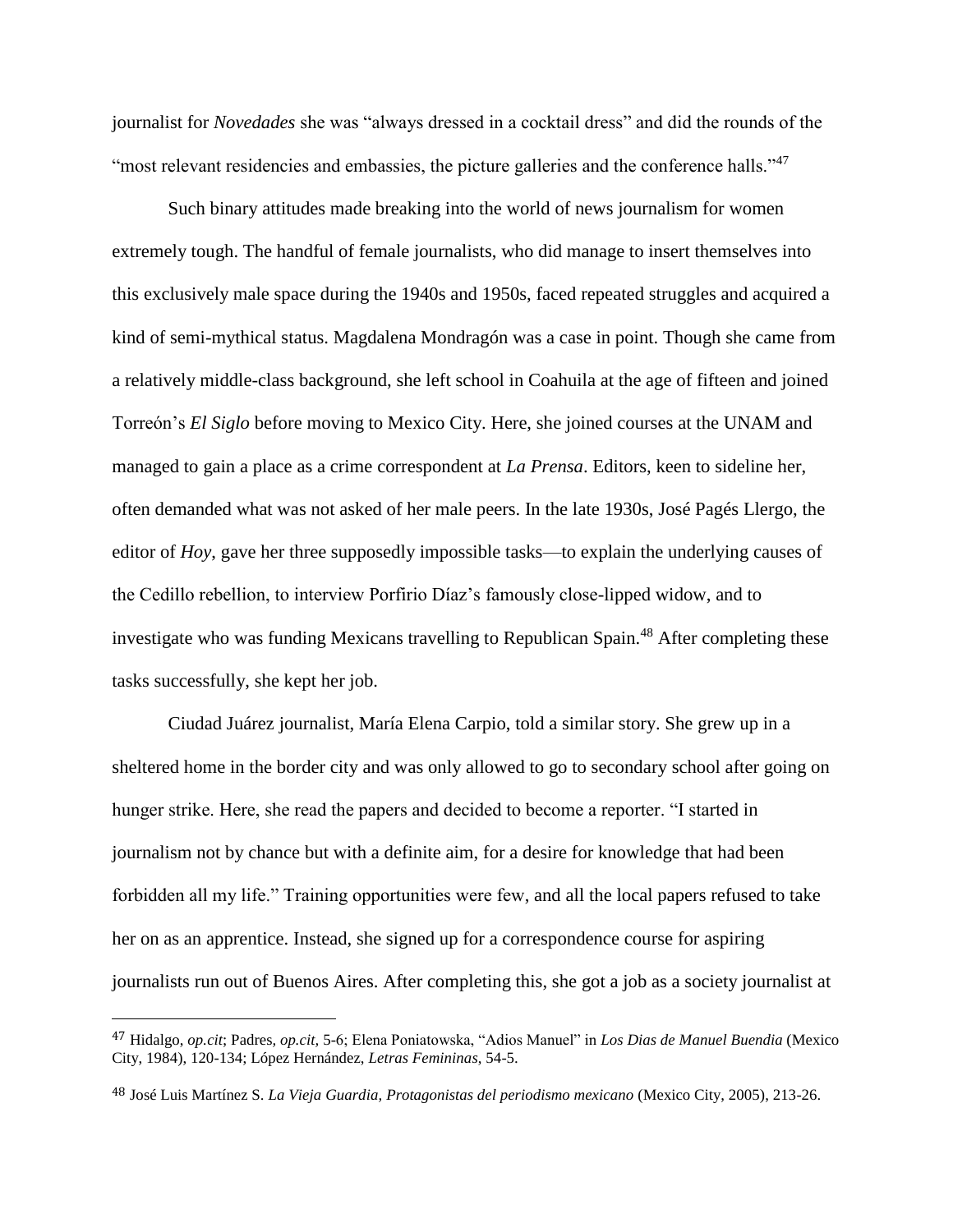the local newspaper, *El Correo*. After a few months, she started to resent the tedious rounds of provincial parties and asked the director to move her to the crime beat. "No, my daughter, that is a job for men; and what is worse, you are a young girl," was the response she received. Eventually her persistence paid off and she was teamed up with the paper's top *nota roja* [crime news] reporter, Armando Escobar Ortega. He, however, was furious with the director's decision and refused to work with her. So, Carpio was forced to strike out on her own, learning the ropes of crime reporting by talking to the local police.<sup>49</sup>

The gendered division of labor bled into and was sustained by the culture of journalists outside the newsroom. Reporters' memoirs, though often couched in a hyper-masculine style, openly reveal this.<sup>50</sup> Politicians, public relations specialists and reporters shared rumors, exchanged cash-stuffed envelopes, and forged friendships in exclusively male spaces. In Mexico City, these included bars like the high-class Ambassadeur restaurant, located next to the offices of *Excélsior*. Here, the *Excélsior* editor, Rodrigo de Llano, entertained politicians, celebrities and other journalists, who paid 50 pesos (a worker's daily wage) for lunch or 15 pesos for a small scotch.<sup>51</sup> Such spaces further included down at heel cantinas like El Morro next to the National Lottery where left-wing satirist Renato Leduc, editorialist José Alvarado, and six-times married cartoonist Antonio Arias Bernal chatted up Sinaloa waitresses.<sup>52</sup> They included private parties like newspaper mogul José García Valseca's legendary bashes where statesmen, writers, and

<sup>49</sup> Gutierrez, *Tric Trac*, 131-5.

<sup>50</sup> See particularly the works of Roberto Blanco Moheno. Roberto Blanco Moheno, *Memorias de un reportero* (Mexico City, 1965); Roberto Blanco Moheno, *La Noticia Detrás de la Noticia*, (Mexico City, 1966).

<sup>51</sup> Victor Alba, *Sísifo y su tiempo: memroias de un cabreado, 1916-1996* (Barcelona, 1996), 47.

<sup>52</sup> Oralba Castillo Nájera, *Renato Leduc y sus amigos*, (Mexico City, 1987), 258.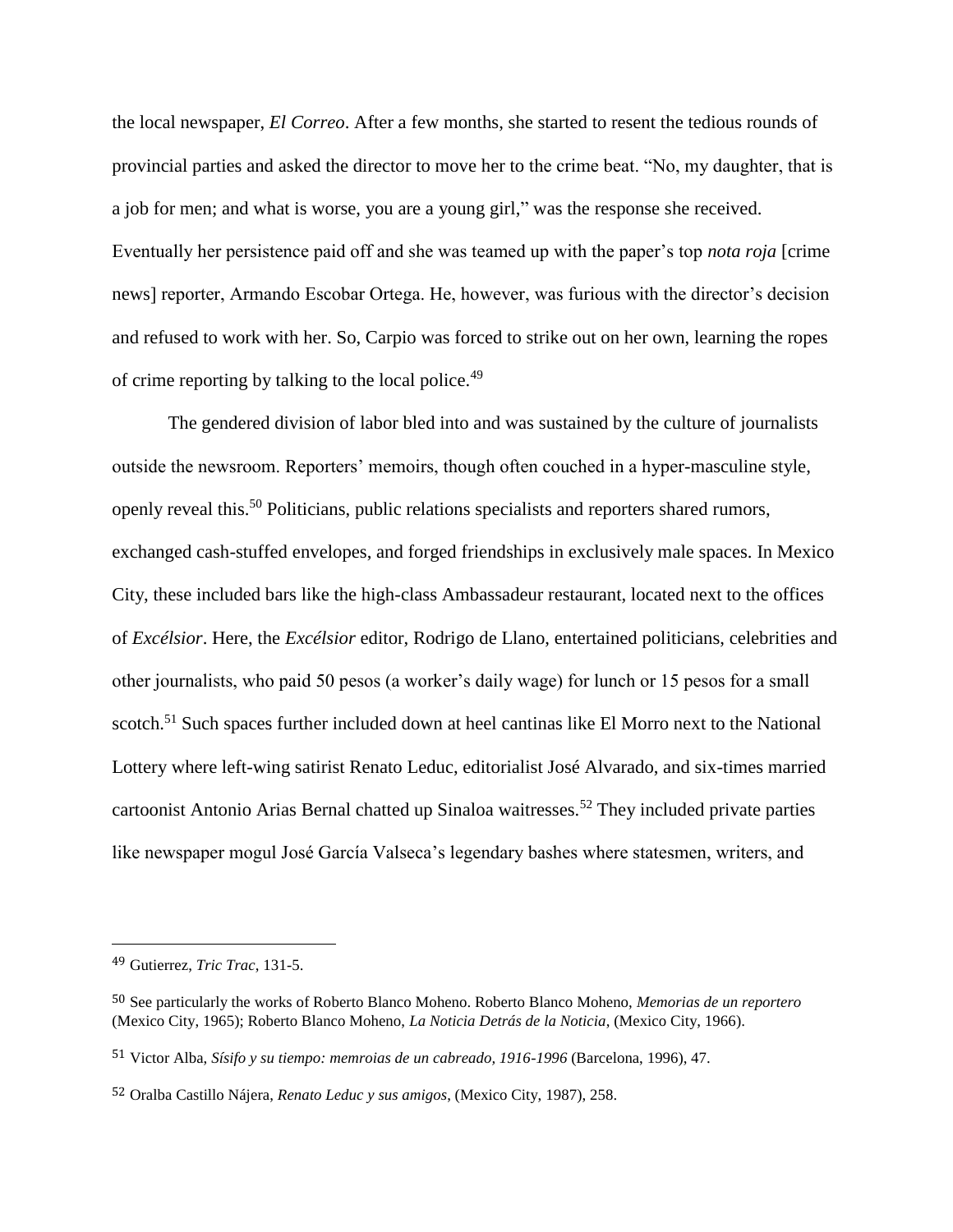business leaders danced and snorted cocaine with a mass of movie extras and aspiring starlets.<sup>53</sup> And inevitably, they also included cabarets and brothels like the infamous Casa de la Bandida. Here the owner, Graciela Olmeos, split her time between entertaining journalists like muck-raker Roberto Blanco Moheno with witty songs in one half of the establishment (*Currucucu/Chingue a su madre Moscu/Esos bandidos/Chingue a su madre Estados Unidos* [Currucucu/Fuck your mother Moscow/Those bandits/Fuck your mother United States) and running a prostitution racket in the other.<sup>54</sup>

As the examples suggest, certain shared leisure activities lubricated the world of Mexico City's male journalists. Most focused on the culturally acceptable masculine habit of heavy drinking. Pagés Llergo was "one of the worst drunks, not so hammered that you would know it, but he always had a bottle of vodka there…. He drunk two or three bottles and did it every day."<sup>55</sup> Rodrigo de Llano aka el Skipper was drunk twice a day, "once at 3pm and once again at night." De Llano "drank until the limit of drunkenness."<sup>56</sup> Fellow *Excélsior* writer Bernardo Ponce often missed deadlines because he was "in a state of drunkenness from Friday to Wednesday." Though he often claimed a chronic illness, de Llano replied that his only sickness "was from drunkenness." <sup>57</sup> Drinking exploits added to journalists' reputations. Julio Manuel Morales Ferrón would arrive half-cut at a vaudeville performance every Friday night and give a

<sup>53</sup> Manuel Sánchez Pontón, *El Olor a Tinta,* (Mexico City, 1985), 97-100; Blanco Moheno, *Memorias*, 125.

<sup>54</sup> Blanco Moheno, *La Noticia*, 147.

<sup>55</sup> Castillo Nájera, *Renato Leduc*, 302.

<sup>56</sup> Julio Scherer García, La Terca Memoria (Mexico City, 2007), 88.

<sup>57</sup> Secretaria de Comercio y Fomento Industrial, Dirección General de Fomento Cooperativo, Serie Distrito Federal ,Caja 8, Las extrañas enfermedades del Lic. Bernardo Ponce.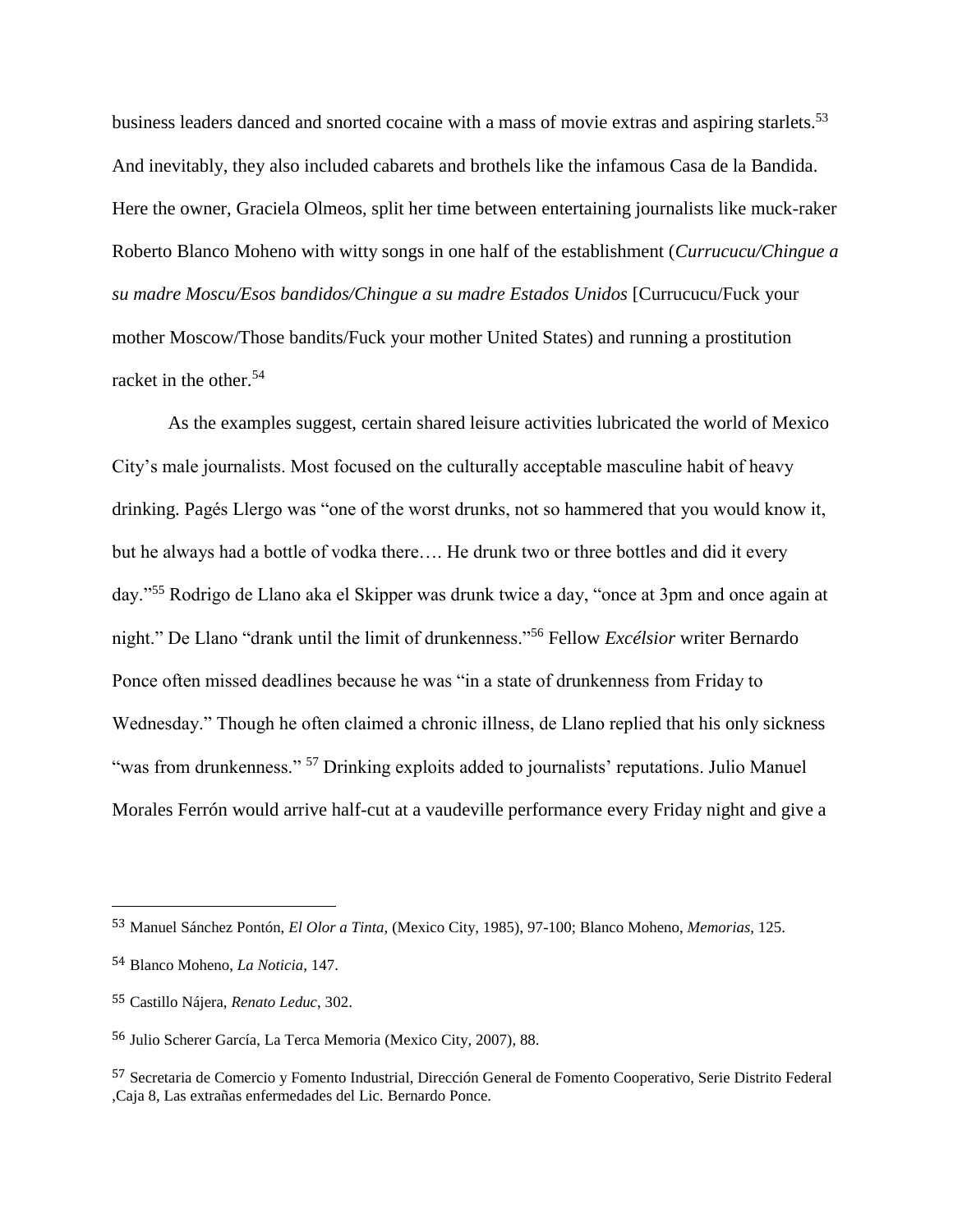five-minute condensed version of a contemporary book in front a jeering, beery audience.<sup>58</sup> Journalists' memoirs are replete with references to the daily meetings at the cantina where they would share stories and notes.<sup>59</sup> Drinking even overran the newsroom itself. Confronted with a poor article, tabloid editor Miguel Ordorica gave the offending journalist five pesos, ordered him to swig three drinks and write the story again. The journalist obeyed; "you write much better when you're drunk," Ordorica complimented him.<sup>60</sup>

Outside Mexico City spaces of sociability were, if anything, even more male-oriented. Perhaps more so than in the capital—where there was a strong café culture - cantinas provided the space for fraternizing among provincial journalists. Miguel Angel Millán Peraza remembered downing tequilas at the La Corona bar in downtown Tijuana with his fellow journalists before moving on to the city's brothels. "The drinking," he admitted "was prodigious."<sup>61</sup> When Gregorio Marín moved to the *Sol de San Luis* in 1952, he recalled hanging out at the bars across the road from the paper's offices with his colleagues including the popular political writer, Salvador Cavada. "We were all generals in the cantina, but Cavada had four stars." When Cavada keeled over during one particularly intense session, Marín remarked that he had "died doing his duty."<sup>62</sup> Such exploits cemented the very male atmosphere of the journalistic world. Arcelia Yañiz, Oaxaca City's sole female journalist, remembered celebrating her editor Eduardo Pimentel's birthday in the early 1950s. They ended up outside a brothel where Pimentel said,

<sup>58</sup> Carlos Moncada, *30 años en esto: autobiograpfia poeriodistica* (Hermosilla, 1984), 90.

<sup>59</sup> Luis Suárez, *Puente Sin Fin: Testigo activo de la historia* (Mexico City: Editorial de Ciencias Sociales de Habana, 2002), 10.

<sup>60</sup> Hidalgo, *Entre Periodistas*, 75.

<sup>61</sup> Miguel Angel Millán Peraza, *A Tijuana! Nosotoros Las Gringas* (Tijuana,1992), 12.

<sup>62</sup> Gregorio Marín Rodríguez, *Tiempo de Hablar, Otra Cara del Periodismo* (Mexico City, 1988).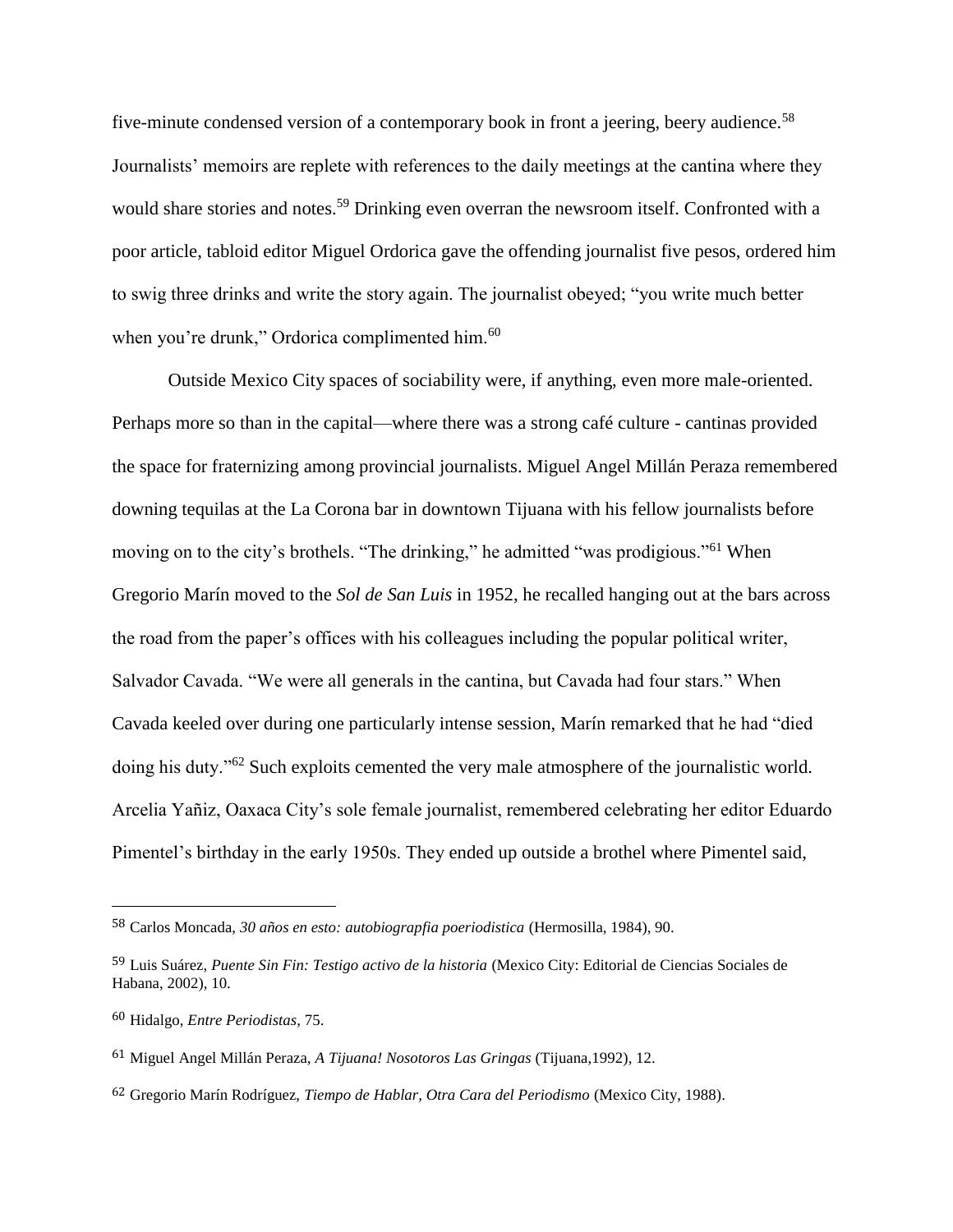"You are a lady; you can't go in." Indicating the manner by which she forged a career in such a masculine world, she ignored him and entered anyway.<sup>63</sup>

No doubt, journalists in many countries shared in what Roberto Blanco Moheno termed the "camaraderie of drink and the distributing of centavos."<sup>64</sup> But in Mexico, this heavily masculine culture also shaped the value system and language of the mid-century press. Good journalism was repeatedly described as virile or manly. *Excélsior* editor, Rodrigo de Llano was fond of saying that "the journalist should never sign anything that a gentleman cannot sign."<sup>65</sup> When *La Prensa* appeared in 1929, it promised a daily of "true virile energies."<sup>66</sup> As Paul Gillingham suggests, such a gendered appreciation of truth-telling was even more common in the provinces. In southern Veracruz, *Adelante—el Periódico de los Tuxtlas,* promised that it "could virilely express the free thought of this zone with bravery, decisiveness and an unbreakable faith in the importance of nobles causes." And the editor of the *Diario de Xalapa* promised to "tell the truth with all his virility" and denounce profiteers "in a sincere but virile manner."<sup>67</sup> In contrast, poor journalism was often delineated as emasculated or feminine. For the swaggering muckraker Blanco Moheno, bad journalists were "pathetic," "degenerates," "womanly" and "mariconcitos" or "young gay men."<sup>68</sup> For the editors of the Oaxaca City satirical weekly, *El* 

 $\overline{a}$ 

66 Piccato, *A History of Infamy*.

<sup>63</sup> Yañiz, *Oaxaca*, 115.

<sup>64</sup> Blanco Moheno, *Memorias*, 69. The two classic novels of mid-century UK journalism, Evelyn Waugh's *Scoop* (1938) and Michael Fryn's *Towards the End of the Morning* (1967) both contain a lot of drinking. So does the classic French takedown of journalists, Honoré de Balzac's *Illusions perdues*.

<sup>65</sup> Scherer García, *La Terca*, 24.

<sup>67</sup> Paul Gilingham, "How Much News was Fit to Print" in Paul Gillingham, Michael Lettieri, Benjamin T. Smith, (eds.), *Journalism, Satire and Censorship in Modern Mexico* (Albuquerque, forthcoming 2018).

<sup>68</sup> Roberto Blanco Moheno, *Pero Contentos: Periodismo, 1968-1975* (Mexico City, 1976).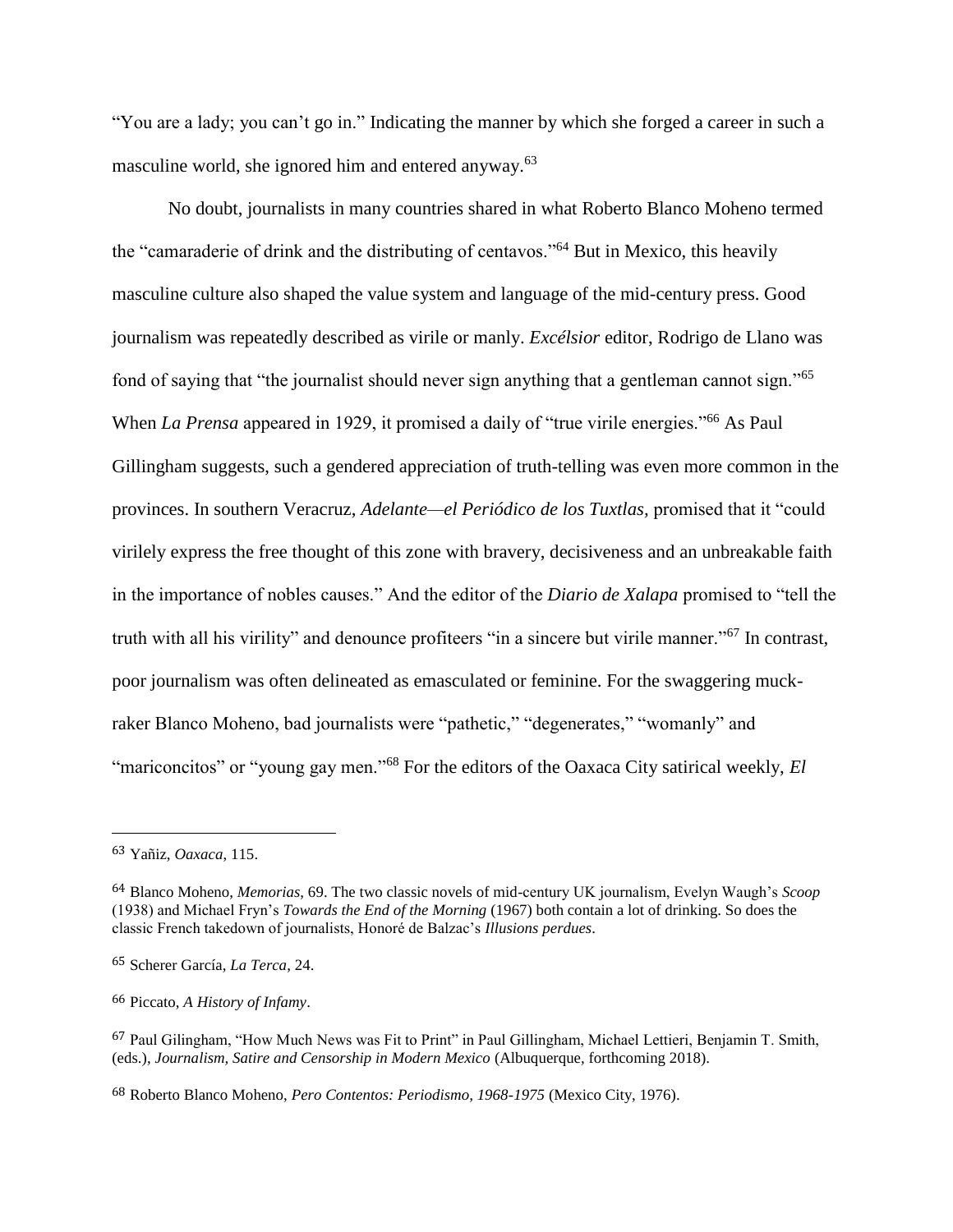*Chapulín*, they were "dishonorable," "amoral" and "castrated." Even President Echeverría expressed his ideas on journalism in this way, confessing to the new *Excélsior* editor Julio Scherer that too much censorship "thins the blood, weakens the juices, and makes a real man a eunuch."<sup>69</sup> Such values were probably best summed up in the notorious figure of *Excélsior*  columnist, Carlos Denegri, who—despite his proclivity for alcohol and wife-beating—was considered Mexico's best, and thus "most virile," journalist during the period. (In 1970, as gender roles in the public sphere were starting to change, his wife finally shot him in the head. Legal regulations, however, were slow to catch up; despite the prolonged abuse that she suffered, she received a long prison sentence.)<sup>70</sup>

From the 1940s onwards, the Mexican newspaper industry grew exponentially. Urban women became keen readers of this growing press and formed part of the work force of the new industrial newspapers. Yet, gender still divided the Mexican newsroom. Men dominated the public sphere and the "serious news" of politics and crime. In contrast, female journalism dealt with the private sphere. Their writing was contained in the domestic or society pages. Such ideas were sustained by the culture of Mexican newspapers and the value system of Mexican newspapers. Good news writing was "virile" and "manly"; poor journalism was "womanly." As the next section argues, such conceptions did not only mold the workplace, they also distorted the very way that politics was reported. The imagined divisions between the private and public spheres both policed newspaper content and suggested spaces for subverting the norms of communication.

# **Corruption, the Public Sphere, and Gender Politics**

<sup>69</sup> Scherer García, *La Terca Memoria,* 45.

<sup>70</sup> Manuel Mejido, *Con la máquina al hombre* (Mexico City, 2011); Scherer García, *La Terca Memoria,* 47-*8;*  Linda M. de Denegri and Adela C. Irigoyen, *Mate yo a Carlos Denegri* (Mexico City, 1975)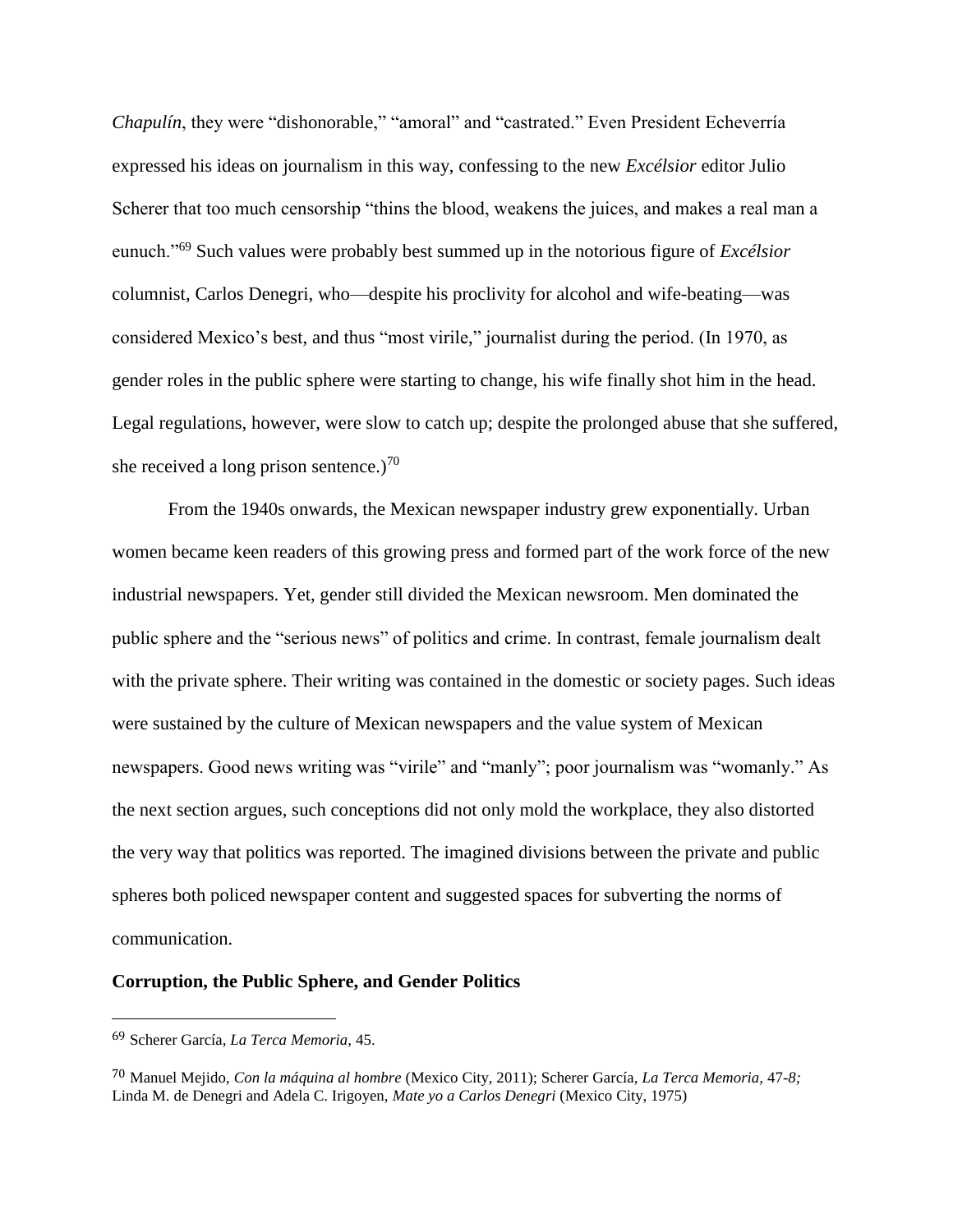The social conventions of the mid-century Mexican press had broad socio-economic and cultural effects, limiting women's opportunities and reinforcing widely-held assumptions about proper gender roles. But the same rules also had far-reaching political consequences. In particular, the continuing division between acceptable journalism and rumormongering militated against the publication of exposés of corruption. According to this logic, if corruption was the private use of public funds, its revelation was the display of private shame in public. Such writing was the obverse of good journalism or what many Mexicans deemed gossip. When combined with financial inducements and increasingly sophisticated public relations strategies, such ideas structured the writing of political news. This became increasingly closed, arcane, and incomprehensible. At the same time, these same ideas also shaped the attempts to break these unwritten rules of writing. Male journalists who wished to reveal corruption often assumed female voices or co-opted female discourses to do so. By the 1960s, a handful of female journalists had also started to politicize the society news, imbricating the usual stories of births and festivities with politics. The gendered division of the public sphere bred suppression, but paradoxically could also shape subversion.

According to normative, Western definitions, corruption in post-revolutionary Mexico was rife. Practices included nepotism, widespread petty fraud, and the overlap of state and business interests,. The practice that caused most public outrage and was defined as corruption by most Mexicans was what development theorists term "grand corruption" or the large-scale larceny of public funds for politicians' private use.<sup>71</sup> Examples were legion. During the early 1940s, the president's brother, Maximino Avila Camacho, was dubbed "Mr 15 per cent" because

<sup>71</sup> For the best introduction see Alan Knight in Walter Little and Eduardo Posada Carbón, *Political Corruption in Europe and Latin America* (Basingstoke, 1996). For grand corruption, see Susan Rose-Ackerman, "Democracy and Grand Corruption," *International Social Science Journal*, 48.149 (Sept. 1996): 365-80.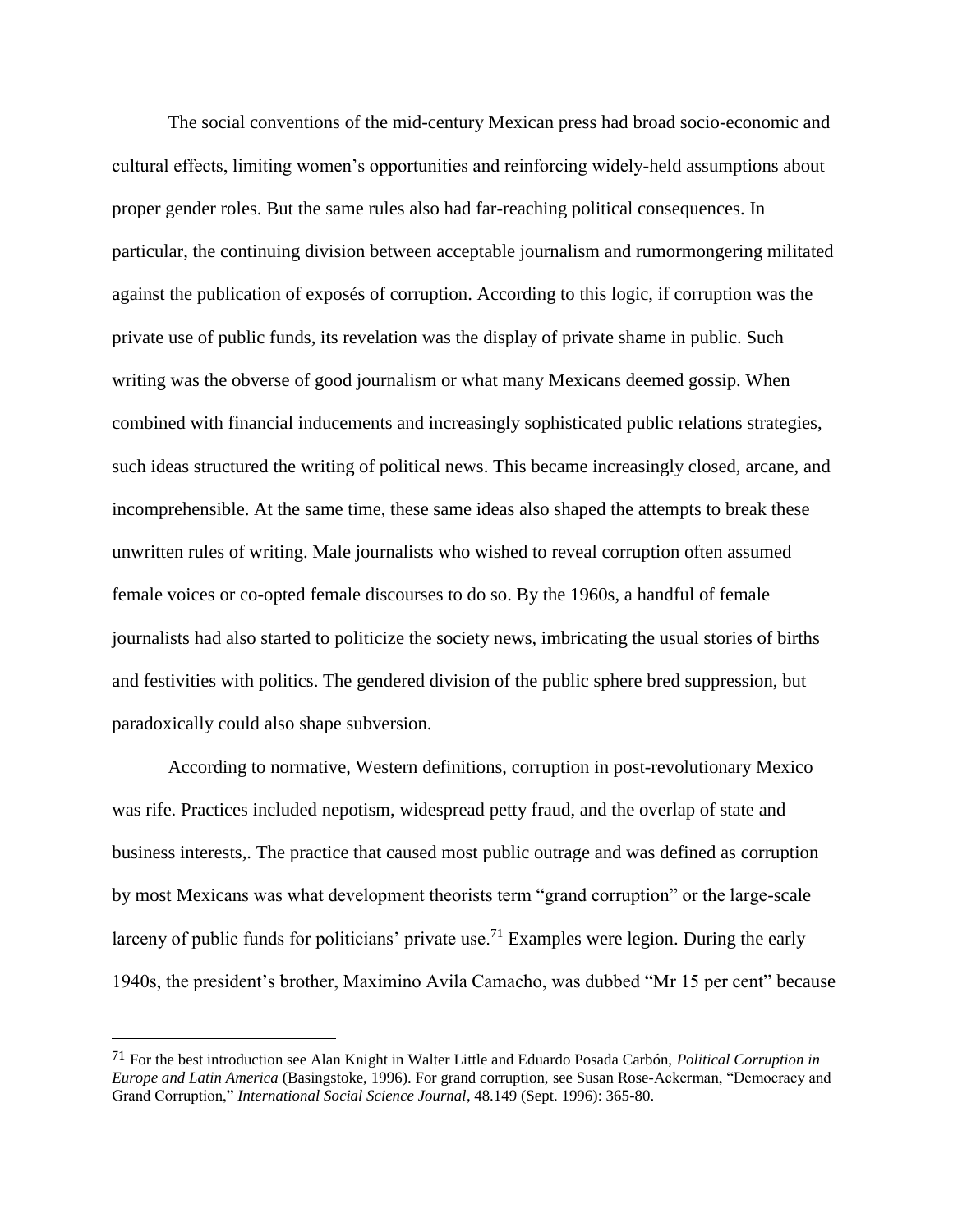of his habit of skimming off a share of contracts handed out by the ministry of communications and public works.<sup>72</sup> During the final years of the decade, President Alemán's law school "amigos" [friends] made fortunes from similar schemes.<sup>73</sup> In the provinces, such practices were also commonplace. During the heyday of one party rule, countless governors were accused of sacking state treasuries to buy up rural farms, urban real estate, bijou nightclubs, fast cars, or fashionable jewelry.<sup>74</sup>

Yet, such stories rarely reached the public sphere. There were many reasons for this, including increasing financial disbursements (both for newspapers and individual journalists), the growth of a relatively sophisticated state publicity machine, and broad, hegemonic assumptions over the overriding importance of economic growth, political stability, and anticommunism.<sup>75</sup> The absence of public revelations over corruption was also a consequence of the binary thinking over the proper role of journalism. To reveal corruption, a writer had to make public certain private aspects of politicians' lives (like where they lived, what cars they drove, what their wife wore, and where their "segunda casa" was located.) To do so was professionally frowned upon as poor journalism. By invading the private sphere, such writing was deemed gossip and culturally disparaged as feminine.<sup>76</sup>

<sup>72</sup> Alejandro Quintana, *Maximino Avila Camacho and the One-Party State: The Taming of Caudillismo and Caciquismo in Post-revolutionary Mexico* (Lexington, 2010), 112.

<sup>73</sup> Adolfo León Ossorio, *El Pantano (Apuntes para la historia), Un Libro Acusador*

<sup>(</sup>Mexico City, 1954)*;* Niblo, *Mexico in the 1940s.* 253-310.

<sup>74</sup> Niblo, *Mexico in the 1940s*, 258-9; Benjamin T. Smith, *Pistoleros and Popular Movements: The Politics of State Formation in Postrevolutionary Oaxaca* (Lincoln, 2009), 269-70.

<sup>75</sup> Rodríguez Munguía, *La Otra Guerra;* Benjamin T. Smith, *Stories from the Newsroom, Stories from the State: The Mexican Press, 1940-1976* (Chapel Hill, forthcoming 2018), Chapter 2; Mraz, *Looking for Mexico*, 153-200.

<sup>76</sup> For an extremely original take on the links between gendered thinking and corruption in Mexico see Sara Minerva Luna Elizarrás, "Enriquecimiento y Legitimidad Presidencial: Discusión Sobre Identidades Masculinas Duranga la Campaña Moralizadora de Adolfo Ruiz Cortinez," *Historia Mexicana,* LXIII: 3 2014, 1377-1422.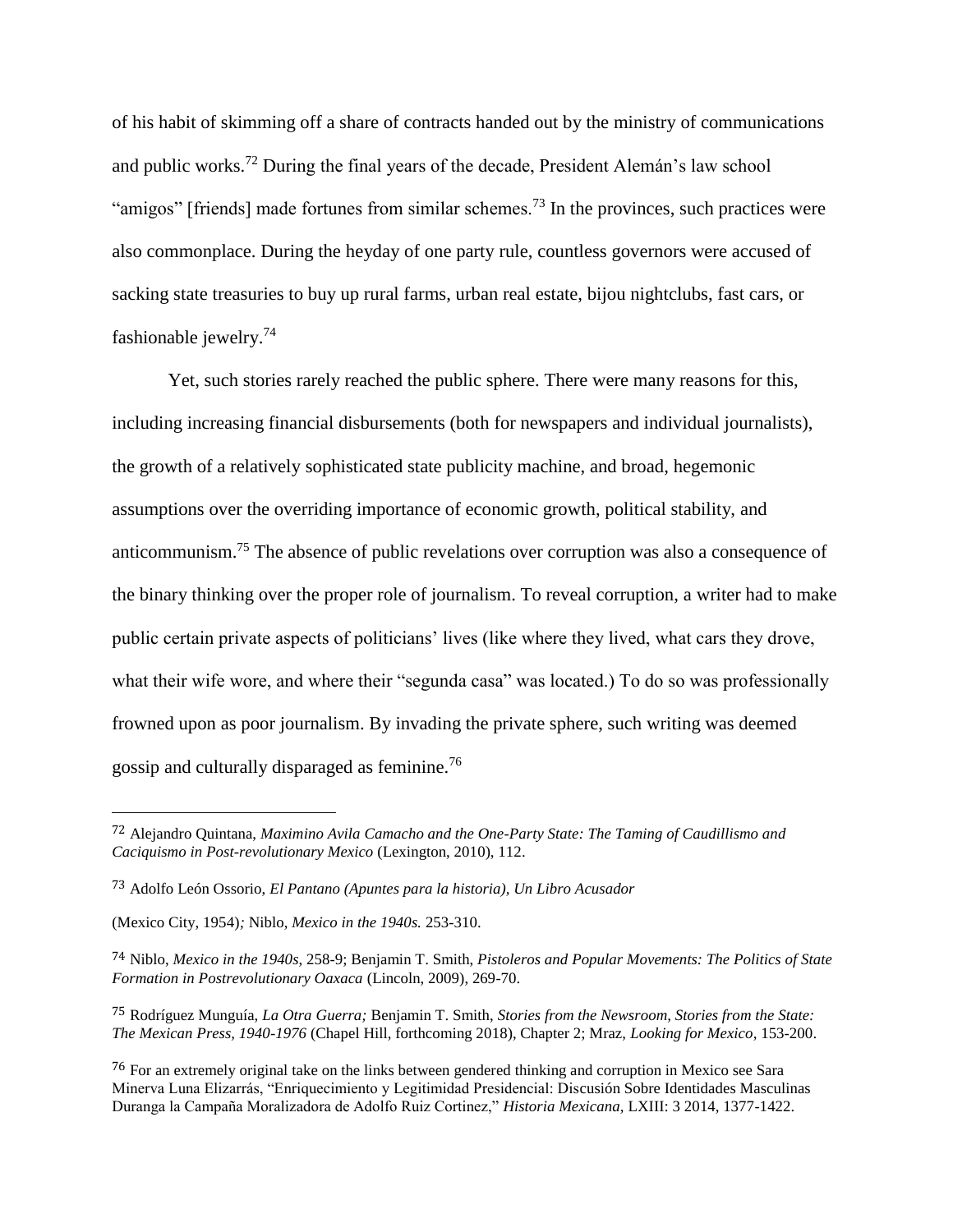Such ideas that weighed against writing about the private lives of public figures and hence militated against the exposure of corruption were embedded in the legal framework governing the press. Though the 1917 Constitution guaranteed freedom of expression, the Law of the Press (Ley de Imprenta) introduced in the same year, immediately drew the boundaries of acceptable public speech. Given legislation was promulgated in the midst of the Revolution, some boundaries were obvious. The law prohibited writing which was an affront to morality or affected public peace. But, the principal crime did not concern political stability, but rather public reputation. It was the crime of causing "hatred, contempt, or ridicule or…discredit to the reputation" of individuals through "an affront before public opinion." It was a law, in essence, against the public display of private shame. The law applied to a remarkably broad range of media including any expression "made verbally or by signals…by means of manuscript, print, drawing, photograph…letter, telegraph, telephone, radiotelegraph or message," even incorporated legislation against subtle pokes or *indirectas*, and by 1929 was assimilated in the new penal code as "slander."<sup>77</sup>

Furthermore, during the 1940s, legal cases that used this aspect of the law to silence journalists' accusations of corruption were frequent, especially in the provinces. When Reynosa's *El Bravo* accused the authorities of dishing out bribes to favored journalists, the local judge locked up the editor for slander.<sup>78</sup> When Ciudad Guzmán's *Vigia* accused military authorities of taking bribes to let rich kids off military service, the editor was also jailed.<sup>79</sup> When Vicente Villasana, published a piece, which accused San Luis Potosí's forestry commission chief

<sup>77</sup> Raúl Trejo Delarbre, "Ley de Imprenta," *Nexos*, Jul. 1 1999; Luis Castaño, *El regimen Legal de la Prensa en México* (Mexico City, 1958).

<sup>78</sup> AGN, ARC, 542.2/195, Raúl Escobedo Loya to President Ruiz Cortines, Dec. 19, 1953,

<sup>79</sup> AGN, MAC, 542.1/900, Procurador General to Esteban Cibrían, Nov. 12, 1945.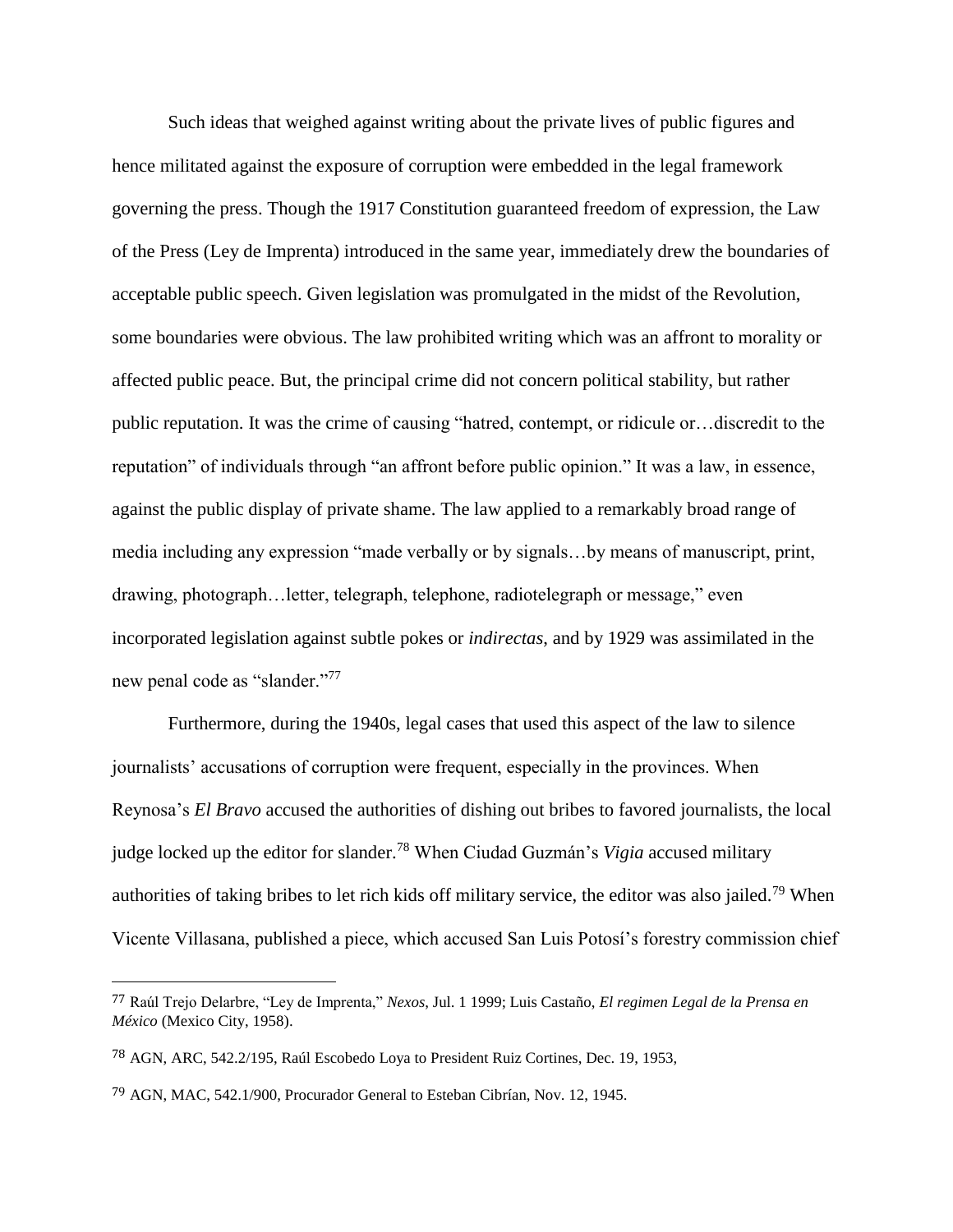of taking backhanders, he was also dragged through the courts.<sup>80</sup> In Baja California Norte, the law was the authorities' go-to means of censorship. In 1943, they jailed a journalist from *El Cóndor* for claiming that police were illegally handing Mexican prisoners back over the border to U.S. policemen. The following year, they locked up journalists from *El Imparcial, El Cóndor,*  and *Cine al Día* for revealing the links between state authorities and the Tijuana prostitution racket. In 1948, they detained another journalist for claiming that certain influential businessmen owed him money.<sup>81</sup> In all cases, the articles were described as attacks on the private lives of those accused of malfeasance.

Despite the rash of prosecutions during the 1940s, legal measures, which delimited the reporting of corruption, were unnecessary most of the time. Most journalists, particularly in Mexico City, internalized these laws of proper writing. And rather than openly reveal sleaze, they adopted a series of guidelines and forms, which deliberately limited the ambit of the public sphere. First, they rarely personalized accusations. Alejandro Gómez Arias explained that even if he criticized officials, he never named names. He claimed, "names were not important, only the position," but such actions betrayed an internalized acceptance of the impropriety of attacking private citizens.<sup>82</sup> Second, they dressed up any revelations in an arcane semi-ironic argot, which made the charges incomprehensible to most readers. Political columns in particular were only for the "initiated," those who understood their particular "brand of witchcraft." As the renegade journalist Carlos Ortega explained, politicians were described in a way that only top officials

<sup>80</sup> Casa Júridica de San Luis Potosí, Caso Vicente Villasana, Aug. 3, 1945.

<sup>81</sup> AGN, MAC, 542.1/835, Periodistas de Baja California to Governor Juan Felipe Rico, Aug. 2 1944,; *Detective Internacional*, Aug. 1944. See also Claudio Lomnitz, "Ritual, rumor y corrupción en la formación del espacio nacional en México," *Revista Mexicana de Sociologia*, 58.2 (Apr-Jun 1996): 21-51. Castaño, *El regimen*, 144-8; *El Universal*, 7 Jul. 1944.

<sup>82</sup> Alejandro Gómez Arias, *Memoria Personal de un País* (Mexico City, 1990), 264.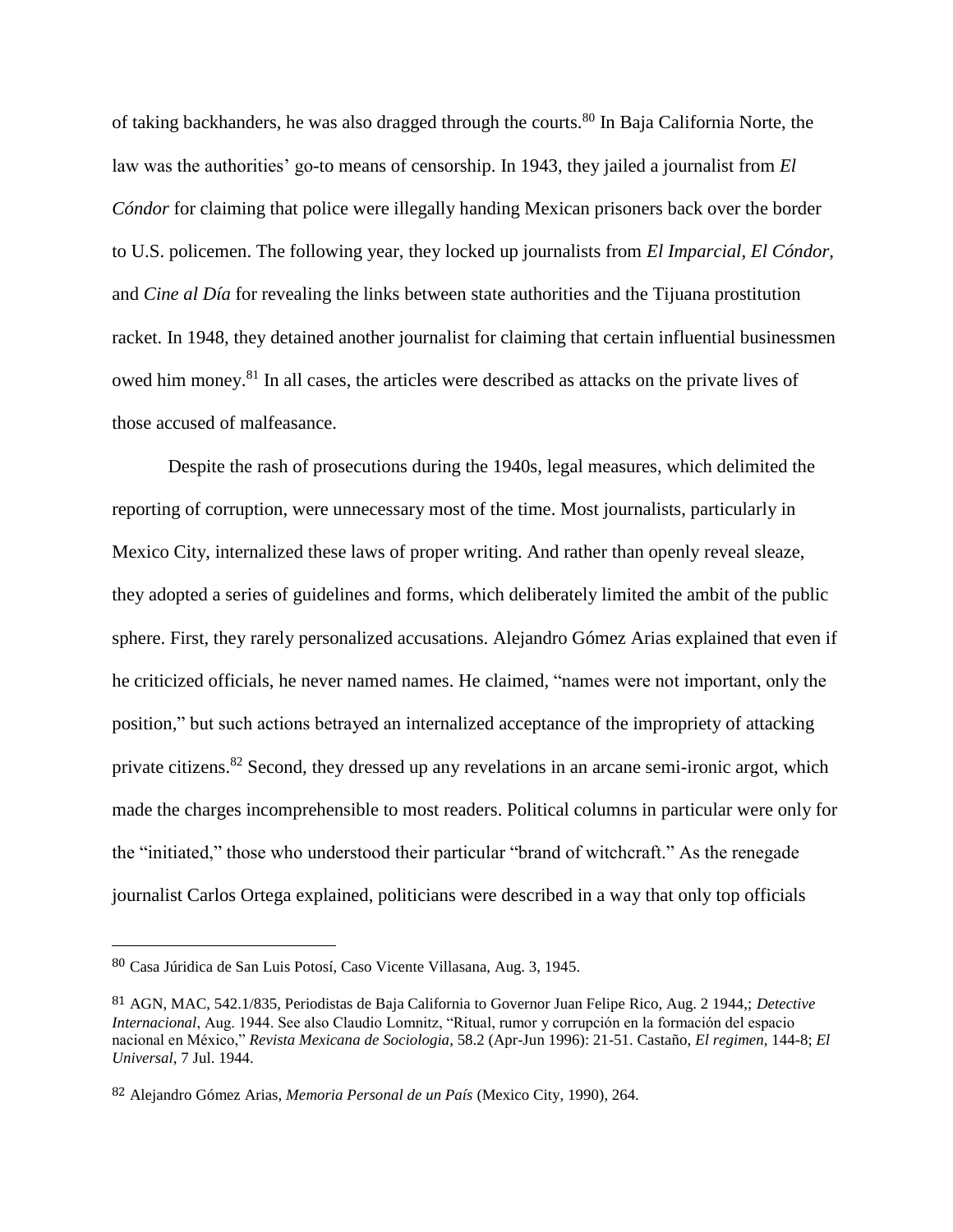could decipher. "Discreto y eficiente" [discreet and efficient] meant a politician was happy to remain within the shadow of his patron, would never "roba camara" [to rob the camera or hog publicity] or make wayward declarations. "Talentoso y capaz" [talented and capable] actually denoted a politician "with few lights on" or thick. Columnists often described the agrarian head, Norberto Aguirre Palancares in this way although in official circles he was known as "the volcano" (because he was white on top and stone underneath). "Político madrugador" [an early rising politician] signified a bureaucrat who had started his campaign for office very early. While "tabasqueño" or "oaxaqueño" "por los cuatro costados" [Tabascan or Oaxacan through four grandparents] denoted a politician who was not actually born in the state but claimed to be so in order to be eligible for the governorship. Ignacio Morones Prieto, was born in San Luis Potosí but described as "nuevoleonse por los cuatro costados" when he became governor of Nuevo León. $83$ 

The use of arcane language to describe the private world of politicians had broader effects beyond warping public discussion of corruption. In fact, it even generated a completely new and up-to-now completely unstudied journalistic subgenre, the *carta secreta* or "secret letter." *Cartas secretas* were weekly or monthly newssheets, produced by journalists or out-ofwork politicians. They started in the late 1940s with the publication of the *Buro de Investigación Política* by formal rural teacher turned reporter Horacio Quiñones and a group of Cardenista sympathizers. By the 1950s, they were joined by a host of other national news sheets including the leftist *Temas, Informe Semanal de la Política* and *Cartas de México,* the right-leaning *Foro Político*, and the more the *oficialistas Correo Privado* and *Semana Política*. The following decade, most states had their own *cartas secretas* like Tabasco's *Informacion Especial*. By the

<sup>83</sup> *Por Qué?,* Sept. 10, 1970.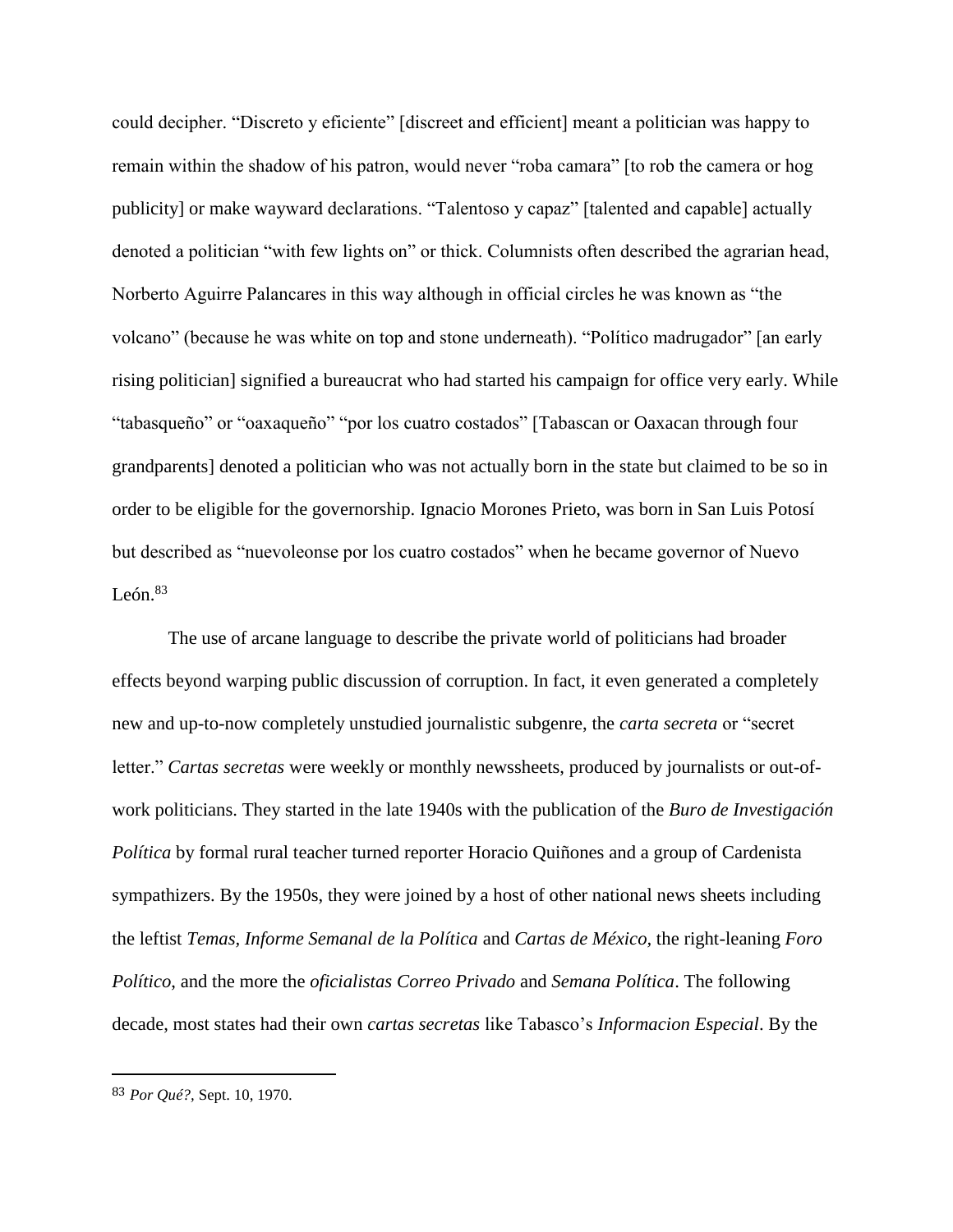early 1970s, in Baja California there were "confidential flysheets everywhere."<sup>84</sup> These publications specialized in deciphering the mysteries of political news. They often reprinted particularly knotty or unintelligible columns before helping the reader translate the nicknames and esoteric terminology.<sup>85</sup> They were not for public consumption. Instead they were distributed by subscription only and were accessible solely to a small group of explicitly invited political personnel.<sup>86</sup> As such, they replicated and reinforced the limited discussion of high politics in the public sphere. Knowledge of politicians' private peccadillos (from what they owned to whom they were sleeping with) was reserved for the select few.

If gendered ideas of public discourse shaped the convention of not reporting corruption in the public sphere, it also molded attempts to break these rules. Male journalists who exposed political sleaze often adopted explicitly female discourses or pseudonyms. For example, in 1948 a group of renegade reporters including the columnists Jorge Piño Sandoval and Renato Leduc, the cartoonist Antonio Arias Bernal, and the dramatist and actor Tomas Perrín established the satirical magazine *Presente*. <sup>87</sup> The publication rode a wave of public discontent over monetary devaluation, rising prices, and official corruption, and it was phenomenally successful.<sup>88</sup> At its peak it was reputed to sell 182,000 copies or nine times the circulation of most political

<sup>84</sup> Milton Castellano Everardo, *Del Grijalva al Colorado, Recuerdos y viviencias de un político* (Mexico City, 1994), 102. AGN, DGIPS Caja 2917 A; AGN, Dirección Federal de Seguridad (DFS), Version Pública, José Manuel Elizondo; AGN, DFS, Versión Pública, Sergio Novelo; AGN, Presidentes, Gustavo Díaz Ordaz (GDO), Caja 253; AGN, ARC, 704/259.

<sup>85</sup> See *Buro de Investigación Política,* Jan 28 1957, which interrogated *El Universal's* front-page article on "The Future President." The article discussed a "*madruguete"* by a mysterious "high figure" in Mexican politics.

<sup>86</sup> In fact the Buro de Investigación Política's readership was so select, Horacio Quiñones would distribute handdrawn Christmas cards to all subscribers.

<sup>87</sup> Mraz, *Looking for Mexico*, 153-200; Sara Minerva Luna Elizarrarás, Corrupción, Legitimidad y Género en el México del "Milagro," Discursos Públicos en Torno a la Figura del Presidente Adolfo Ruiz Cortinez," Unpub. MA Thesis, 2012, 41-53.

<sup>88</sup> For the context see AGN, DGIPS, Caja 112, Exp. 2.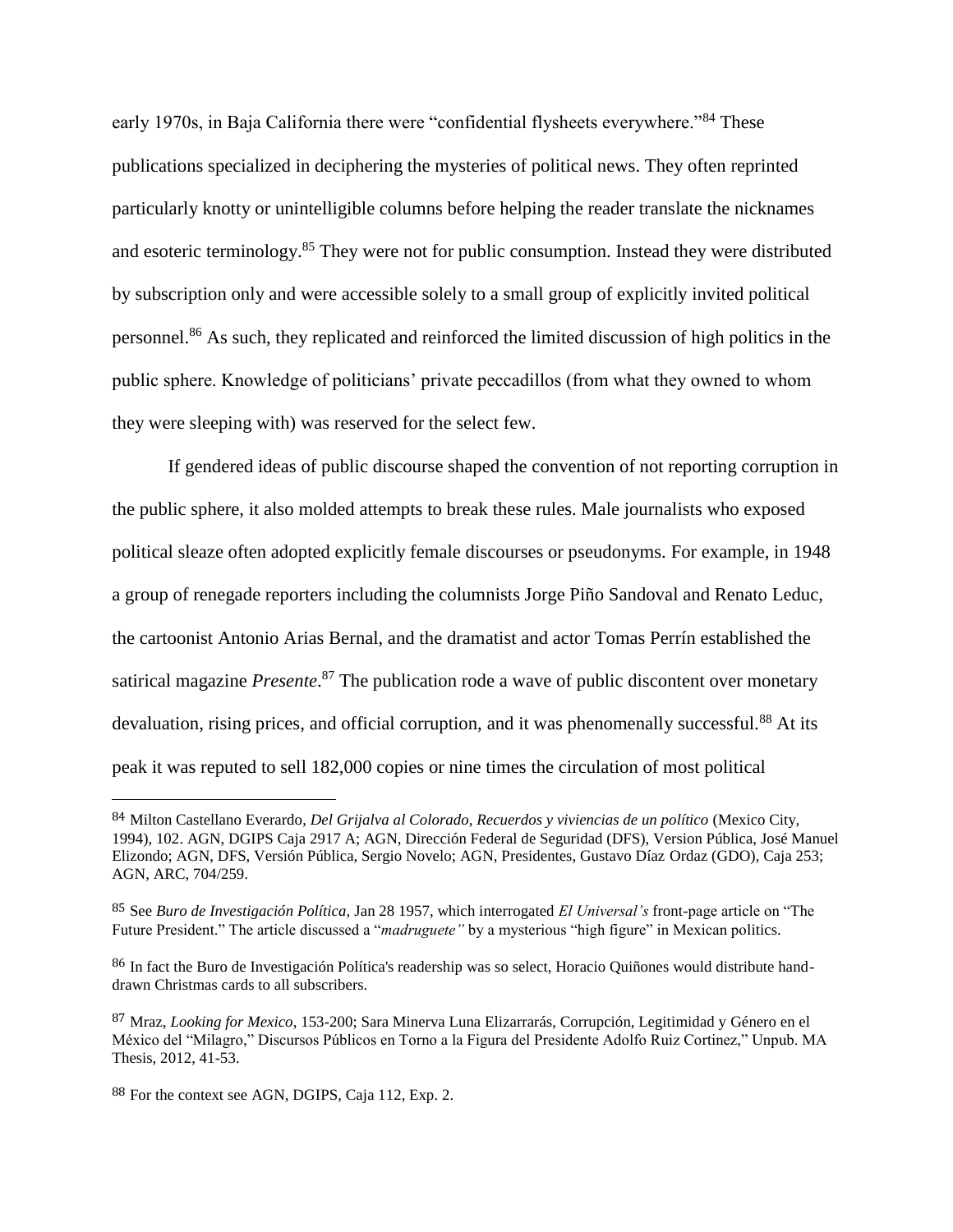magazines. Key to the publication's success was a series of explicit revelations over the corrupt practices of President Alemán's "amigos."<sup>89</sup> Contrary to the national broadsheets, *Presente* named names. In Leduc's column, he made this break with expected practice clear. "There is a tendency in the press not to personalize issues, not to name names." In contrast in *Presente* "we will name names and we will personalize problems." Another article was even more explicit. "*Presente* and the people want to know NAMES," to do so, *Presente*'s journalists adopted and parodied that acceptable space for exposing private lives, the society pages. In doing so, they desanitized the *notas sociales* or politicized gossip.<sup>90</sup>

For example, they published an exposé in July 1948 of treasury minister, Ramón Beteta's ill-gotten gains. The piece was presented as a dull pump piece on Beteta's new house, entitled "Como es el hermoso palacio de Beteta" [What is the beautiful palace of Beteta like?]. It was written by Piño Sandoval under one of his many pseudonyms, and it was adorned by an impressive picture of the residence. Like orthodox society pages, the article started by fawning over the house's conspicuous luxury. It was huge (484 square meters); it was expensive (at least 1.14 million pesos); and it contained eight bedrooms, a garage, a library, an office, a kitchen, a walk-in fridge, servants' quarters, and a white marble swimming pool imported from Italy. But unlike the inoffensive *notas sociales,* this article had bite. Piño overstepped the bounds of private life by explicitly revealing the location of the house (Zuñiga 205) and the source of Beteta's new-found wealth. According to the piece, Manuel Suárez, a close business associate of the president, had given the house to the treasury minister in a simulated sale. Suárez had also given Beteta's former boss, a similar property just outside the Morelos holiday retreat of Tepoztlán.

<sup>89</sup> Confidential U.S. State Department Central Files, Mexico,, Internal Affairs, 1945-49 Roll 32, Report on *Presente*, Sept. 10, 1948; *Presente,* Mar. 17, 1949.

<sup>90</sup> *Presente*, Aug. 18, 1948; *Presente*, Jul. 28, 1948.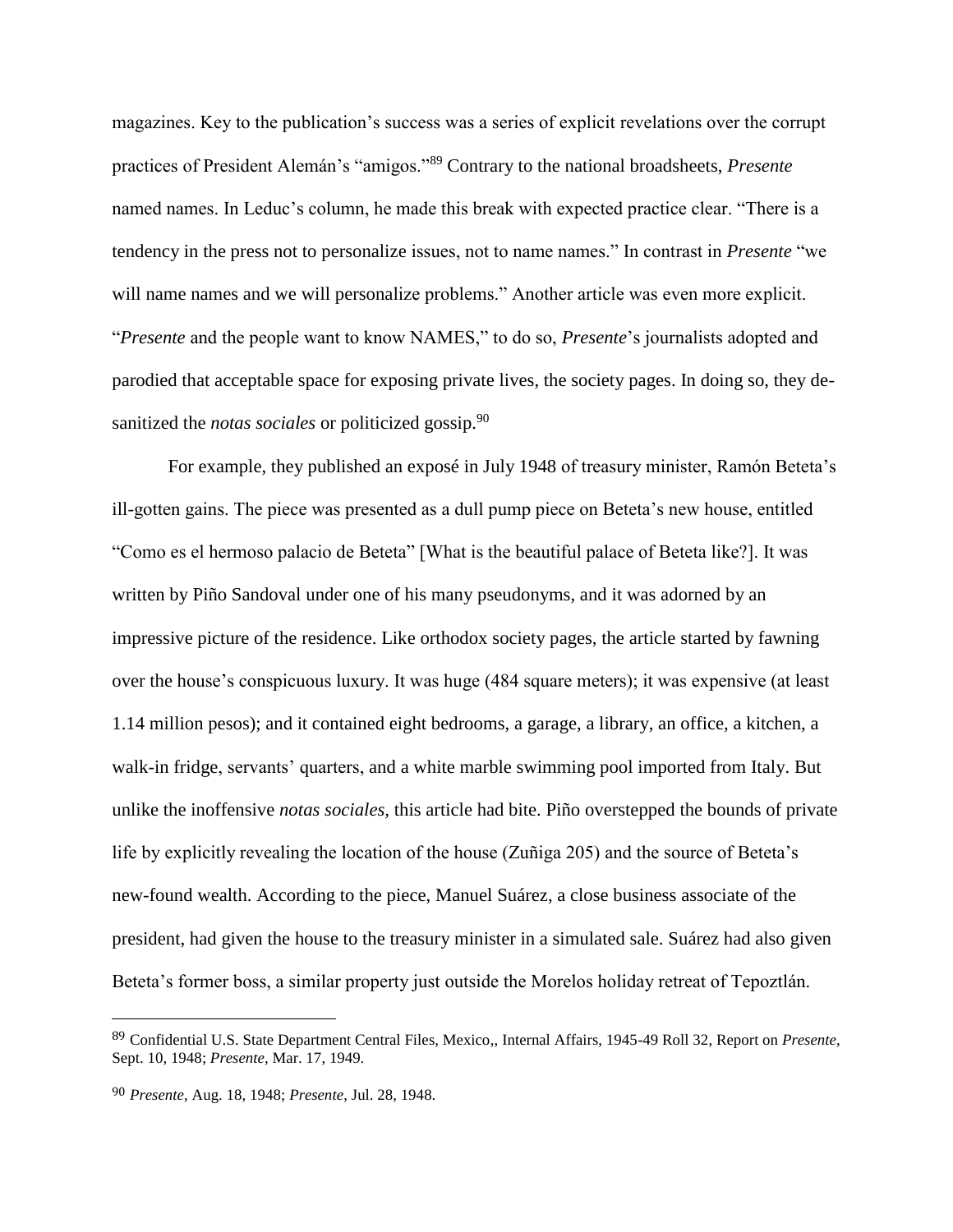Beteta was now so rich, he was doing the same, offering his secretary a 70,000 pesos house in return for her silence.<sup>91</sup> The following week, Piño did a similar exposé of Alemán's law school friend and alleged pimp Enrique Parra. Again, it was a parody of the orthodox *notas sociales*. Piño published a picture of Parra's magnificent new residence and publicized its address (Hegel 315, Polanco), its price (3 million pesos), and its lavish furnishings. And again, he investigated the origins of Parra's wealth, linking him to land fraud in Mexico City, generous state-backed loans, and special official deals.<sup>92</sup>

If *Presente's* exposés of official corruption subverted gender norms and embraced gossip, government censorship of the magazine sought to reinforce the rules of the game. Following the revelations, the capital's newspapers started to publish a rash of paid inserts by shadowy, probably fictional, groups variously calling themselves the National Orientation Centre and the Committee for Struggle Against Murmuración [Gossip]. These inserts were broadly similar. They defended the government against accusations of economic incompetence and corruption. They also went on the offensive, attacking a new figure in Mexican politics, whom they termed "el murmurador" or the gossip. They claimed that "the gossip" was taking advantage of economic problems to "go on to the street and spread slander and alarm." He aimed not to help and improve the Mexican economy, but to undermine it. "He leaves his machine to gossip. He leaves an urgent meeting to gossip. He abandons his children and prefers the streets to spread his gossip. He who gossips never works, for gossip needs leisure."<sup>93</sup> Newspaper columnists took up this trope. *La Prensa* ran an editorial entitled "Pro-Confidence and Against Gossip" which

<sup>91</sup> *Presente*, Jul. 28, 1948.

<sup>92</sup> *Presente,* Aug. 4, 1948.

<sup>93</sup> *Presente*, Aug. 11, 1948.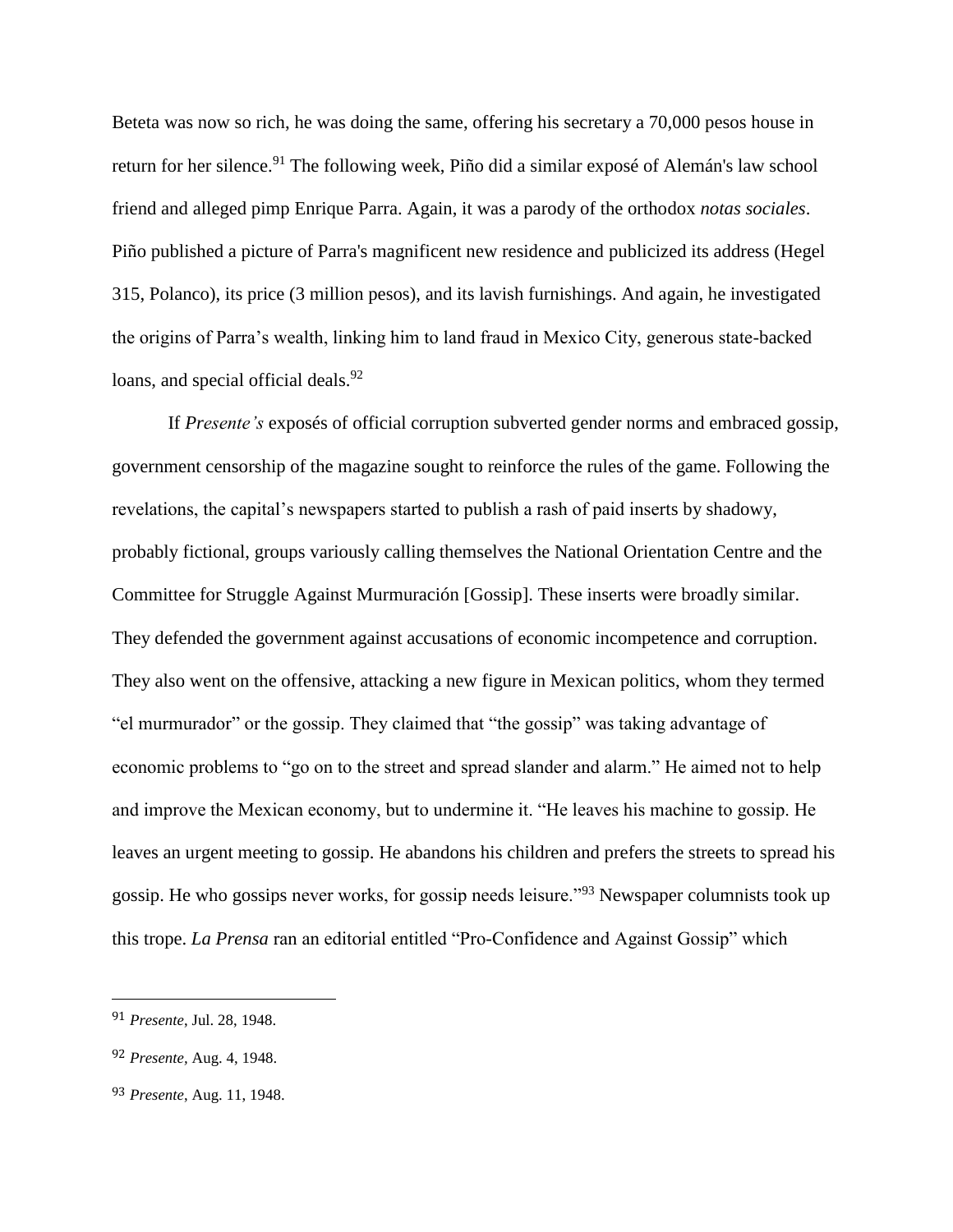lauded the goals of this hurriedly assembled group. In another article, journalists claimed that those who did not receive a cañonazo [literally a cannon blast a term used to denote a pay-off] were indulging in a "subterranean campaign of gossip to attack the government."<sup>94</sup>

The anti-*murmuración* campaign made the gendered boundaries of the public sphere explicit. Like other words for gossip, *murmuración* had gendered connotations. *Murmuración* was practiced by women, in the home, at the well, or in the market. It mixed the private and the public, unsubstantiated rumors and well-known facts. As such, it stood in opposition to the public sphere, which was held to be objective, practiced by men, and transmitted by the printed word. Campaigners embedded these understandings in their propaganda. *Murmuración* was described, like "weeping and blasphemy" as "not the brave attitude of a man," not the refrain of a "MAN OF THE STREET."<sup>95</sup> By attacking *murmuración,* journalists and government propagandists not only attempted to denigrate the popular tales of government incompetence and corruption but shore up the boundaries of what should be treated as both appropriate male behavior and proper news. Poking around in officials' private lives, revealing their private palaces and vast fortunes was neither.

Another means to expose government corruption was to adopt a female pseudonym. This was most evident in Oaxaca City's satirical newspaper, *El Chapulín.<sup>96</sup> El Chapulín* was a scrappy, poorly printed weekly produced by a small gang of self-consciously bohemian intellectuals from 1937 until the late 1960s. It was directed by the taxi driver Alfredo "El Chapulín" Ramírez and written by the railway worker and aspiring poet Alfonso Saavedra and a

<sup>94</sup> *La Prensa*, Aug. 30, 1948; *La Prensa*, Aug 12, 1948*; La Prensa*, Aug. 14, 1948. AGN, DGIPS, 111/Exp.2, El Murmurador.

<sup>95</sup> *La Prensa*, Aug. 12, 1948.

<sup>96</sup> For another example, see Edward Wright Rios, *Searching for Madre Matiana, Prophecy and Popular Culture in Modern Mexico* (Albuquerque, 2014), *153-92.*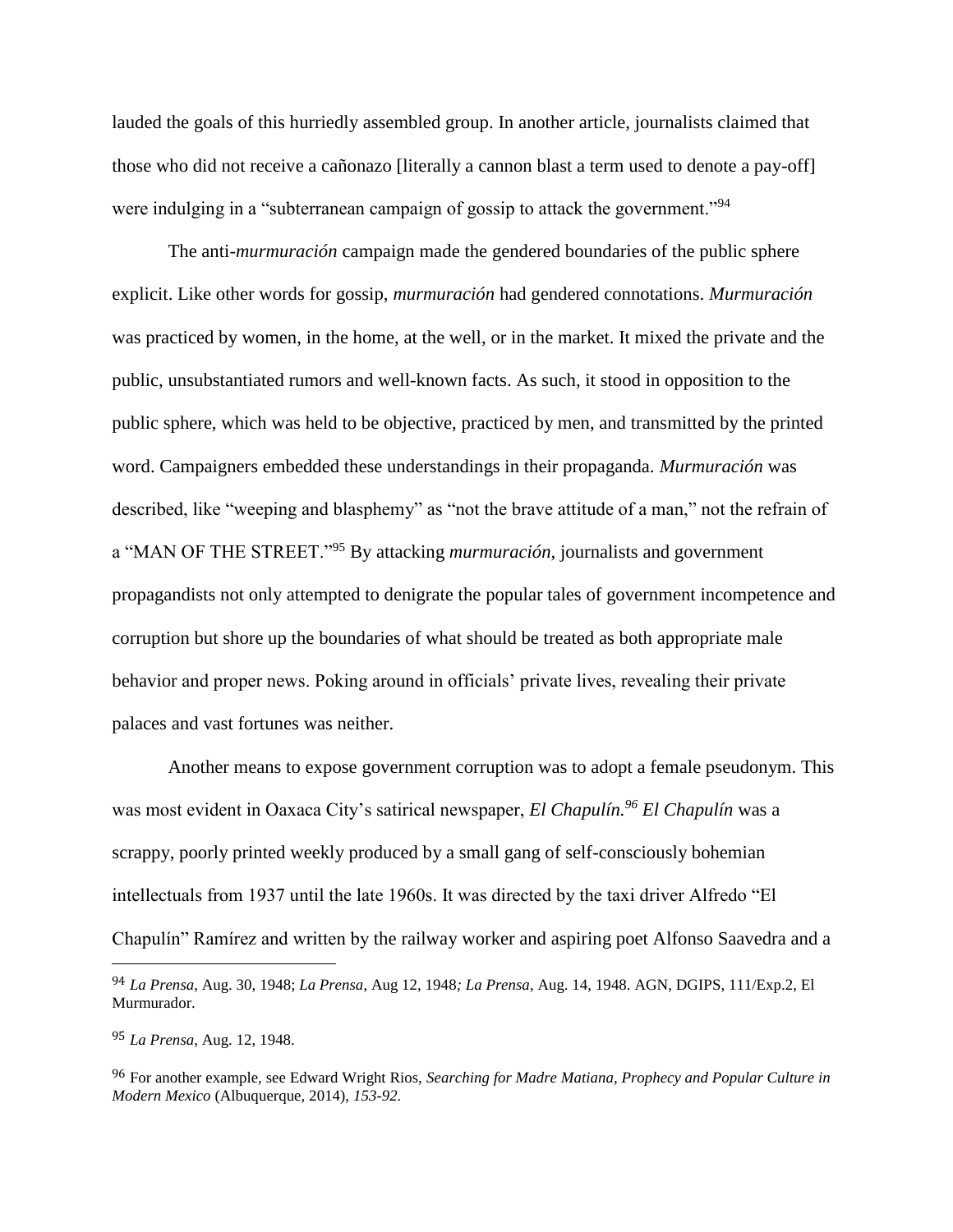former rural teacher named Guillermo Villa Casteñeda. For over thirty years, *El Chapulín* maintained a consistently anti-establishment tone, attacking corrupt local authorities, exposing inefficient public policies, and supporting a succession of belligerent civic movements. All tiers of society read the paper from bourgeois lawyers, through local students to artisans and workers. Like the Tlaxcala newspaper *Don Roque*, the publication had particularly strong links to its female readers, and in particular the female stall owners or *locatarias* who dominated the provincial center's markets. Ramírez admitted that he acquired much of the newspaper's content from conversations and rumors picked up at the local markets; female merchants carried copies of the weekly at their stalls; and the paper backed the stallholders' union in their periodic confrontations with local politicians and tax collectors. In fact, Ramírez was so popular among the *locatarias*, he visited the market every day and was provided with free food and drink.<sup>97</sup>

Despite the strong female readership, Ramírez's strategies for presenting stories of official corruption were still shaped by gendered understandings of public writing. To escape charges of slander or *libertinaje* front-page stories avoided the direct naming of functionaries. Instead, they revealed the officials' identities through a jokey game of Guess Who? At times, nicknames sufficed. The 1950s mayor, who was a well-known protector of the city's brothels, was called "Burruchurtu," a play on "burro" [donkey] and the name of the Mexico City mayor, Ernesto Uruchurtu. Other times, the hints were opaquer. An overcharging merchant was described as "a man with a citric name." Was this Austreberto Aragon also known by his rhyming nickname "La Paleta Limón" [The lime popsicle]?<sup>98</sup> But, the most scandalous stories were reserved for the inside pages, and in particular the "Entre Comadres" or "Between

<sup>97</sup> On Oaxaca City's locatarios see Smith, *Pistoleros,* 271-3. On El Chapulín see *Oaxaca en México,* Apr. 1965; Interview with Gabriel Quintas, Jul 2012; Interview with Claudio Sánchez, Jul. 2012.

<sup>98</sup> *Carteles del Sur*, Oct. 4, 1966; *El Chapulín*, Feb. 22, 1956.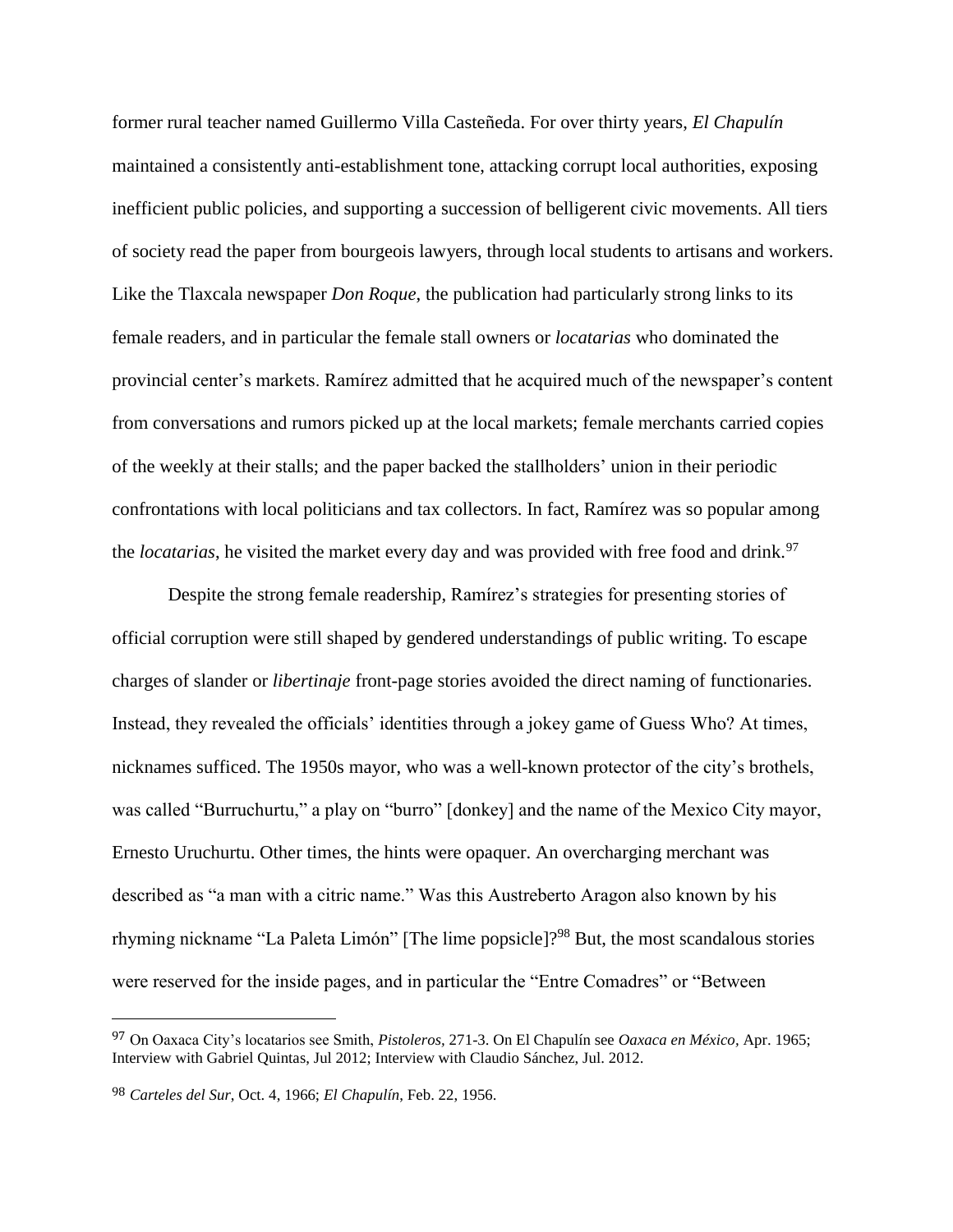Godmothers" column. This was structured as an imagined conversation between two middleaged women. Here, Ramírez overtly revealed the names, night-time pastimes, drunken escapades, and corrupt practices of the city's officials. In doing so, he distanced himself from these accusations by placing them in the mouths of a couple of stereotypically gossipy women. In one of his rare interviews, Ramírez admitted that the front-page stories were light appetizers, the "Entre Comadres" column was the "main course."<sup>99</sup>

If male journalists sometimes used female discourses or pseudonyms to expose official corruption, women also developed other strategies for speaking in public. During the 1940s and 1950s, the most common approach was to use the crime pages or *nota roja*. Not only were the crime pages more open spaces than the front-page news or the political columns, but women could also harness masculine ideas about female vulnerability and weakness in those pages both to speak truth to power and to achieve tangible effects.<sup>100</sup> For example, on 20 November 1944, passing pedestrians found a teenage shop worker Elvira Anchondo dead in the back of a car. Suspicion immediately fell on Elvira's boyfriend and the owner of the car, Hector Bailón Acosta. Unlike Elvira, he came from a respected and wealthy Ciudad Juárez family. According to the police who arrested him, he immediately confessed to the crime. He claimed that after drinking a few beers with Elvira at the Monte Carlo casino, he took her to a secluded spot by the agricultural college. Here he tried to rape her. She fought back; he beat, strangled, and killed her. The police chief claimed that there were bruises to her face, neck, and body. Her underwear had also been found outside the car. And Bailón repeated the confession in front of six witnesses at the local hospital. At this point, the murderer's well-connected relatives got involved. One uncle,

<sup>99</sup> *Carteles del Sur*, Oct. 4, 1966; *El Momento*, Feb. 3, 1938; *El Chapulín*, Dec. 28, 1953.

<sup>100</sup> Pablo Piccato, "Murders of the Nota Roja: Truth and Justice in Mexican Crime News," *Past and Present*, 223 (2014): 195-231. Pablo Piccato, *A History of Infamy*, p. 14.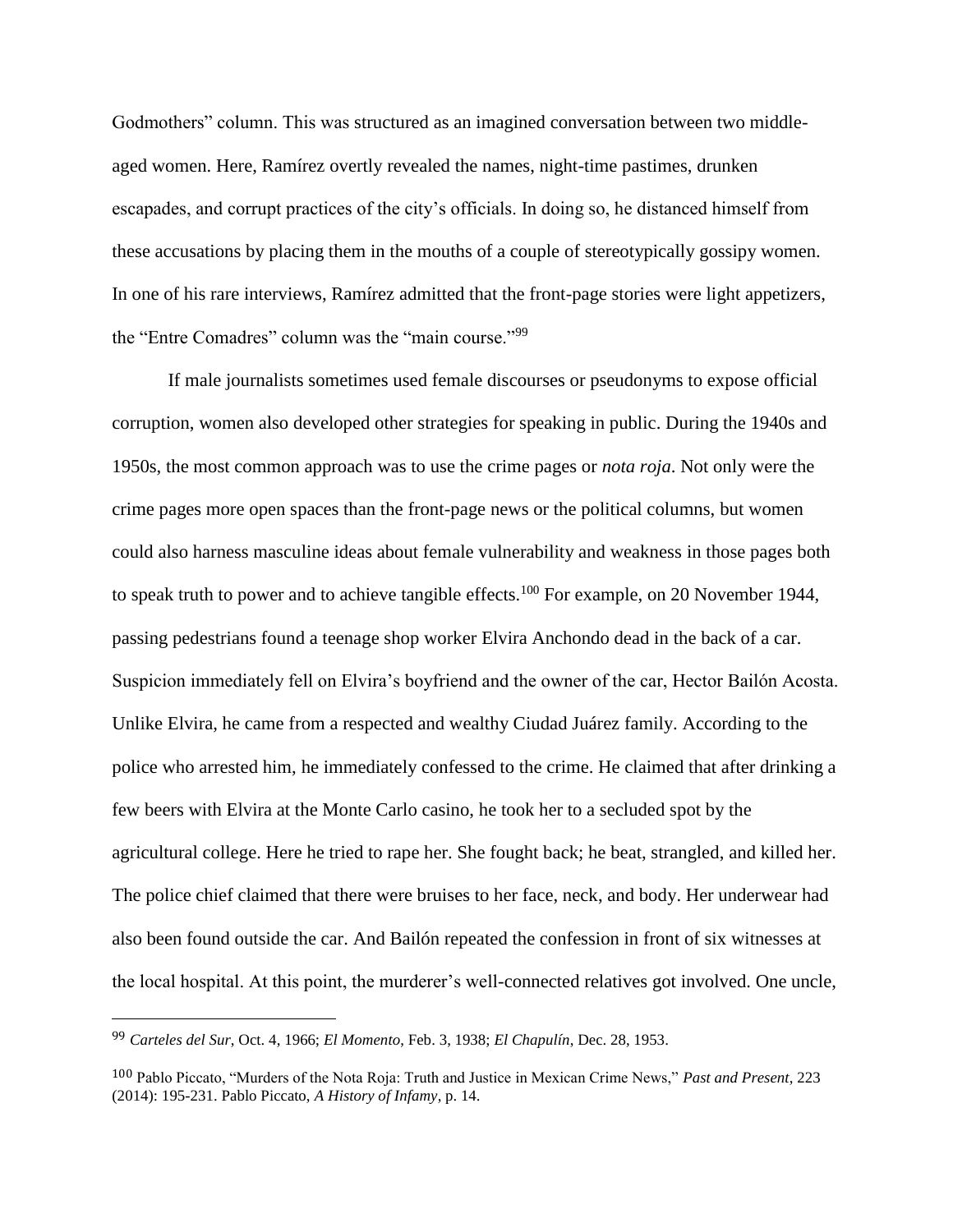a lawyer called Salomón Acosta Bailón took charge of his defense, arguing that police had fabricated the confession. He also claimed that his nephew was suffering from "mental paralysis" and should be moved to a private room in the psych wing of the hospital. Another uncle, a doctor called Salvador Acosta Bailón, called in medics to do a post-mortem examination of the body. They now claimed that there was no evidence of rape and Elvira had died from carbon monoxide poisoning.<sup>101</sup>

Over the next month, the local newspaper *El Fronterizo* made the Anchondo case a cause célèbre and harnessed class animosities to attack what it portrayed as a corrupt and elitist judicial system.<sup>102</sup> They even gave Bailón a name "the Jackal." But the paper's coverage also played on the city's shifting conceptions of gender and, by doing so, offered women a space to voice their concerns. On the one hand, they employed traditional tropes of female vulnerability to demand that the police and judges impart justice correctly. Standing before a crowd of other neighborhood women, they quoted Elvira's mother as pleading that "the men of Juárez stand up and also punish this crime."<sup>103</sup> But, on the other hand, the Anchondo case also provided space for journalists to emphasize the power and independence of the city's women. They highlighted that Elvira came from a female-only household; they emphasized her mother's coterie of supportive female friends; they ran stories on her female workmates; and they focused in on the story of the pistol wielding El Paso mother, who had first accused Bailón of attempted rape.<sup>104</sup> They also published dozens of letters by female readers, who sympathized with Elvira's mother, told

<sup>101</sup> *El Fronterizo*, Dec. 23, 1944; *El Fronterizo*, Dec. 24, 1944; *El Fronterizo*, Dec. 28, 1945.

<sup>102</sup> *El Fronterizo*, Dec. 22, 1944; *El Fronterizo*, Dec. 23, 1944.

<sup>103</sup> *El Fronterizo,* Jan. 2, 1945.

<sup>104</sup> *El Fronterizo*, Dec. 22, 1944; *El Fronterizo*, Dec. 23, 1944.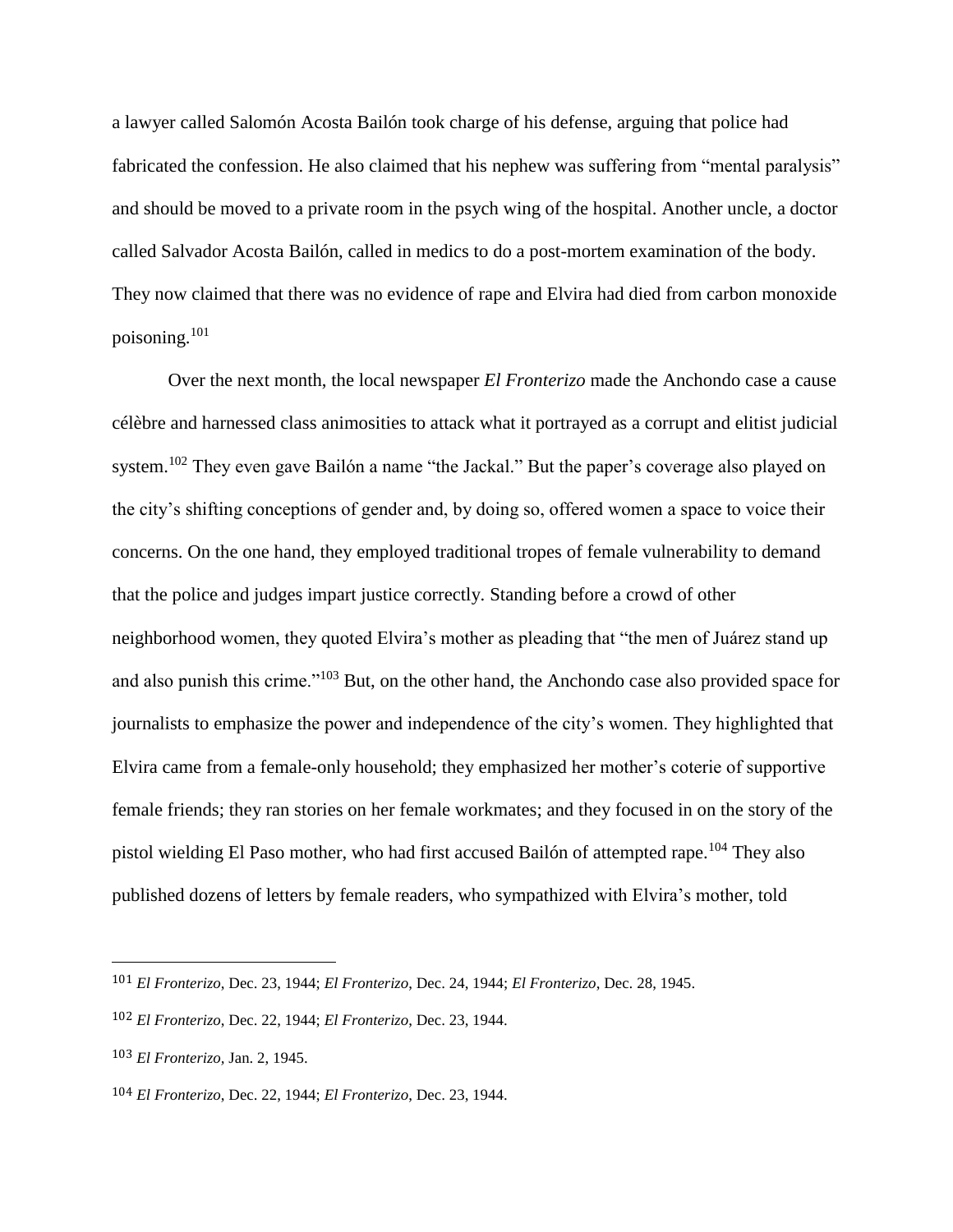similar tales of male violence, and made open accusations against politicians, the police, and the city elite.<sup>105</sup>

If the *nota roja* provided an acceptable space for women to talk politics *en masse*, by the 1960s, a handful of individual female journalists had also started to reframe or remake the society pages. Perhaps the best example is the radical singer-songwriter and journalist Judith Reyes. Reyes was not your average middle-class, university educated *nota social* scribe. She was a single mother who came from a poor Tamaulipas family. During the 1960s she became a transient dancehall singer and a staunch supporter of Chihuahua's radical peasant. After promising a group of peasants to devote her career to exposing their problems, she found a job in the local Parral newspaper *El Monitor*. <sup>106</sup> Here, she was given the usual female task of society reporter and in August 1961, she started writing a column, "Ubicua y yo" [Ubiquitous and I]. At one level, the column contained traditional society fare. Topics included baptisms, weddings, *quenceañeras* and exclusive charity events. The tone was exaggerated flattery. Columns were designed to appease the upper classes and instruct non-elites in the subtle divisions of social hierarchy. Reyes filled this task well. "The radiant Irma Espinosa yesterday attended a hen party put on by her beautiful friends…. She will marry Efraín Prieto on 23 September. We note that those that attended included Yolanda Loya and Rosita Urquidi." Or "The arrival of a baby in the house is always good news. The birth of Salustio González will bring happiness and joy. Our congratulations." At another level, "Ubicua y yo" was no traditional society column. And

<sup>105</sup> *El Fronterizo*, Dec. 24 1944, *El Fronterizo*, Dec. 26, 1944, *El Fronterizo*, Dec 28, 1944, *El Fronterizo*, Jan. 6 1945, *El Fronterizo*, Jan. 8 1945. For another story of the way in which women could use the crime pages to voice their grievances, see the story of Ema Martínez, who shot a senator on the steps of the senate in 1959 to demonstrate against her sexual abuse. Pablo Piccato, "Pistoleros, Ley Fuga, and Uncertainty in Public Debates about Murder in Twentieth-Century Mexico" in Paul Gillingham and Benjamin T. Smith (eds.), *Dictablanda: Politics, Work, and Culture in Mexico, 1938–1968* (Durham, 2014), 321-40.

<sup>106</sup> Liliana García Sánchez*, Judith Reyes, Una mujer de canto revolucionario* (Mexico City, 2007); Judith Reyes, *La Otra Cara de la Patria*, (Mexico City, 1974).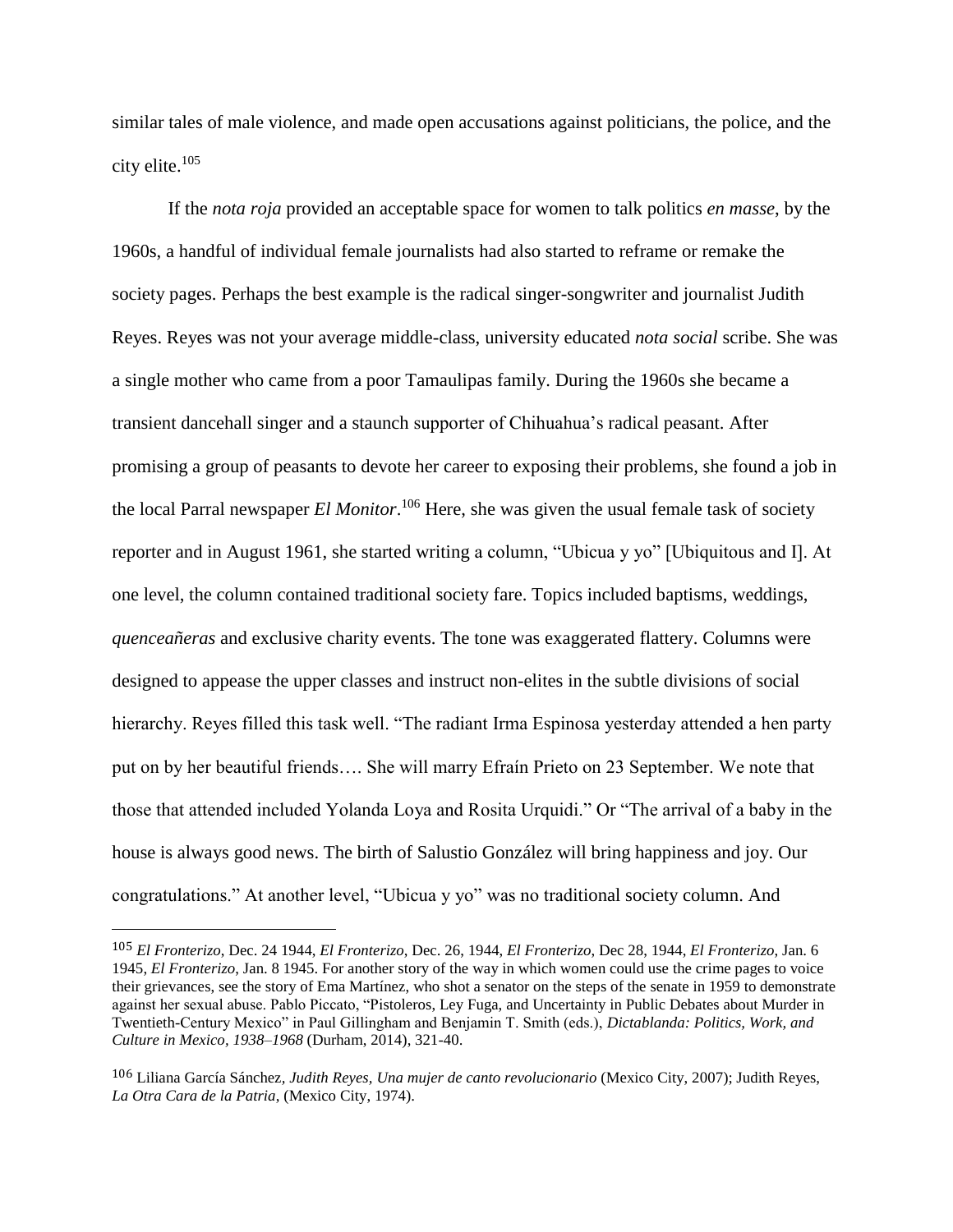between this formulaic social news, Reyes regularly inserted items that revealed her more radical agenda. Some were extremely general. She wrote approvingly of the state's controversial free textbook plan; she applauded Fidel Castro's campaign to eliminate hunger, and she disapproved of the United States' recent nuclear tests. Others were small-scale exposés of local malpractice. In November 1961, she related the story of José María Labrado, a miner from the nearby town of Santa Barbara. He had worked for the US mining giant, ASARCO, for a decade and had recently been sacked without severance pay or benefits. The local union rep refused to stand up for him. So, Reyes used her column to start a collection for his food and medicine. The following month, she related the story of Aureliano Muñiz García, who was hospitalized after two men stabbed him. She asked why the local authorities were not investigating the crime and suggested that the attackers were relatives of the head of police. She also cast an ironic eye over broader political problems. "At last the PRI loses an election" she titled her take on the loss of the PRI candidate for Ciudad Juárez's carnival queen. "Perhaps we could make him ambassador?" she greeted news that a particularly corrupt governor was seeking asylum in the United States.<sup>107</sup>

Reyes's politicization of the society pages was the prelude to broader changes within Mexico's newsrooms. The following year, Reyes herself would go on to found a radical propeasant fortnightly, *Acción*. Here, she embraced her transgressive role as a critical female journalist, entitling her new column—shorn of its dull society content—as "Taconazos" or blows from a high-heeled shoe. Throughout the decade, female journalists would use their curtailed spaces in order to talk politics. During the 1968 student movement, Elena Poniatowska used her column in the *Novedades's* cultural section to applaud previous student uprisings, thus subtly subverting condemnatory government rhetoric. And Mercedes Padrés used the cover of

<sup>107</sup> *El Monitor*, Sept. 1, 1961; *El Monitor*, Sept. 8 1961; *El Monitor*, Nov. 6, 1961; *El Monitor*, Dec 8 ,1961; *El Monitor*, Dec. 15, 1961.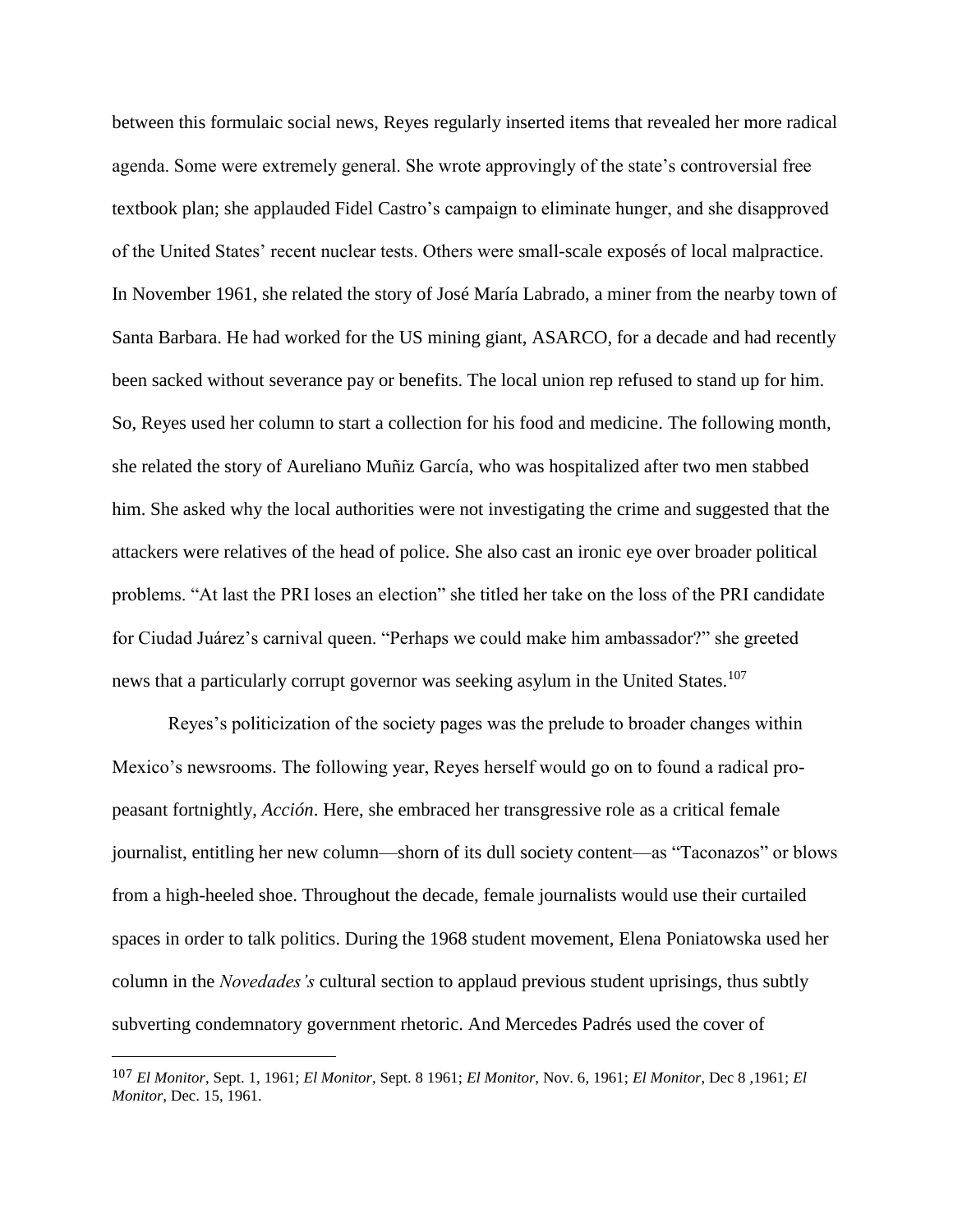*Sucesos's* human-interest stories to explore the lives of the low-income workers, cabaret servers, and women forced into prostitution and to reveal the political structures than made such exploitation possible.<sup>108</sup> Such subversions undermined the traditional newsroom divisions. By the 1970s, many women started to join newspapers as news reporters, political writers, and columnists. By the end of the decade, as many as a third of Mexico's journalists were women although many were still employed in acceptable spaces such as lifestyle, romance, fashion, and TV gossip sections.<sup>109</sup>

## **Conclusion and Epilogue**

l

During the Porfiriato, ideas about gender roles shaped the public sphere. Acceptable public discourse and journalism were inextricably linked to masculine honor. Unacceptable public speech infringed the private sphere, was termed gossip, and was connected to ideas of femininity. By the 1940s, such ideas still shaped the division of labor in the newsroom. Men wrote about serious news, crime, and political journalism, while women were relegated to the domestic and society pages. Such ideas even helped limit the ambit of political writing. Keen to avoid accusations of interfering in the private sphere, political journalists avoided naming names and exposing corruption and instead developed a private, semi-ironic political jargon that was inaccessible to most readers. Ideas of gender also shaped the ways in which journalists were able to subvert acceptable political writing. Some male writers parodied the society pages in order to show the link between private wealth and public corruption. Others adopted female voices in order distance themselves from gossipy accusations of dishonesty or sleaze. And by the 1960s,

<sup>108</sup> Claire Brewster, *Responding to Crisis in Contemporary Mexico, The Political Writings of Paz, Fuentes, Monsiváis and Poniatowska* (Tucson, 2005), 87; Padres, *El Diario,* 163.

<sup>109</sup> John Spicer Nichols, Coyotes of the Press: Professionalization of Mexican Journalists, Unpubl. Ph.D Thesis, University of Minnesota, 1979, 74; Egan, "Entrevistas con periodistas mujeres'; López Hernández, *Letras Femininas,* 64-6.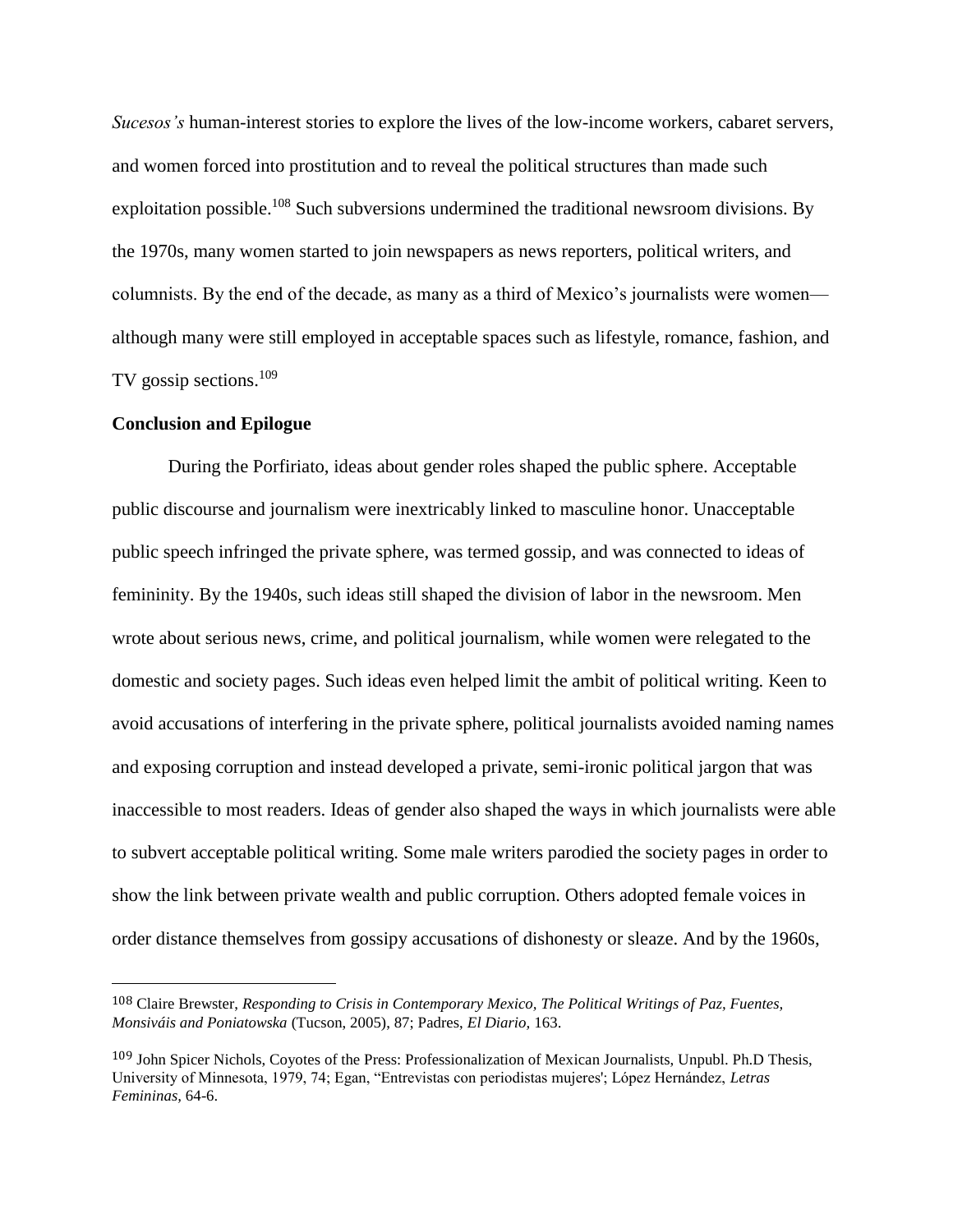some women had started to undermine traditional female sections, like the society pages, and intersperse dull everyday stories with stronger political content.

In more theoretical terms, the article demonstrates the utility of harnessing gendered thinking about the public sphere to study the bonds linking politics, public speech, and society in countries, where both elites and foreigners have played down the force and importance of the printed word.<sup>110</sup> Mexican officials and commentators developed their own culturally-bound rules of the game. These relied on distinct ideas of public and private space, which in turn were enshrined in a self-enforcing matrix of sociabilities, values, and language. But, patterns and divisions, similar to those highlighted by scholars of Europe and the United States, excluded groups, shaped accepted discourse, and molded its destabilization. If the article tells us something about the public sphere, it also reveals something about gender dynamics. The public/private dichotomy structured relations between men and women. But, this did not remain static. As a semiotic construction, it was continually challenged by writing in the press. Here, women hijacked acceptable forums for public speech (like the *nota roja* and the society pages), demanded that their voices were heard, and in doing so started to adjust the boundaries between public and private.

Furthermore, though gender divisions no longer structure Mexican newsrooms and many women are now editors, political writers, and news reporters, such presumptions still cast their

<sup>110</sup> Historians from these countries have obviously been taking journalism seriously for a long time. (See, in Mexico, for example the path-breaking work of Celia del Palacio Montiel, (ed.) *Rompecabezas de Papel: La Prensa y el Periodismo desde las Regiones de México, Siglos XIX y XX* (Guadalajara, 2006); Celia del Palacio Montiel, (ed.) *Siete Regiones de la Prensa en México, 1792–1950*, (Guadalajara: 2006); Celia del Palacio Montiel, (ed.) *Violencia y Periodismo Regional en México* (Mexico City, 2015). Yet, this has only recently translated into extensive Englishlanguage studies. For the shift in media studies see James Curran and Myung-Jin Park, (eds.) *De-Westernizing Media Studies* (London, 2000). For good examples of recent historical literature see Amelia Bonea, *The News of Empire: Telegraphy, Journalism, and the Politics of Reporting in Colonial India, c. 1830–1900* (New York: OUP, 2016); James Cane, *The Fourth Enemy: Journalism and Power in the Making of Peronist Argentina, 1930–1955*  (University Park, 2011).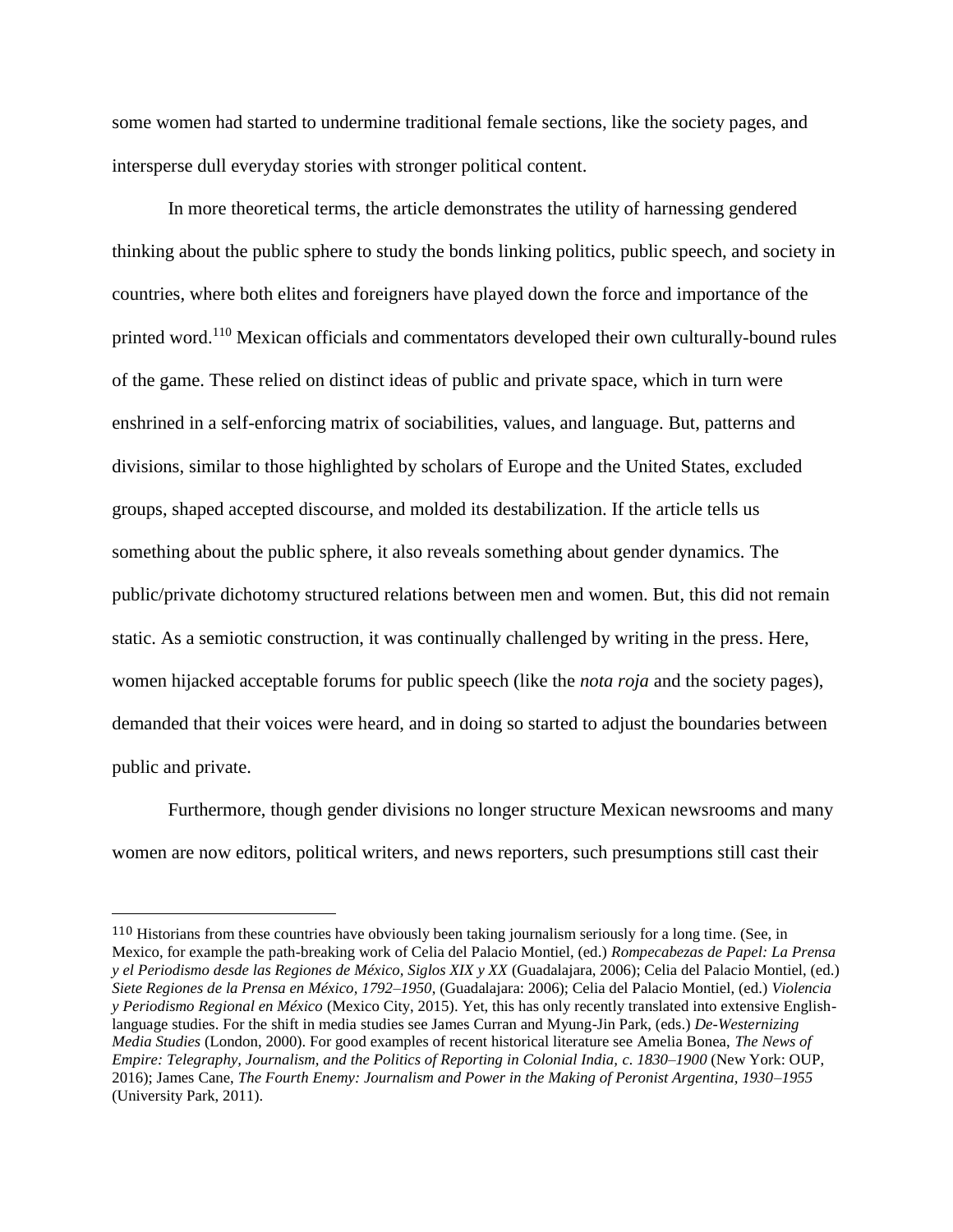shadow over Mexican journalism. On the one hand, the boozy world of heavy drinking, barroom friendships, and cantina chats still links politicians and journalists. These are still the places where deals are made and official publicity plans and cash-filled envelopes are exchanged.<sup>111</sup> Yet, now many female journalists have managed to use their exclusion from these spaces to their advantage. In fact, Mexico's three most candid and outspoken reporters—Lydia Cacho, Anabel Hernández, and Carmen Aristegui—are women who stake their claims to independence on not being part of the *oficialista* journalist world. Notions of the boundaries between acceptable journalism and gossip continue to frame Mexico's high-profile problems with the violent censorship of the press. Over the past decade, politicians and drug traffickers have murdered over 100 reporters. Mexico is the most dangerous country to be a journalist outside the Middle East and is currently ranked 149<sup>th</sup> in Reporters Without Borders World Press Freedom Index.<sup>112</sup> Some of these murders are pragmatic hits designed to prevent harmful news hitting the newsstands. Others are themselves forms of communication, designed to signal assertions of political power. Yet, others still are visceral emotional reactions to perceived infringements of journalistic norms. Politicians and criminals murder writers in revenge for what they see as reporters overstepping the boundaries of private life, denigrating their honor, and indulging in gossip.<sup>113</sup> Women are at the frontline of such censorship. Attacks on female journalists have

<sup>111</sup> The following leaked video showed the head of La Familia Michoacana, Servando Gómez Martínez aka "La Tuta," handing over money to two journalists. "VIDEO exhibe a dos periodistas, de Televisa y agencia Esquema, recibiendo dinero de "La Tuta'" *SinEmbargo,* Sept 22, 2014,<http://www.sinembargo.mx/22-09-2014/1123842> Consulted Jun. 2017. Consulted Jun. 2017; In 2015 gunmen shot a leading Zeta who was meeting the journalist, Juan Heriberto Santos Cabrera in a nightclub/bar. Lourdes López, Cesan a periodistas por nexus con zetas, *Excélsior*, Aug. 14, 2015,<http://www.excelsior.com.mx/nacional/2015/08/14/1039987> Consulted Jun. 2017.

<sup>112</sup> "Reporters without Borders: Ranking," [https://rsf.org/en/ranking#.](https://rsf.org/en/ranking) Consulted Jun. 2017.

<sup>113</sup> For a shocking recent example, see the murder of the Sinaloa comedian, Juan Luis Laguna Rosale, "El Pirata," allegedly killed for mocking the head of the Cartel Jalisco Nueva Generación. Chivis Martínez, "Who was "'El Pirata de Culiacán'" and why was he murdered?" *Borderland Beat,* Dec. 19, 2017. <http://www.borderlandbeat.com/2017/12/who-was-el-pirata-de-culiacan-and-why.html> Consulted Jan. 14, 2018.